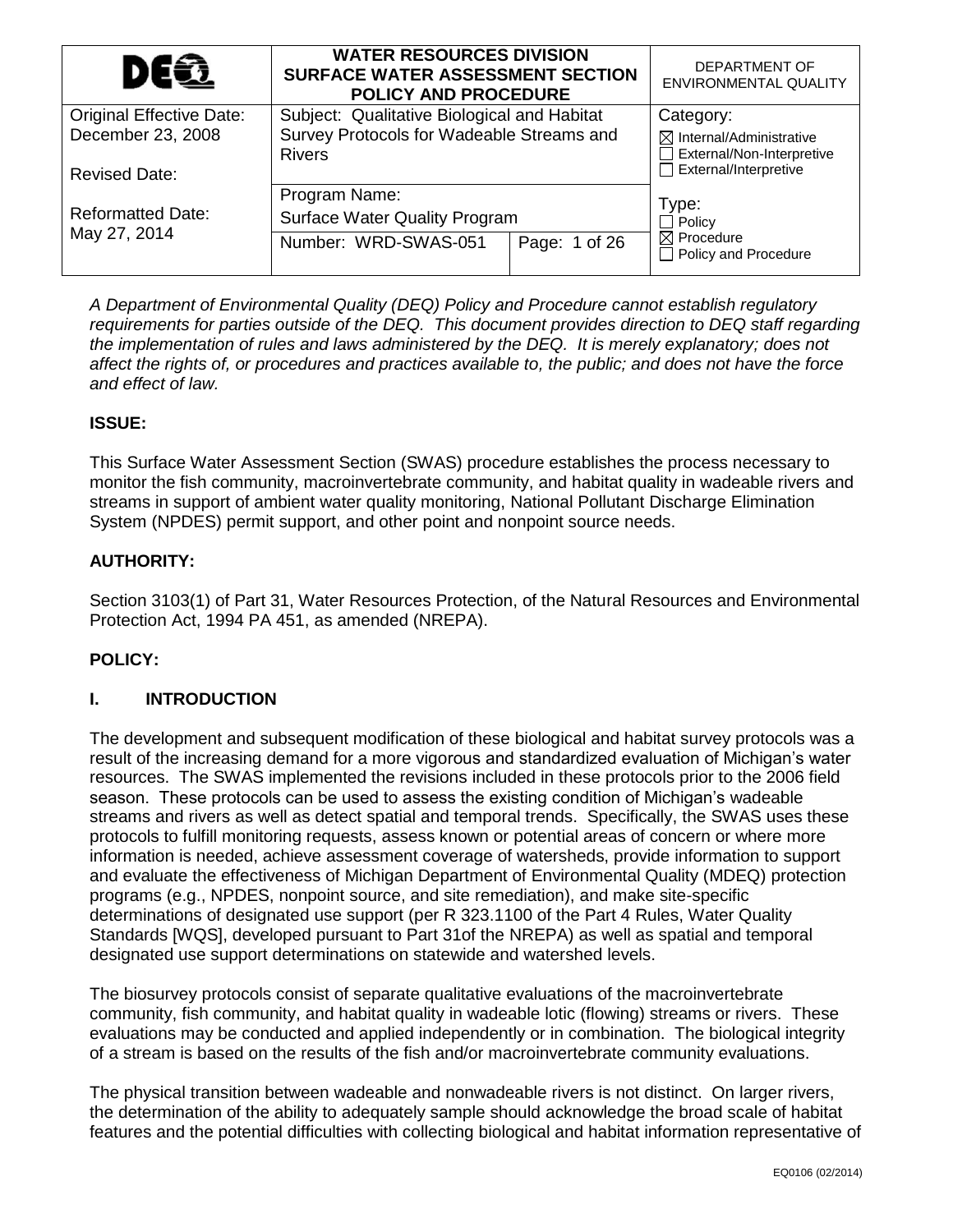| WATER RESOURCES DIVISION         |  |
|----------------------------------|--|
| SURFACE WATER ASSESSMENT SECTION |  |
| POLICY AND PROCEDURE             |  |

Number: WRD-SWAS-051

Subject: Qualitative Biological and Habitat Survey Protocols for Wadeable Streams and Rivers

Page 2 of 26

the entire river reach rather than simply consider the access location. The ability to safely wade the majority of the channel and adequately sample all available habitats should be considered in situations where the applicability of these protocols is questionable due to the size of the river. For large, nonwadeable rivers where it is determined that these protocols are inappropriate, the Quantitative Biological and Habitat Survey Protocols for Nonwadeable Rivers (MDEQ, 2013) should be used. Survey locations in the "Very Large" Valley Segment Ecological Classification stratum (Seelbach et al., 1997) should be assessed using the protocols for nonwadeable rivers.

Certain studies or situations may require quantitative or alternate methods. The biosurvey protocols presented here do not preclude the use of alternate methods; however, the use of alternate methods is the exception.

## **II. PRINCIPLES OF FISH, MACROINVERTEBRATE, AND HABITAT SURVEYS**

Better stream quality is normally indicated by greater warmwater fish and macroinvertebrate diversity and abundance, as well as a more even distribution of individuals among taxa at one station compared with another. Conversely, poorer stream quality is indicated by lower diversity and abundance at one station when compared to another. Large-scale changes in stream quality over time may be recognized at a given station by repeated sampling and comparison of fish and macroinvertebrate data.

Fish and macroinvertebrate community composition generally reflect conditions present for an extended period of time prior to sampling. However, temporary events, such as decreases in dissolved oxygen concentrations or the presence of toxicants, may cause losses of sensitive taxa either by emigration or death. Similarly, an abundance of tolerant organisms may indicate persistent degraded stream quality. Changes in fish or macroinvertebrate community structure may also occur if trophic changes occur due to pollution or perturbation.

In these protocols, analyses of the warmwater fish and macroinvertebrate communities are made according to a set of measurements or "metrics." These metrics have been selected from those used in the United States Environmental Protection Agency's (USEPA) Rapid Biological Assessment Protocols (Barbour et al., 1999), Ohio Environmental Protection Agency's protocols (Ohio Environmental Protection Agency, 1987a, 1987b, and 1987c), the state of Illinois' biological procedures, and those procedures developed specifically for Michigan and tested by the MDEQ. The individual metrics provide information on a variety of biological attributes and, when combined, intend to indicate overall changes in the fish and macroinvertebrate communities in response to various stream quality conditions. The accuracy of the protocols, however, depends on the selection and evaluation of excellent regional reference sites. These reference sites were selected from streams within each of Michigan's ecoregions recognized as excellent in quality by biologists. These sites are the level against which all other field measured stream biological parameters are compared. Each ecoregion has several reference sites, spanning different stream widths. The glacial history of Michigan created 5 distinct ecoregions, separable by soil types, topography, and stratigraphy (Omernik, 1987). The ecoregion approach provides a logical framework to use with these biological monitoring protocols when excellent sites are described within each ecoregion.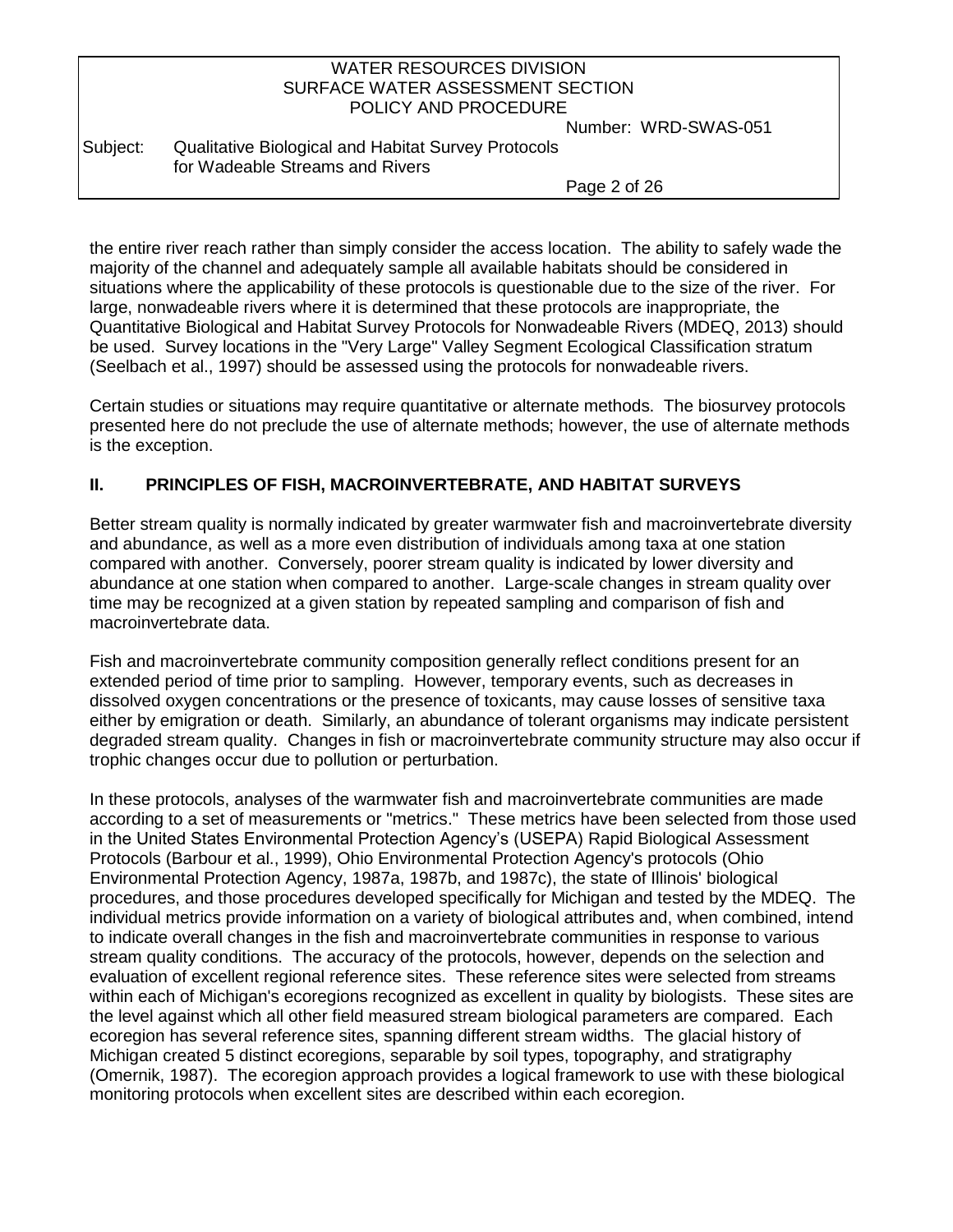Number: WRD-SWAS-051

Subject: Qualitative Biological and Habitat Survey Protocols for Wadeable Streams and Rivers

Page 3 of 26

An excellent quality stream for the ecoregion would have most metrics rating similar to the reference sites. Poor quality streams would have most metrics rating substantially different than the reference sites. The use of these metrics creates a uniform and systematic evaluation for each station. This approach makes the results easily interpretable, since they are expressed relative to the reference sites.

Multiple metrics for coldwater fish communities are not included in this procedure. The coldwater fish community is evaluated for the presence of at least 50 fish, relative abundance of anomalies, and relative abundance of salmonids collected.

The habitat evaluation is also important in determining the nature and degree of abiotic constraints on the biological potential. This habitat evaluation is accomplished through stream characterization based on selected physical measurements and descriptive watershed features. Habitat metrics are used to assess a wide range of physical characteristics that are important to the optimum development and stability of biological communities. Ultimately, the metrics are used to rate overall habitat quality. The habitat metrics used in this protocol are based on the USEPA's Rapid Bioassessment Protocols (Barbour et al., 1999).

### **III. GENERAL SAMPLING CONSIDERATIONS**

- 1. Sampling should occur between June 1 and September 30 during periods of stable discharge and at times of low or moderate flow. This sampling period helps to ensure consistency between sampling studies by reducing variability due to seasonality and flow fluctuations within years or between years.
- 2. For basin investigations or long-term studies, stations should be sampled during the same time frame to minimize seasonal variability in fish and macroinvertebrate distribution or abundance.
- 3. Maximum impact of a municipal or industrial discharge usually occurs during summer low stream flow and maximum temperature conditions. Dilution is minimal for pollutants during low flow conditions, while elevated stream temperatures and productivity produce maximum fluctuations in diurnal oxygen concentrations. High temperatures also increase fish and macroinvertebrate metabolic rates, which may amplify toxics effects.
- 4. Consideration must be given to the sampling sequence to ensure the least disruption of the communities to be sampled. Sampling should generally occur in the following order: fish, macroinvertebrates, and habitat.
- 5. Record all data on the Stream Survey Cards shown in Appendix J, including a sketch of the station location to assist future sampling. A considerable amount of the data on the survey card is optional and used for informational purposes to assist the biologist with site description. Shaded areas on the card must be filled out for later entry into the biosurvey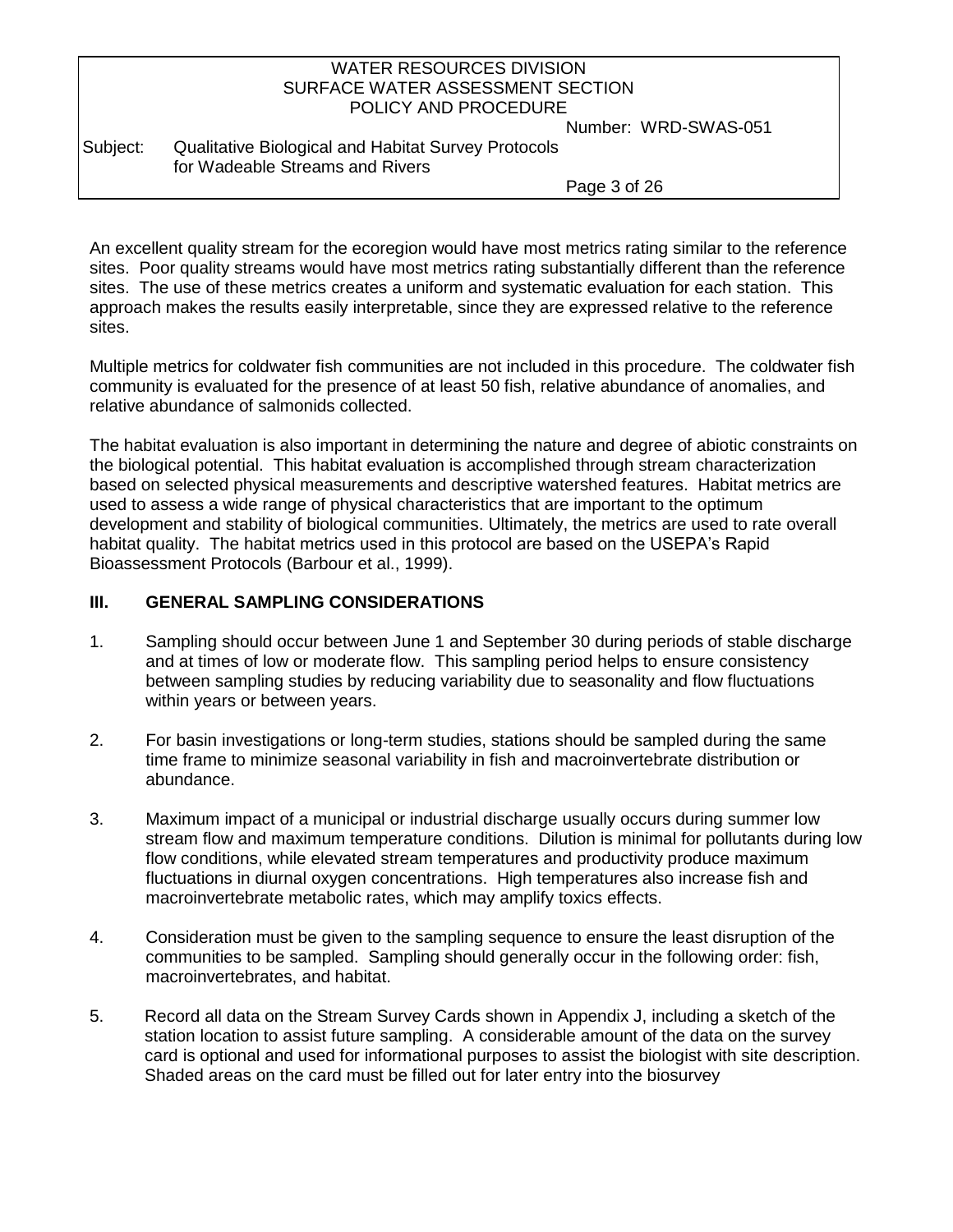Number: WRD-SWAS-051

Subject: Qualitative Biological and Habitat Survey Protocols for Wadeable Streams and Rivers

Page 4 of 26

database. The following channel modifications should be noted by checking the appropriate box(es) on the survey card:

none - natural stream channel, no evidence of modifications.

dredged - stream channel has been excavated (widened, deepened, straightened), evidence of dredge spoils along stream banks.

canopy removal - woody riparian vegetation has been removed from 1 or both banks either by physical removal or with the use of defoliant sprays.

snagging - removal of logs, deadfalls, and other large woody debris from the stream channel. impounded - station is located either directly upstream of an impoundment or directly downstream of a dam.

relocated - stream channel has been completely rerouted from the original channel usually to follow a roadway, railway, or has been redirected for industrial purposes (e.g., mill race) or has been rerouted to another watershed.

bank stabilization - this includes engineered cattle access points or the stream bank has been armored with rip-rap, sheet piling, revetments, etc.

habitat improvement - identified by the presence of artificial banks (lunker structures), wing deflectors, half-logs, rock dams, etc.

The presence of attached algae, aquatic macrophytes, or bacterial slimes should also be noted. Although the determination of nuisance conditions will be left to the biologists' professional judgment, the following examples are provided as guidance for identifying nuisance conditions:

- 1. *Cladophora* spp. and/or *Rhizoclonium* spp. greater than 10 inches long and covering greater than 25% of a riffle.
- 2. Rooted macrophytes present at densities that would impair the designated uses of the water body.
- 3. The presence of bacterial slimes.

## **IV. SITE SELECTION**

Sites may be selected for assessment using a targeted approach and/or a randomized approach. Sites may be selected using a targeted approach to investigate specific concerns. Sites should be randomly selected using the Macroinvertebrate Community Status and Trend Monitoring Procedure (MDEQ, in preparation) to evaluate spatial and temporal biological trends and attainment status on a watershed and statewide level.

These biological and habitat survey protocols are intended for use in wadeable portions of perennial and intermittent streams that flow between well-defined stream banks. Streams that become lentic or lose all perception of flow due to impoundment or other hydrologic modification or are ephemeral are not suitable for assessment using this procedure.

When the sampling station is located at a road crossing, sampling should occur upstream to avoid direct influence of the roadway. Locally modified sites, such as small impoundments and bridge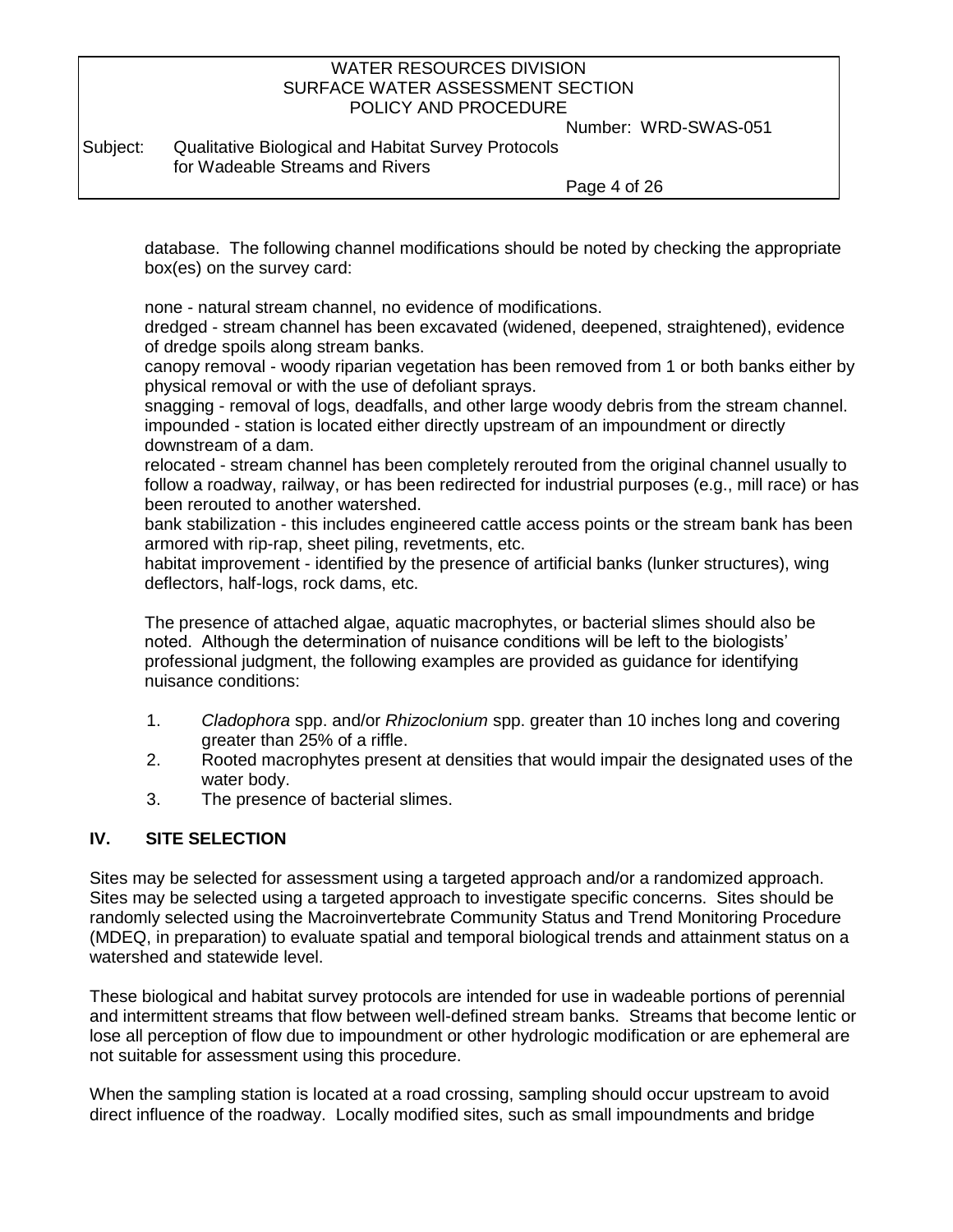Number: WRD-SWAS-051

Subject: Qualitative Biological and Habitat Survey Protocols for Wadeable Streams and Rivers

Page 5 of 26

areas, should be avoided, unless data are needed to assess their effects on the water body. In addition, areas located immediately downstream of lentic water bodies (e.g., lake outlets) should be avoided. Sampling near the mouths of tributaries entering large water bodies should also be avoided, if possible, since these areas will have habitat more typical of the larger water body (Karr et al., 1986).

## **V. QUALITATIVE FISH SAMPLING PROCEDURE AND DATA ANALYSIS**

- A. Fish Sampling Procedures
- 1. The stream shocking unit is the preferred fish sampling device, except where physically impractical. Backpack shocking units may be used when sampling smaller streams or headwaters. All safety procedures must be observed when using these units (see SWAS Procedure No. WRD-SWAS-005).
- 2. Fish shocking must always be done in an upstream direction.
- 3. The sampling effort expended should be sufficient to ensure that all fish species present are sampled in proportion to their occurrence in the stream reach chosen. As a goal, at least 100 individual fish should be examined from each station. This will generally require approximately 30 minutes of electrofishing per station, encompassing 100-300 feet with sufficient sampling to include all significant available habitat. In small streams (10 feet wide), the length of the sampling station should be approximately 100 feet. In moderate size streams (30 feet wide), the length should be approximately 300 feet. In larger streams and rivers, the length of the sampling station should be about 5-10 channel widths. If necessary, increase the length of the selected sampling area. If the number of fish collected is no greater than 100 individuals after 45 minutes, discontinue further sampling and calculate metrics based on reduced sample size.
- 4. All collected fish should be placed immediately in water filled tubs. Care should be taken to keep fish alive by replenishing the holding tub water and processing the fish as quickly as possible. Tubs may be placed in the stream shocking unit or along the stream banks. A livebox may also be placed directly in the stream to hold collected fish. Portable battery operated aerators may also be used.
- B. Data to be Recorded

When sampling has been completed at each station, the following information should be recorded:

- 1. The location of the sampling stations should be specifically indicated on the station card so that future studies can be repeated at the same station. Latitude and longitude coordinates should be obtained using a global positioning system unit. The station reaches should be identified on a detailed map of the study area together with any necessary comments or descriptions on the field card.
- 2. Record the names and number of each species collected with a length greater than 1 inch and determine the total number of fish collected. If unsure of correct field identification, return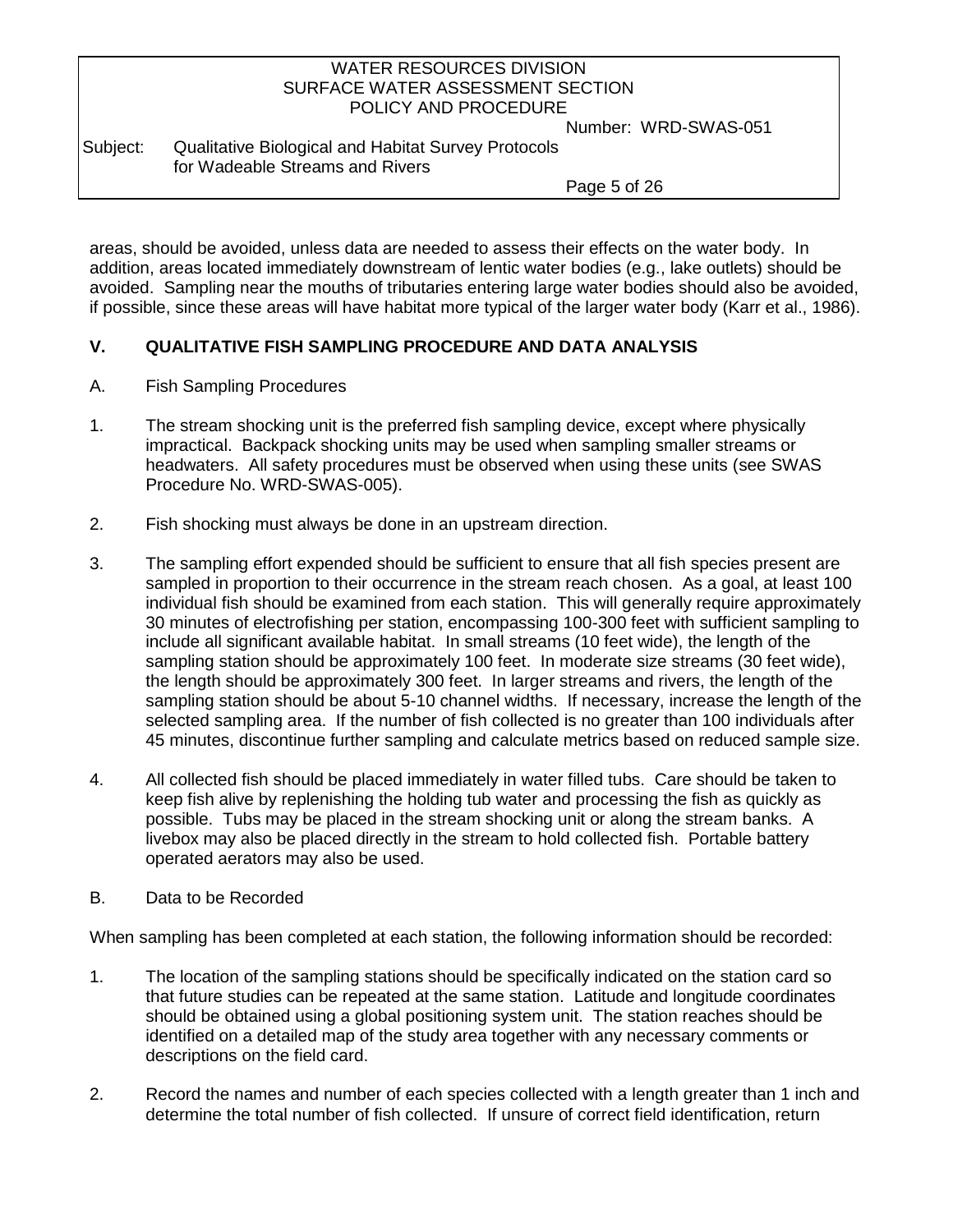Number: WRD-SWAS-051

Subject: Qualitative Biological and Habitat Survey Protocols for Wadeable Streams and Rivers

Page 6 of 26

representatives to the lab for later identification. Regional keys have been chosen for their ease of use and elimination of extraneous taxa. Hubbs and Lagler (1964) should be used as the primary key when identifying all gamefish. For nongame fish, Smith (1988) may be used but verification of identification should be through the use of Hubbs and Lagler (1964). Additional information on Petromyzonidae (lampreys) can be found in Vladykov and Kott (1980).

- 3. The following externally observable anomalies should be noted as total number of individuals afflicted: bent spine (scoliosis), open lesions, severely eroded fins, fungus patches, growths on skin or fins, tumors, and poor physical condition indicated by severe emaciation, excessive mucus coating, and hemorrhaging. This measurement is meant to apply only to extreme or obvious conditions. Common external parasites, such as copepods (anchorworms), and common visible internal parasites, such as black spot and yellow grub should not be considered anomalies unless extreme or very severe infestations are present. All determinations of anomalies should be compared to those illustrated and presented in Allison et al. (1977).
- 4. Record the amount of time spent electrofishing at each station including the number of passes through the sampling station and the number of shocking probes used. Also record average stream width (wetted stream channel width at time of sampling) and distance of reach electrofished. Catch per unit effort will be calculated as the total number of fish collected divided by the number of minutes spent shocking at each station (catch per minute), and as the number of fish per stream area (catch per square meter).
- 5. Record the length of all fish listed in Appendix G to inch group or to size range. These data may be used for additional biomass or productivity estimates.
- C. Data Analysis Techniques

Following sample analyses, a Fish Score will be calculated for each warmwater station based on the sum of each of the 10 metrics listed below. Each metric score for an individual station is contrasted to the ecoregional reference sites. A biosurvey category describing the degree of similarity to the reference sites will be given to each station based on the total metric point score calculated. These contrasts and categories are described in separate reports (Creal et al., 1996).

There are some overriding considerations in this interpretation. When fewer than 50 fish are collected, or when the percent of fish with anomalies exceeds 2%, the site will not be scored following the metrics, but will be considered to be "Poor" (below acceptable quality).

In addition, for coldwater designated streams, significant populations of salmonids should be present. Therefore, for coldwater designated streams, relative abundance of salmonids is the metric used (i.e., relative abundance of salmonids equal to or exceeding 1% as described in separate reports (Creal et al., 1996).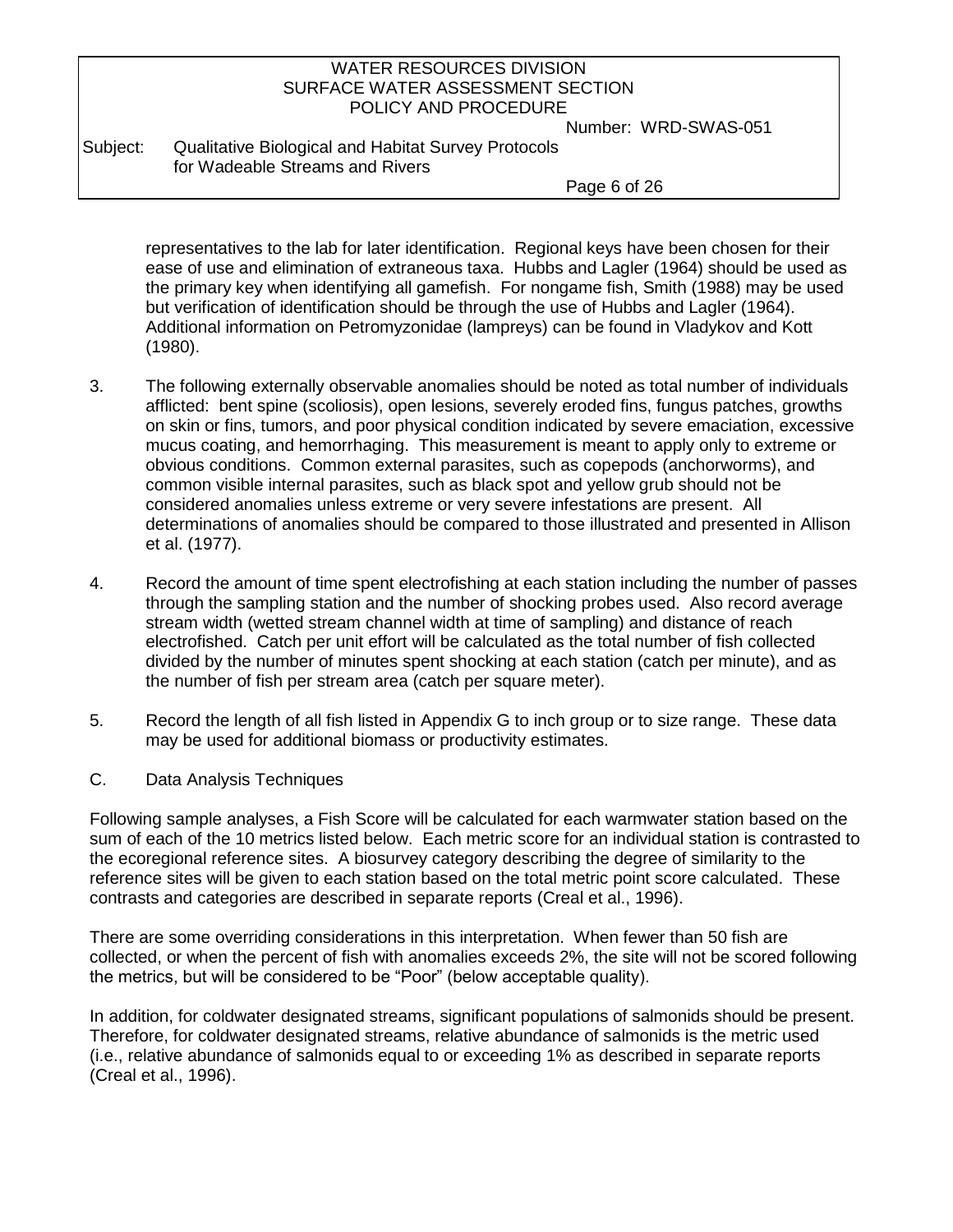Number: WRD-SWAS-051

#### Subject: Qualitative Biological and Habitat Survey Protocols for Wadeable Streams and Rivers

Page 7 of 26

#### Metric Description

- Metric 1. Total Number of Fish Species. This is total number of fish species collected at each sampling station. For a given watershed size and type of stream (warmwater), total number of fish species decreases with environmental degradation. This metric is scored by comparison to excellent sites of similar size.
- Metric 2. Number of Darter Species. This is the number of species in the genera Ammocrypta, Etheostoma, and Percina (Percidae: Etheostomatinae), and the number of species of Sculpins (Cottidae) and of Madtoms (genus Noturus). These species are sensitive to habitat degradation due to the unique habitats that they require for reproduction. Such habitats are degraded by siltation, dredging, or reductions in oxygen content. The presence of 1 or 2 taxa may indicate good water quality so care should be taken during sampling to collect all small fish.
- Metric 3. Number of Sunfish Species. This is the total number of species in the family Centrarchidae exclusive of largemouth and smallmouth basses (Micropterus sp.). They are particularly responsive to declines in pool habitats and habitat structure such as instream cover (Gammon et al., 1981; Angermeier, 1983).
- Metric 4. Number of Sucker Species. This is the total number of species in the family Catostomidae. Many species are not tolerant of habitat and chemical degradation, due to habitat specificity and dominance of benthic insects in their diet. In addition, large size and long lives provide a multiyear integrative perspective.
- Metric 5. Number of Intolerant Species. This is the total number of species classified as intolerant (Appendix A). Intolerant fish are those that are sensitive to many types of environmental degradation and tend to be absent from degraded surface water bodies.
- Metric 6. Percentage of Total Sample as Omnivores. This is the ratio of the number of omnivores to the total number of fish collected. Omnivorous fishes are those species that routinely take significant quantities of both plant and animal material (often including detritus) and have the ability, usually indicated by the presence of a long gut and dark peritoneum, to utilize both. Appendix B contains a list of omnivorous fishes commonly found in Michigan. The common omnivores of small midwestern streams are Pimephales notatus and P. promelas, while Cyprinus carpio and Dorosoma cepedianum, also omnivores, are found over a wider range of stream sizes.

Omnivores can become dominant in degraded conditions, apparently as a result of irregular supply of both plants and invertebrate foods. Irregularity in plant or invertebrate availability results in declining abundances for fish that specialize on 1 food type or the other.

Metric 7. Percentage of Total Sample as Insectivorous Fish. This metric measures the ratio of the number of insectivorous fish to the total number of fish collected and tends to vary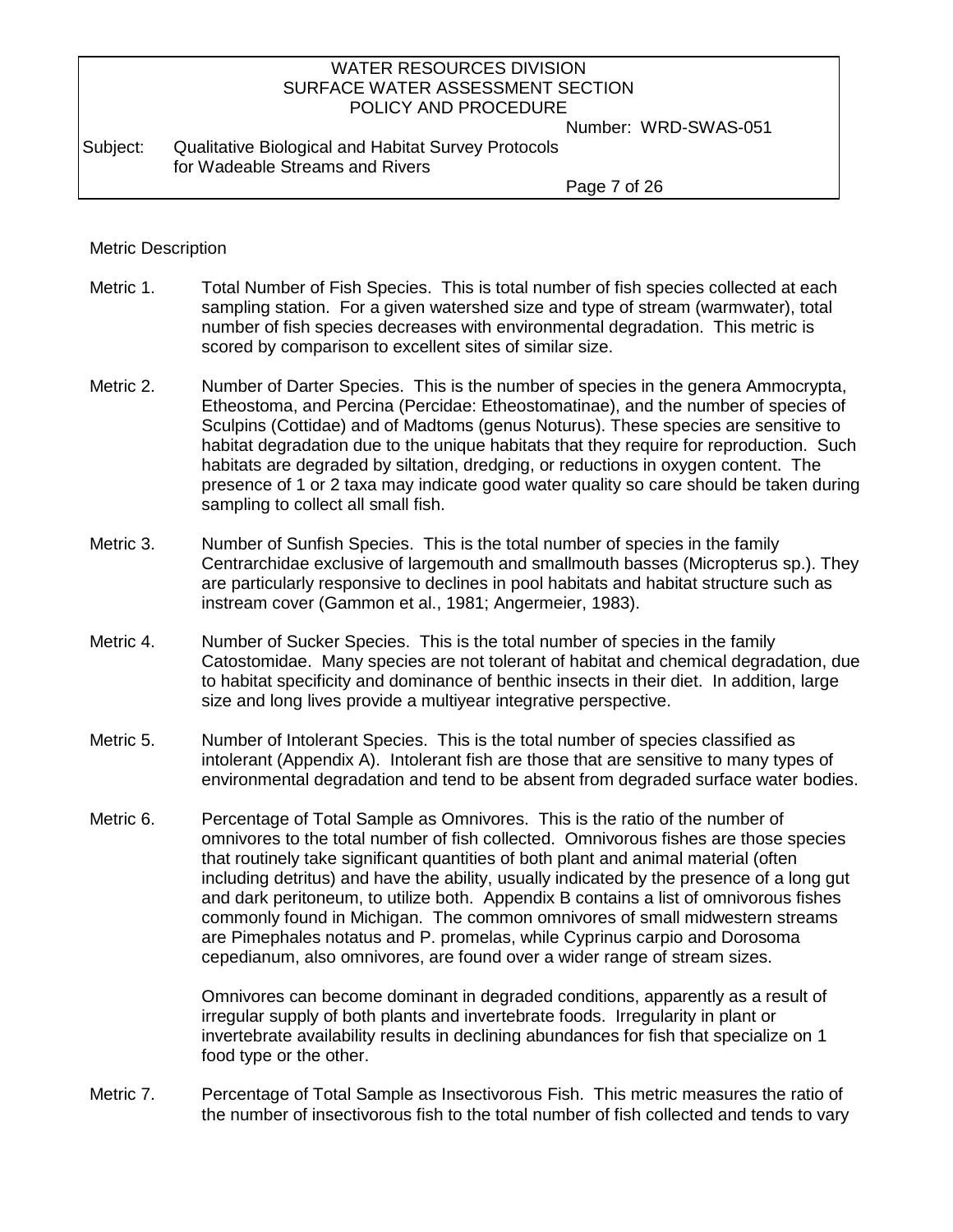Number: WRD-SWAS-051

Subject: Qualitative Biological and Habitat Survey Protocols for Wadeable Streams and Rivers

Page 8 of 26

inversely with Metric 6. Most cyprinids are insectivores (Carlander 1969 and 1977); besides the omnivores mentioned above (Pimephales), some other minnow species are strict herbivores and a few are piscivores. Although a dominant trophic group in Midwestern streams, relative abundance of insectivorous fish decreases with degradation, perhaps in response to variability in supply or production of insects, which in turn may decline in response to alteration of water quality, energy sources, or instream habitat. Appendix C contains a list of insectivorous fish commonly found in Michigan.

- Metric 8. Percentage of Total Sample as Piscivores. This metric is a ratio of the number of all species that are predominantly piscivores as adults to the total number of fish collected. Some opportunistic fish species may feed on invertebrates as well as fish, including both fry and juveniles. Do not include species, such as creek chub, that may opportunistically include some fish in their diet only when very large (Fraser and Sise, 1980). Viable and healthy populations of top carnivore species such as smallmouth bass, walleye, northern pike, grass pickerel, and others indicate a healthy, trophically diverse community. Appendix D contains a list of piscivorous fishes commonly found in Michigan.
- Metric 9. Percentage of Total Sample as Tolerant Species. This metric is a ratio of the number of tolerant fish to the total number of fish collected. Tolerant fish are those species able to adapt to a wide range of environmental conditions and are often common in highly degraded surface water bodies. Appendix E provides a list of tolerant species.
- Metric 10. Percentage of Total Sample as Simple Lithophilic Spawners. This metric is a ratio of the number of simple lithophilic spawners to the total number of fish collected. Simple lithophilic spawners require clean gravel or cobble for spawning and do not construct nests or provide parental care. They are especially sensitive to sedimentation and siltation of these substrates. Appendix F provides a list of simple lithophilic spawners.

### **VI. QUALITATIVE MACROINVERTEBRATE SAMPLING PROCEDURE AND DATA ANALYSIS**

- A. Macroinvertebrate Sampling Procedures
- 1. The sampling effort or time expended at each station should be sufficient to ensure that taxa present are sampled in proportion to their occurrence in the stream reach chosen. Approximately 20 minutes of total sampling time per survey station should generally ensure adequate sampling of all habitat types and macroinvertebrate taxa in a stream reach.
- 2. Macroinvertebrate samples should be taken from all available habitats using a triangular dip net with a 1 millimeter (mm) mesh or by hand picking. When necessary, substrates should be scrubbed with a small hand brush to dislodge organisms. Samples should be taken from both high velocity and low velocity areas within the selected sampling reach. It is generally accepted that the optimum habitat for macroinvertebrates includes gravel, cobble, and boulder substrates necessary to support the periphyton-based benthic community. Efforts should be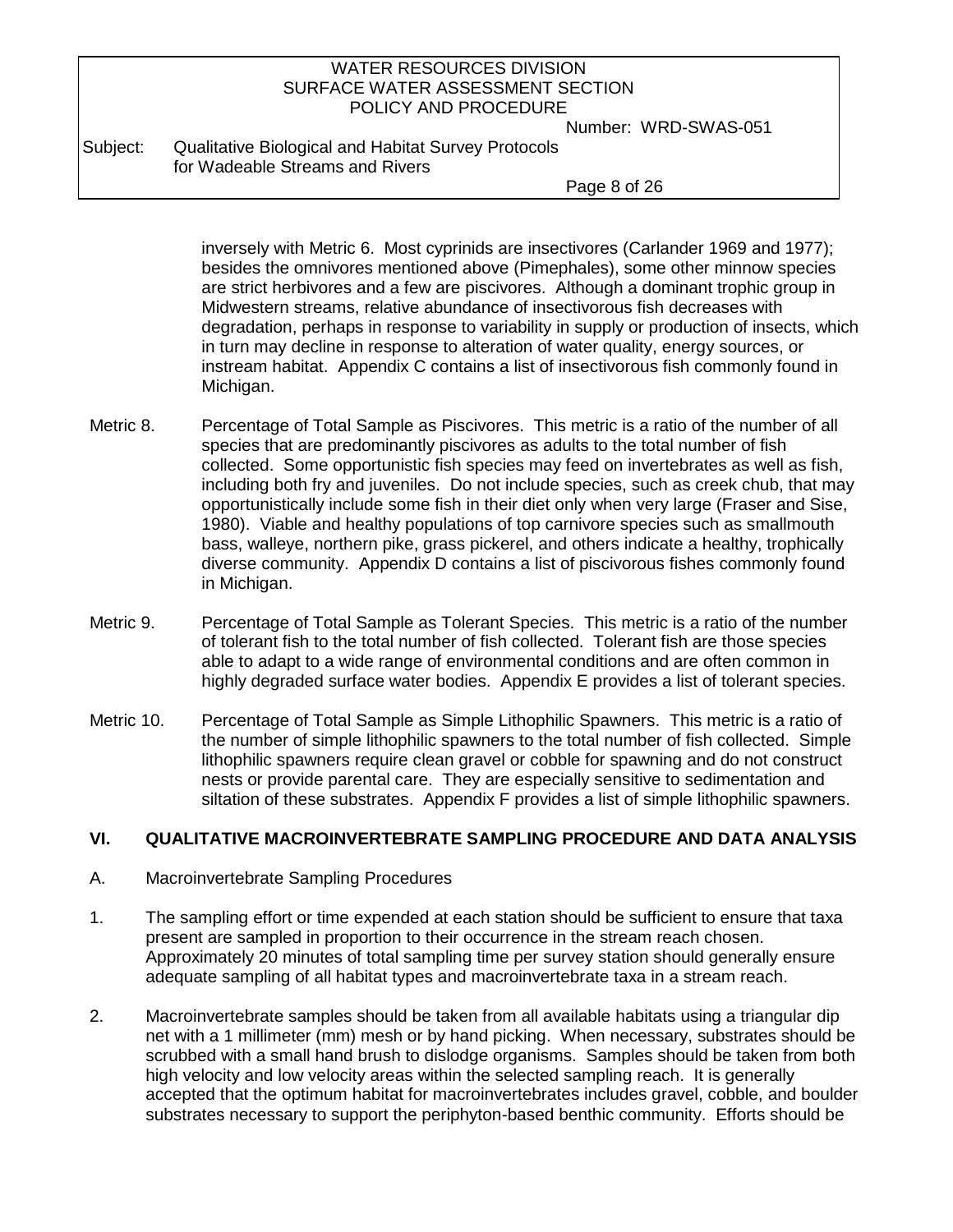Number: WRD-SWAS-051

Subject: Qualitative Biological and Habitat Survey Protocols for Wadeable Streams and Rivers

Page 9 of 26

directed toward preferentially sampling these habitats. However, additional organisms may be hand picked, scrubbed, or netted from other habitats such as fixed submerged boulders, vegetation, logs, pilings, or other structures. The sampling team should coordinate their effort to identify all available habitats with consideration given to the proportional occurrence of these habitats. Substrates such as sand and silt should be sampled if present; however, they may be sampled with reduced effort.

- 3. The samples should be thoroughly rinsed in the sampling net or by using a screen with a 1 mm mesh size. Samples are placed in a bucket to form a composite sample. Large organic or inorganic debris should be vigorously shaken by hand in the composite bucket to dislodge attached organisms. This cleaned debris is carefully (i.e., avoid the loss of organisms) removed from the bucket.
- 4. The composite sample is subsampled to obtain approximately 300±60 organisms for identification and enumeration. The composite sample is stirred in a nonuniform direction with care taken to dislodge organisms (e.g., snails) from the sides of the bucket to ensure that all organisms are sufficiently mixed throughout the bucket. A subsample is immediately extracted using a small net with a mesh size of 1 mm while the material in the composite is still suspended. An additional subsample from the bottom of the composite bucket may be necessary if heavy material that is not evenly distributed is present.

The subsample should be placed in a light colored plastic or enamel pan and all organisms present identified, enumerated, and recorded. Additional subsamples may be extracted from the composite as needed until approximately 300±60 organisms are counted. To avoid sampling bias, all organisms captured in a subsample must be counted; therefore, it may be prudent to limit each subsample to 1 small sweep of the composite sample with the small net so that the target number of organisms is not exceeded.

The remaining composite sample should be placed in the pan and searched for 3-5 minutes for large or rare taxa that were not included in the subsample(s). Taxa observed during sampling that were not represented in the sample should also be recorded (e.g., Gerridae, adult Gyrinidae, Decapoda). These additional taxa should be recorded by marking 1 individual on the data sheet with a circle around the number.

- B. Data to be Recorded
- 1. Organisms should be identified to the taxonomic level indicated in Appendix H. Appendix H also contains a list of the primary keys to be used to identify the macroinvertebrates. Alternate keys may be used, but verification of identification should be through those keys listed in Appendix H. The collected organisms in the subsample should be returned to the laboratory for identification where field identification is not feasible.
- 2. When sampling has been completed at each station, the following information should be recorded on the stream survey data sheet: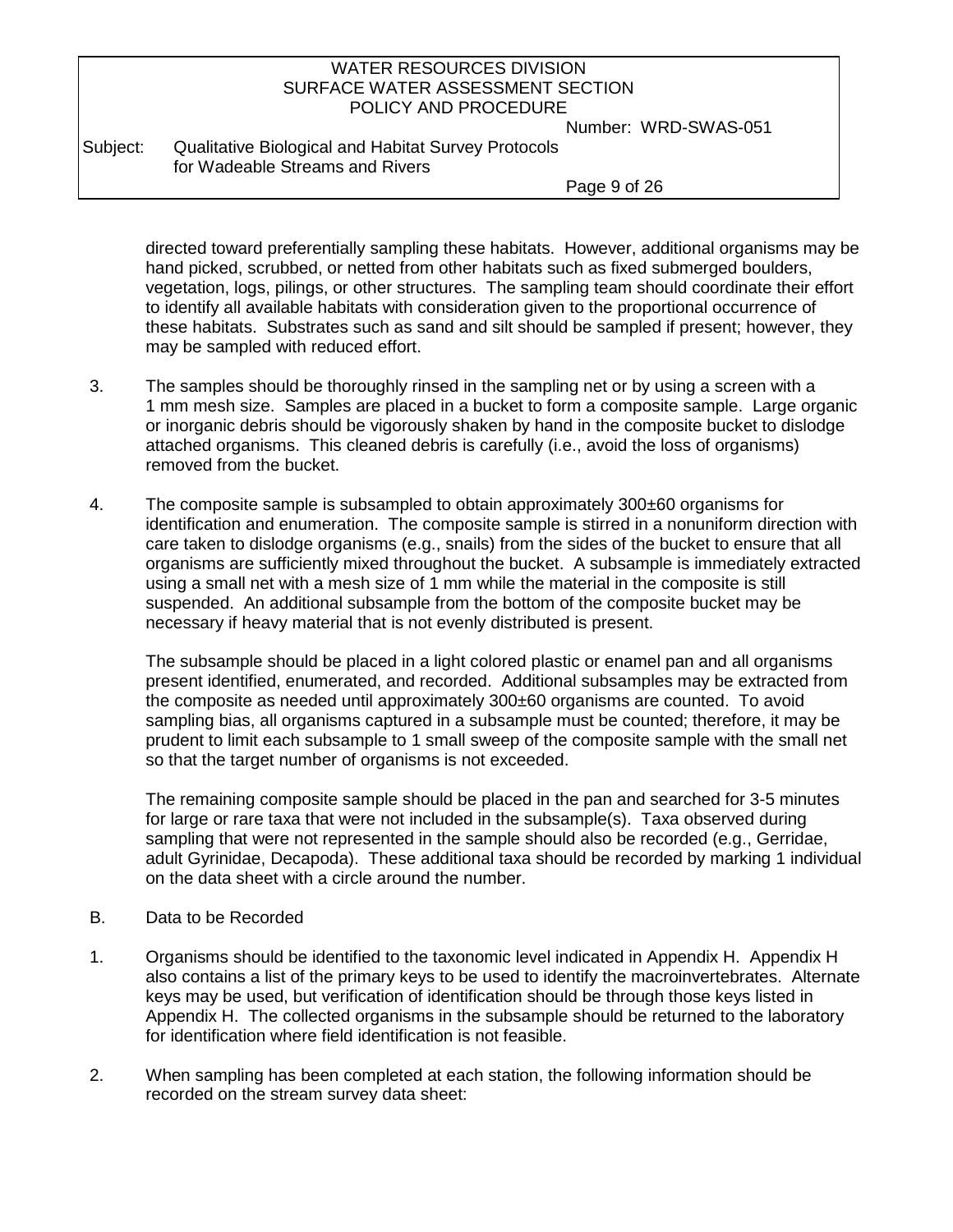Number: WRD-SWAS-051

Subject: Qualitative Biological and Habitat Survey Protocols for Wadeable Streams and Rivers

Page 10 of 26

- a. The sampling area should be identified on a detailed map together with necessary comments on the field card. Latitude and longitude coordinates should be obtained using a global positioning system unit.
- b. The total number of organisms collected.
- c. The numbers of each taxa collected and identified.
- d. Sampling time in minutes (total time for all samplers).
- C. Data Analysis Techniques

Following sample analyses, a macroinvertebrate score will be calculated for each station based on the sum of the 9 metrics listed below. Each metric score for an individual station is contrasted to the ecoregional reference sites. A final biosurvey category describing the degree of similarity to the reference sites will be given to each station based on the total metric point score calculated. These contrasts and categories are described in a separate report (Creal et al., 1996).

#### Metric Description

- Metric 1. Total Number of Taxa. This is the total number of taxa identified, as specified in Appendix H in the macroinvertebrate subsample. Taxa richness has historically been a key component in most all evaluations of macroinvertebrate community integrity. The underlying reason is the basic ecological principle that healthy, stable biological communities have high species diversity. Increases in number of taxa are well documented to correspond with increasing water quality and habitat suitability. Small, pristine headwater streams may, however, be exceptions and show low taxa richness.
- Metric 2. Total Number of Mayfly Taxa. This is the number of taxa in the order Ephemeroptera. Mayflies are an important component of a high quality stream biota. As a group, they are decidedly pollution sensitive and are often the first group to disappear with the onset of perturbation. Thus, the number of taxa present is a good indicator of environmental conditions.
- Metric 3. Total Number of Caddisfly Taxa. This is the number of taxa in the order Trichoptera. Caddisflies are often a predominant component of the macroinvertebrate fauna in larger, relatively unimpacted streams and rivers but are also important in small headwater streams. Though tending to be slightly more pollution tolerant as a group than mayflies, caddisflies display a wide range of tolerance and habitat selection among species. However, few species are extremely pollution tolerant and, as such, the number of taxa present can be a good indicator of environmental conditions.
- Metric 4. Total Number of Stonefly Taxa. This is the number of taxa in the order Plecoptera. Stoneflies are one of the most sensitive groups of aquatic insects. The presence of 1 or more taxa is often used to indicate very good environmental quality. Small increases or small declines in overall numbers of different stonefly taxa is thus very critical for correct evaluation of stream quality.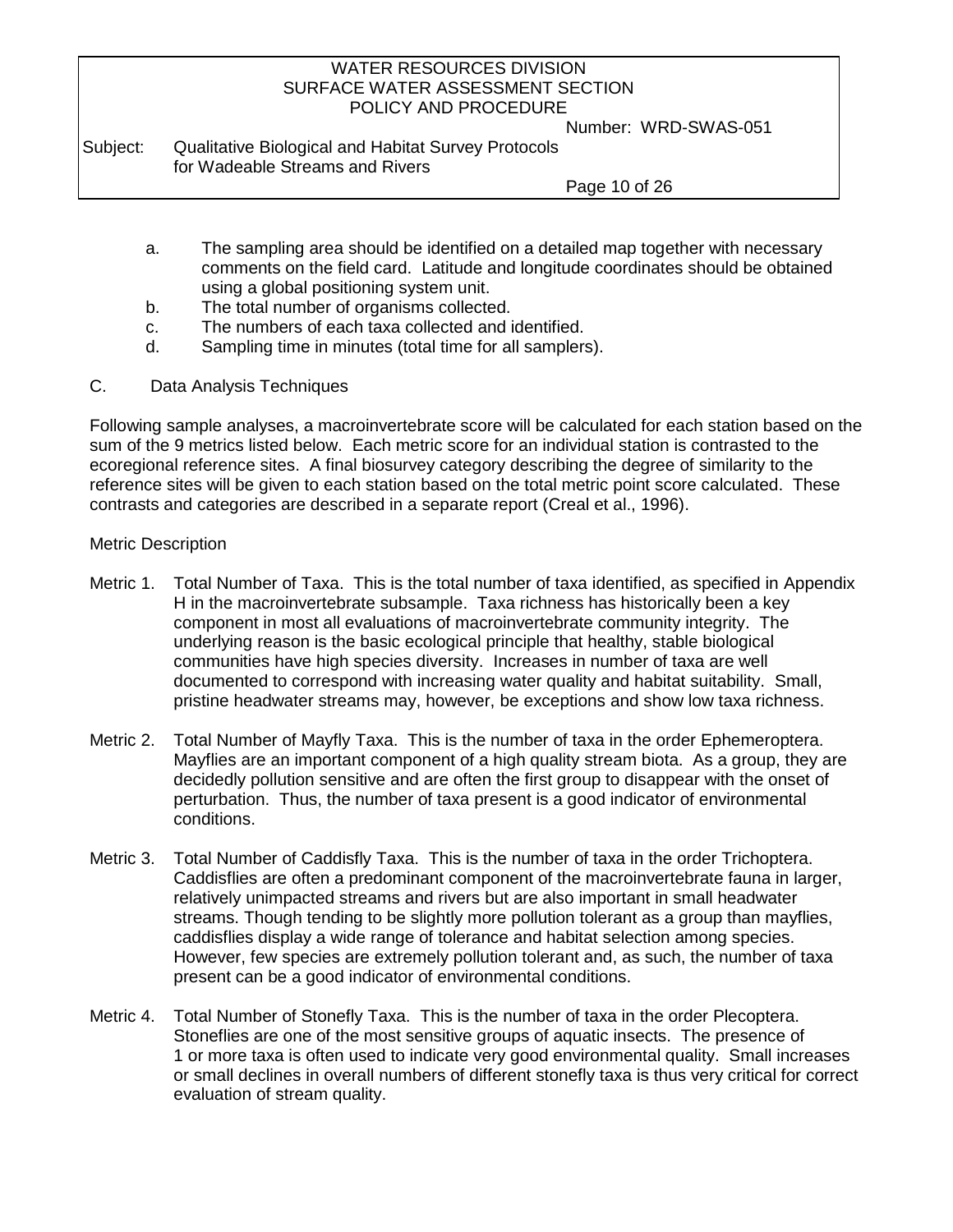Number: WRD-SWAS-051

Subject: Qualitative Biological and Habitat Survey Protocols for Wadeable Streams and Rivers

Page 11 of 26

- Metric 5. Percent Mayfly Composition. This is the ratio of the number of individuals in the order Ephemeroptera to the total number of organisms collected. As with the number of mayfly taxa, the percent abundance of mayflies in the total invertebrate sample can change dramatically and rapidly to minor environmental disturbances or fluctuations.
- Metric 6. Percent Caddisfly Composition. This is the ratio of the number of individuals in the order Trichoptera to the total number of organisms collected. As with the number of caddisfly taxa, percent abundance of caddisflies is strongly related to stream size with greater proportions found in larger order streams. Optimal habitat and availability of appropriate food type seem to be the main constraints for large populations of caddisflies.
- Metric 7. Percent Contribution of the Dominant Taxon. This is the ratio of the number of individuals in the most abundant taxon to the total number of organisms collected. The abundance of the numerically dominant taxon is an indication of community balance. A community dominated by relatively few taxa for example, would indicate environmental stress, as would a community composed of several taxa but numerically dominated by only 1 or 2 taxa.
- Metric 8. Percent Isopods, Snails, and Leeches. This is the ratio of the sum of the number of individuals in the order Isopoda, class Gastropoda, and class Hirudinea to the total number of organisms collected. These 3 taxa, when compared as a combined percentage of the invertebrate community, can give an indication of the severity of environmental perturbation present. These organisms show a high tolerance to a variety of physical and chemical parameters. High percentages of these organisms at a sample site are very good evidence for stream degradation.
- Metric 9. Percent Surface Dependent. This metric is the ratio of the number of macroinvertebrates that obtain oxygen via a generally direct atmospheric exchange, usually at the air/water interface, to the total number of organisms collected. High numbers or percentages of surface breathers may indicate large diurnal dissolved oxygen shifts or other biological or chemical oxygen demanding constraints. Areas subject to elevated temperatures, low flows, or erratic flows may also show disproportionately high percentages of surface dependent macroinvertebrates. Appendix I contains a list of surface dependent aquatic macroinvertebrates.

### **VII. HABITAT ASSESSMENT**

Habitat evaluations are made on instream habitat first, followed by channel morphology, bank structural features, and riparian vegetation. The habitat assessment process involves rating the sum total of the 10 metrics as *Excellent, Good, Marginal,* or *Poor* based on the criteria included on the Habitat Assessment Field Data Sheets (Appendix J). The point ranges for both Riffle/Run and Glide/Pool streams are listed below with each station's overall rating based on its potential to support biological communities. The range of scores used to classify each metric, as well as the range of scores representing the sum total for the habitat assessment, is described in the following rating tables: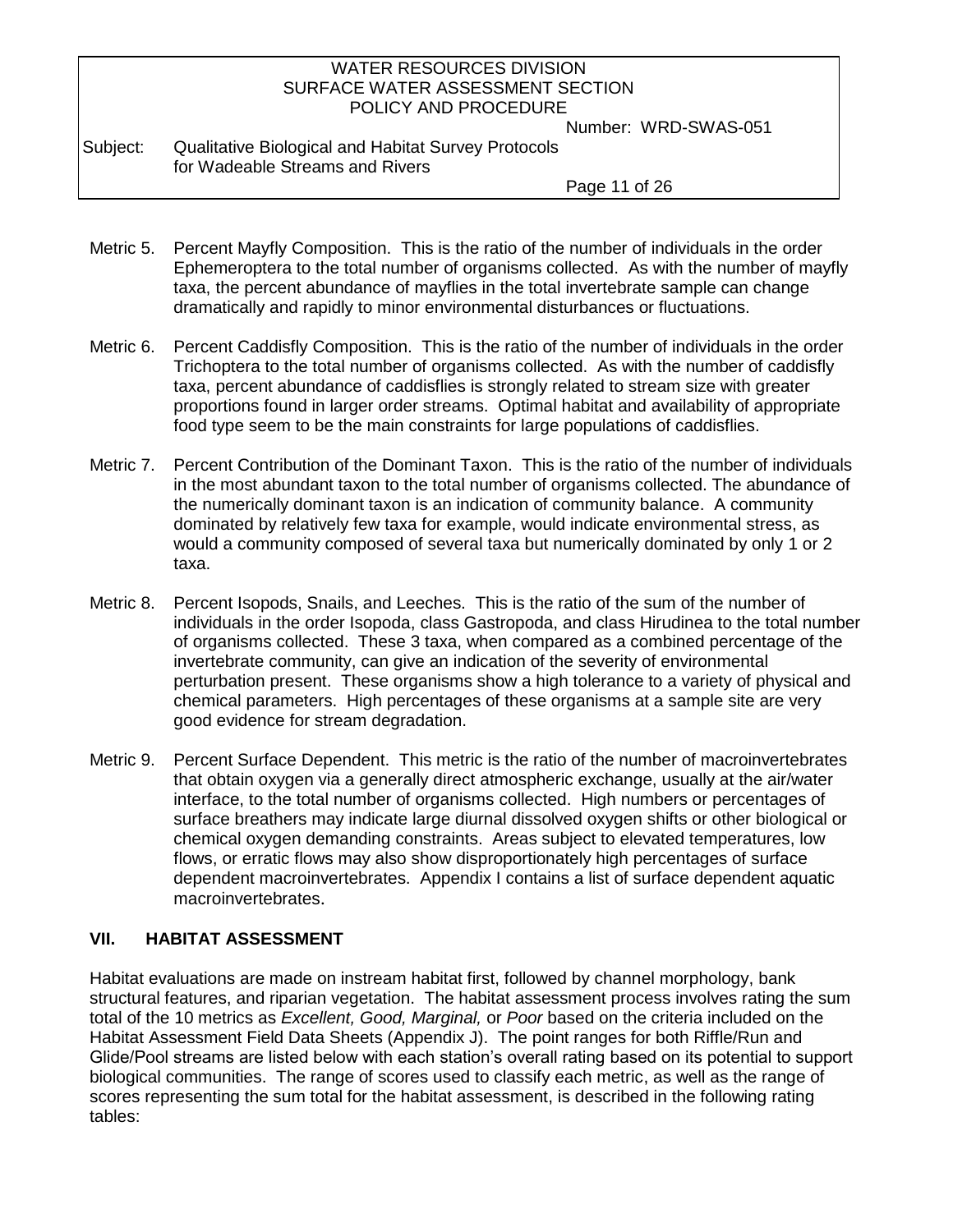Number: WRD-SWAS-051

Subject: Qualitative Biological and Habitat Survey Protocols for Wadeable Streams and Rivers

Page 12 of 26

|                  | <b>METRIC (Riffle/Run)</b>             |                                         | <b>SCORING RANGE/RATING</b> |                             |         |  |  |  |  |
|------------------|----------------------------------------|-----------------------------------------|-----------------------------|-----------------------------|---------|--|--|--|--|
|                  |                                        | <b>Excellent</b>                        | Good                        | Marginal                    | Poor    |  |  |  |  |
|                  | <b>Substrate and Instream Cover</b>    |                                         |                             |                             |         |  |  |  |  |
| 1.               | Epifaunal Substrate/Available Cover    | $16 - 20$                               | $11 - 15$                   | $6 - 10$                    | $0 - 5$ |  |  |  |  |
| 2.               | Embeddedness                           | $16 - 20$                               | $11 - 15$                   | $6 - 10$                    | $0 - 5$ |  |  |  |  |
| $\overline{3}$ . | <b>Velocity/Depth Regime</b>           | $16 - 20$                               | $11 - 15$                   | $6 - 10$                    | $0 - 5$ |  |  |  |  |
|                  | <b>Channel Morphology</b>              |                                         |                             |                             |         |  |  |  |  |
| 4.               | <b>Sediment Deposition</b>             | $16 - 20$                               | $11 - 15$                   | $6 - 10$                    | $0 - 5$ |  |  |  |  |
| 5a.              | Flow Status - Maintained Flow Volume   | $9 - 10$                                | $6 - 8$                     | $3 - 5$                     | $0 - 2$ |  |  |  |  |
|                  |                                        | $9 - 10$                                | $6 - 8$                     | $3 - 5$                     |         |  |  |  |  |
| 5b.              | Flow Status - Flashiness               |                                         |                             |                             | $0 - 2$ |  |  |  |  |
| 6.               | <b>Channel Alteration</b>              | $16 - 20$                               | $11 - 15$                   | $6 - 10$                    | $0 - 5$ |  |  |  |  |
| 7.               | <b>Frequency of Riffles (or Bends)</b> | $16 - 20$                               | $11 - 15$                   | $6 - 10$                    | $0 - 5$ |  |  |  |  |
|                  | <b>Riparian and Bank Structure</b>     |                                         |                             |                             |         |  |  |  |  |
| 8.               | <b>Bank Stability</b>                  | $16 - 20$                               | <u> 11 - 1</u> 5            | $6 - 10$                    | $0 - 5$ |  |  |  |  |
| 9.               | <b>Vegetative Protection</b>           | $16 - 20$                               | $11 - 15$                   | $6 - 10$                    | $0 - 5$ |  |  |  |  |
| 10.              | <b>Riparian Vegetation Zone Width</b>  | $16 - 20$                               | $11 - 15$                   | $6 - 10$                    | $0 - 5$ |  |  |  |  |
|                  |                                        |                                         |                             |                             |         |  |  |  |  |
|                  |                                        |                                         |                             |                             |         |  |  |  |  |
|                  | <b>METRIC (Glide/Pool)</b>             |                                         |                             | <b>SCORING RANGE/RATING</b> |         |  |  |  |  |
|                  |                                        | Excellent                               | Good                        | Marginal                    | Poor    |  |  |  |  |
|                  | <b>Substrate and Instream Cover</b>    |                                         |                             |                             |         |  |  |  |  |
| 1.               | Epifaunal Substrate/Available Cover    | $16 - 20$                               | $11 - 15$                   | $6 - 10$                    | $0 - 5$ |  |  |  |  |
| 2.               | Pool Substrate Characterization        | $16 - 20$                               | $11 - 15$                   | $6 - 10$                    | $0 - 5$ |  |  |  |  |
| 3.               | Pool Variability                       | $16 - 20$                               | $11 - 15$                   | $6 - 10$                    | $0 - 5$ |  |  |  |  |
|                  |                                        |                                         |                             |                             |         |  |  |  |  |
|                  | <b>Channel Morphology</b>              |                                         |                             |                             |         |  |  |  |  |
| $\overline{4}$ . | <b>Sediment Deposition</b>             | $16 - 20$                               | 11 - 15                     | $6 - 10$                    | $0 - 5$ |  |  |  |  |
| <u>5а.</u>       | Flow Status - Maintained Flow Volume   | $9 - 10$                                | $6 - 8$                     | $3 - 5$                     | $0 - 2$ |  |  |  |  |
| 5 <sub>b</sub> . | <b>Flow Status - Flashiness</b>        | $9 - 10$                                | $6 - 8$                     | $3 - 5$                     | $0 - 2$ |  |  |  |  |
| 6.               | <b>Channel Alteration</b>              | $16 - 20$                               | $11 - 15$                   | $6 - 10$                    | $0 - 5$ |  |  |  |  |
| 7.               | <b>Channel Sinuosity</b>               | $16 - 20$                               | $11 - 15$                   | $6 - 10$                    | $0 - 5$ |  |  |  |  |
|                  |                                        |                                         |                             |                             |         |  |  |  |  |
|                  | <b>Riparian and Bank Structure</b>     |                                         |                             |                             |         |  |  |  |  |
| <u>8.</u>        | <b>Bank Stability</b>                  | $17 - 20$                               | $11 - 16$                   | $5 - 10$                    | $0 - 4$ |  |  |  |  |
| 9.               | <b>Vegetative Protection</b>           | $17 - 20$                               | $11 - 16$                   | $5 - 10$                    | $0 - 4$ |  |  |  |  |
| 10.              | <b>Riparian Vegetation Zone Width</b>  | $17 - 20$                               | $11 - 16$                   | $5 - 10$                    | $0 - 4$ |  |  |  |  |
|                  |                                        |                                         |                             |                             |         |  |  |  |  |
|                  | <b>Habitat Characterization</b>        | <b>Total Point Score (metrics 1-10)</b> |                             |                             |         |  |  |  |  |
|                  | 1. Excellent                           |                                         | >154                        |                             |         |  |  |  |  |
|                  | 2. Good                                |                                         | $105 - 154$                 |                             |         |  |  |  |  |
|                  | 3. Marginal                            |                                         | $56 - 104$                  |                             |         |  |  |  |  |
|                  | 4. Poor                                |                                         | $<$ 56                      |                             |         |  |  |  |  |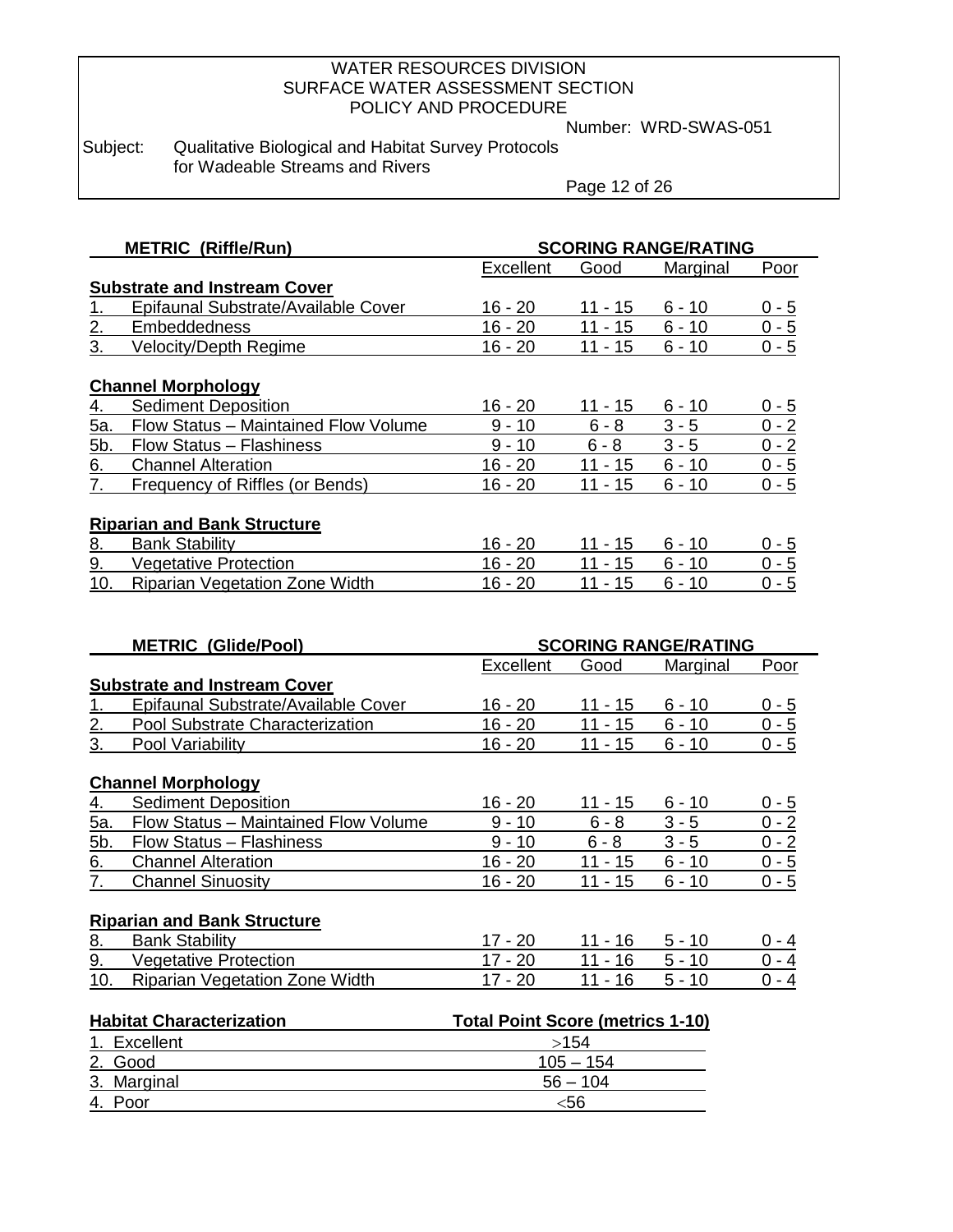Number: WRD-SWAS-051

## Subject: Qualitative Biological and Habitat Survey Protocols for Wadeable Streams and Rivers

Page 13 of 26

Five of the habitat metrics discriminate between *Riffle/Run* and *Glide/Pool streams*. Metrics 2, 3, and 7 are paired into separate *Riffle/Run* and *Glide/Pool* metrics (i.e., 2a and 2b). Metrics 1 and 4 each contain criteria for both *Riffle/Run* and *Glide/Pool* systems. In addition flow status (Metric 5) is broken down into 5a and 5b and is intended to measure both the ability of a stream to maintain sufficient base flows, as well as the flow response to runoff events (flashiness).

The site assessment approach for determining the *Riffle/Run* and *Glide/Pool* status of a stream is based on visual observation of the following characteristics:

Riffle/run streams characteristically:

- Demonstrate a regular (repeating) riffle/run sequence.
- Have substrates primarily composed of coarse sediment particles (i.e., course sand/gravel or larger particle sizes in high velocity reaches of the stream).
- Tend to have moderate to high gradient landscapes.

Glide/pool streams characteristically:

- Demonstrate primarily a glide/pool sequence.
- Have substrates that are primarily composed of fine sediment (fine sand and smaller). Coarse (gravel or larger) sediment particles may be present in firm bottom deep pools or along margins of some stream reaches; however, this occurrence is very infrequent.
- Have low to moderate gradient landscapes. Undisturbed portions of the floodplain may tend toward wetland characteristics.

There will be situations where riffle/run streams tend towards glide/pool or where glide/pool streams tend toward riffle/run. If the stream type is unclear, visually survey an expanded length of stream channel, noting the dominant substrate and flow characteristics. If the stream type remains unclear, complete both *Riffle/Run* and *Glide/Pool* habitat field forms. (Note: Riffle/Run channels that tend towards glide/pool or glide/pool channels that approach riffle/run conditions generally score nearly identically.) If there is reasonable agreement between the 2 forms, record an average of the 2 scores.

There will be occasions when the existing conditions do not fit 1 or more of the metrics given. In such cases, score each metric as close as possible and note the condition(s) that deviates from the expected, along with any needed explanation for your final score.

### A. Procedure for Performing Habitat Assessment

The habitat assessment should be performed on a sufficient length of stream that reflects the typical habitat conditions associated with the biological sampling results. At a minimum, this reach should be no less than the section of stream used for biological sampling. Some parameters require an observation of a broader section of the watershed than the biological sampling reach alone and may require traversing the stream corridor to the extent deemed necessary to assess the habitat feature. As a general rule-of-thumb, use 2 lengths of the biological sampling reach to assess these parameters. If there is a team of 2 or more biologists, come to a consensus for each metric.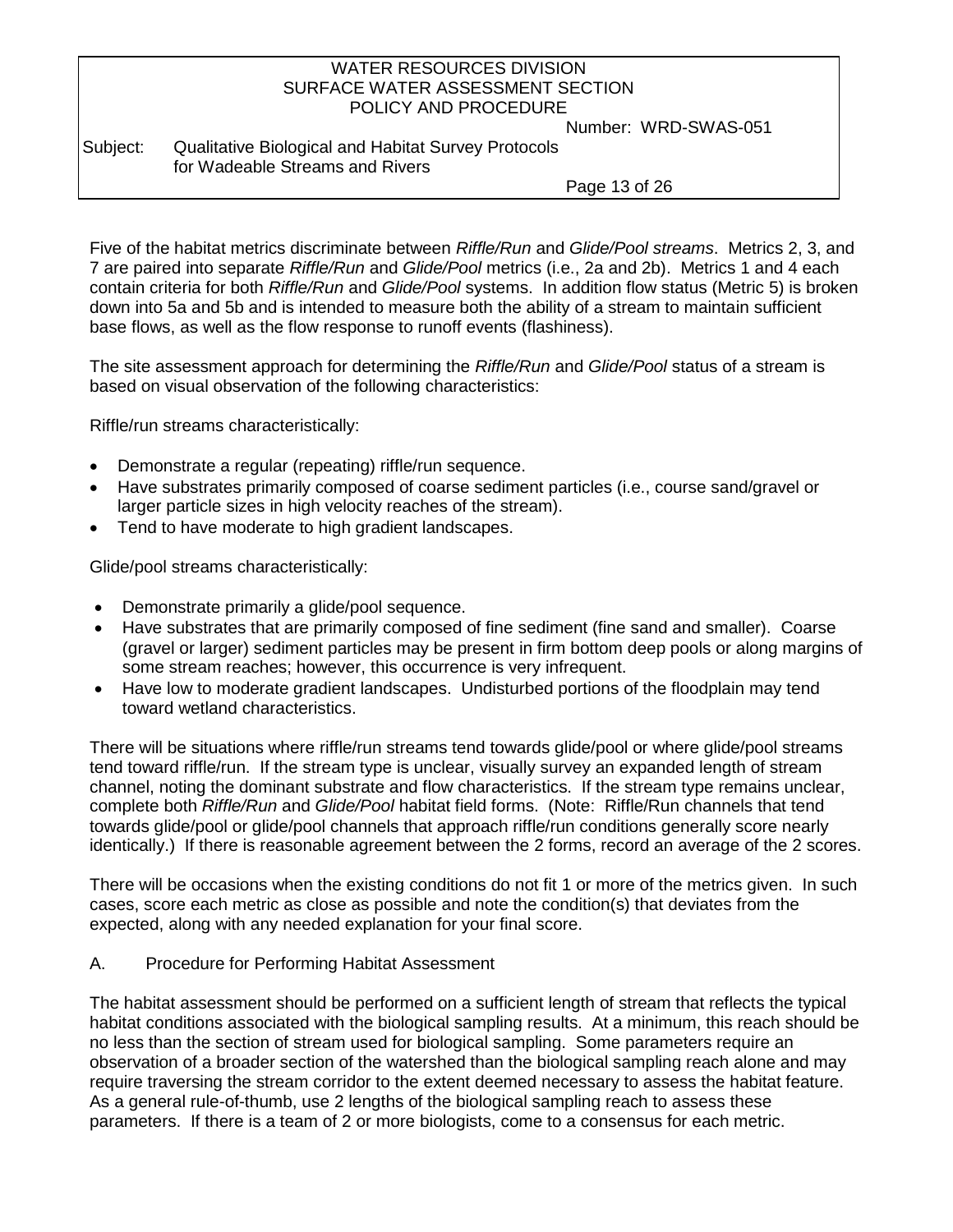| WATER RESOURCES DIVISION         |  |
|----------------------------------|--|
| SURFACE WATER ASSESSMENT SECTION |  |
| POLICY AND PROCEDURE             |  |
| Number: WRD-SV                   |  |

Number: WRD-SWAS-051

Subject: Qualitative Biological and Habitat Survey Protocols for Wadeable Streams and Rivers

Page 14 of 26

## **Metric 1 EPIFAUNAL SUBSTRATE/AVAILABLE COVER** *Riffle/Run* and *Glide/Pool* S*treams*

This metric includes the relative quantity and variety of natural structures in the stream, such as cobble (riffles), large rocks, fallen trees, logs and branches, and undercut banks, available as refugia, feeding, or sites for spawning and nursery functions of aquatic macrofauna. A wide variety and/or abundance of submerged structures in the stream provide macroinvertebrates and fish with a large number of niches, thus increasing habitat diversity. As variety and abundance of cover decreases, habitat structure becomes monotonous, diversity decreases, and the potential for recovery following disturbance decreases. Riffles and runs are critical for maintaining a variety and abundance of insects in most riffle/run streams and serving as spawning and feeding refugia for certain fish. The extent and quality of the riffle is an important factor in the support of a healthy biological condition in riffle/run streams. Riffles and runs offer a diversity of habitat through variety of particle size and, in many small high-gradient streams, will provide the most stable habitat. Snags and submerged logs are among the most productive habitat structure for macroinvertebrate colonization and fish refugia in glide/pool streams. However, "new fall" will not yet be suitable for colonization.

Assess both *Riffle/Run* and *Glide/Pool* streams by estimating the amount of stream channel in the sample reach that contains substrates that are free from sedimentation or siltation impacts and favorable for epifaunal colonization. Materials that are easily moved or displaced (silts, sand, and fine gravels) or unstable vegetation, such as bank grass or small stemmed brush tops, are not considered as stable. Some of the larger varieties of vascular aquatic macrophytes may be considered as a stable substrate; however, woody debris that is free-floating in back eddy's or temporarily trapped along stream margins should not be considered as a stable substrate.

| <b>Habitat</b>                                                                        | <b>Condition Category</b>                                                                                                                                                                                                                                                                                                                                                                 |                                                                                                                                                                                                                                                                                                                                                                     |                                                                                                                                                                                                    |                                                                                                                                      |  |  |  |  |  |  |  |  |
|---------------------------------------------------------------------------------------|-------------------------------------------------------------------------------------------------------------------------------------------------------------------------------------------------------------------------------------------------------------------------------------------------------------------------------------------------------------------------------------------|---------------------------------------------------------------------------------------------------------------------------------------------------------------------------------------------------------------------------------------------------------------------------------------------------------------------------------------------------------------------|----------------------------------------------------------------------------------------------------------------------------------------------------------------------------------------------------|--------------------------------------------------------------------------------------------------------------------------------------|--|--|--|--|--|--|--|--|
| <b>Parameter</b>                                                                      | <b>Excellent</b>                                                                                                                                                                                                                                                                                                                                                                          | Good                                                                                                                                                                                                                                                                                                                                                                | <b>Marginal</b>                                                                                                                                                                                    | Poor                                                                                                                                 |  |  |  |  |  |  |  |  |
| 1. Epifaunal<br>Substrate/<br><b>Available Cover</b><br>(Riffle/Run and<br>Glide/Poon | Greater than 70% (50% for<br>glide/pool streams) of<br>substrate are free from<br>sedimentation/siltation and<br>favorable for epifaunal<br>colonization and fish cover:<br>mix of snags, submerged<br>logs, undercut banks, cobble<br>or other stable habitat and at<br>stage to allow full<br>colonization potential (i.e.,<br>logs/ snags that are not new<br>fall and not transient). | 40-70% (30-50% for<br>glide/pool streams) mix of<br>stable habitat: free from<br>sedimentation/ siltation and<br>well-suited for full colonization<br>potential; adequate habitat for<br>maintenance of populations;<br>presence of additional<br>substrate in the form of<br>newfall, but not yet prepared<br>for colonization (may rate at<br>high end of scale). | 20-40% (10-30% for<br>glide/pool streams) mix<br>of stable habitat; habitat<br>availability less than<br>desirable; substrate<br>frequently disturbed.<br>removed, or covered by<br>sediment/silt. | Less than 20% (10%<br>for glide/pool streams)<br>stable habitat; lack of<br>habitat is obvious;<br>substrate unstable or<br>lacking. |  |  |  |  |  |  |  |  |
| <b>SCORE</b>                                                                          | 16<br>20<br>18<br>19                                                                                                                                                                                                                                                                                                                                                                      | 11<br>15<br>13<br>14                                                                                                                                                                                                                                                                                                                                                | 10<br>9<br>6                                                                                                                                                                                       |                                                                                                                                      |  |  |  |  |  |  |  |  |

### **Metric 2a EMBEDDEDNESS** *Riffle/Run Streams*

This metric refers to the extent to which rocks (gravel, cobble, and boulders) and snags are covered or sunken into the silt, sand, or mud of the stream bottom. Generally, as rocks become embedded, the surface area available to macroinvertebrates and fish (shelter, spawning, and egg incubation) is decreased. Embeddedness is a result of large-scale sediment movement and deposition and is a parameter evaluated in the riffles and runs of high-gradient streams.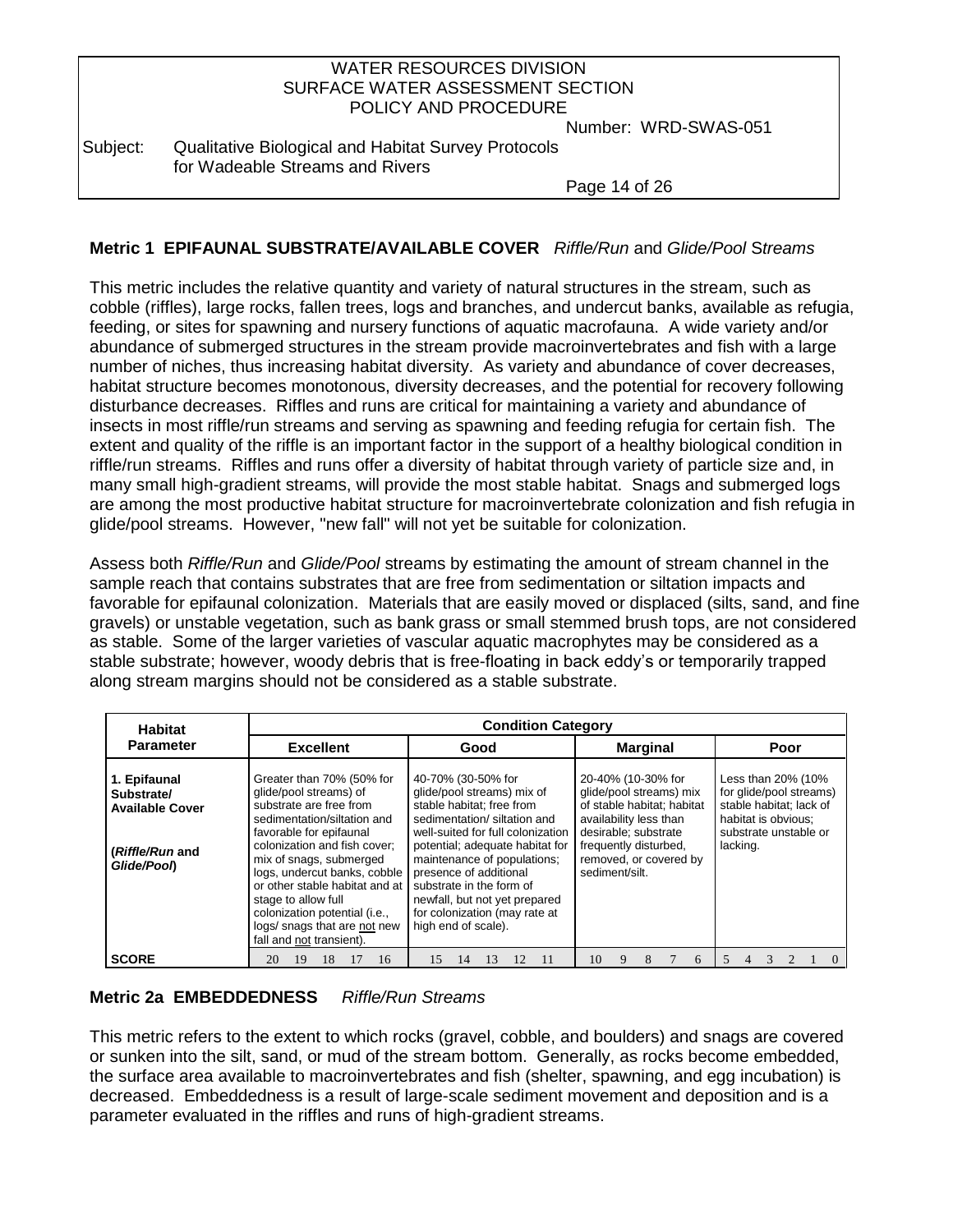Number: WRD-SWAS-051

### Subject: Qualitative Biological and Habitat Survey Protocols for Wadeable Streams and Rivers

Page 15 of 26

The rating of this parameter may be variable depending on where the observations are taken. To avoid confusion with sediment deposition (another habitat parameter), observations of embeddedness should be taken in the upstream and central portions of riffles and cobble substrate areas. Grasp and remove several cobbles at the sediment/water interface and estimate an average depth that is into the sediment.

| <b>Habitat</b>                          |                                                                                                                                             | <b>Condition Category</b>                                                           |  |      |    |    |                                                                                        |                                                                                                  |  |  |    |  |  |  |  |  |  |  |  |  |
|-----------------------------------------|---------------------------------------------------------------------------------------------------------------------------------------------|-------------------------------------------------------------------------------------|--|------|----|----|----------------------------------------------------------------------------------------|--------------------------------------------------------------------------------------------------|--|--|----|--|--|--|--|--|--|--|--|--|
| <b>Parameter</b>                        | <b>Excellent</b>                                                                                                                            |                                                                                     |  | Good |    |    |                                                                                        | Poor                                                                                             |  |  |    |  |  |  |  |  |  |  |  |  |
| 2.a Embeddedness<br>(Riffle/Run Stream) | Gravel, cobble, and boulder<br>particles are 0-25% surrounded by<br>fine sediment. Layering of cobble<br>provides diversity of niche space. | Gravel, cobble, and boulder<br>particles are 25-50%<br>surrounded by fine sediment. |  |      |    |    | Gravel, cobble, and<br>boulder particles are<br>50-75% surrounded by<br>fine sediment. | Gravel, cobble, and<br>boulder particles are<br>more than 75%<br>surrounded by fine<br>sediment. |  |  |    |  |  |  |  |  |  |  |  |  |
| <b>SCORE</b>                            | 20                                                                                                                                          | 19                                                                                  |  |      | 16 | 15 |                                                                                        |                                                                                                  |  |  | 10 |  |  |  |  |  |  |  |  |  |

## **Metric 2b POOL SUBSTRATE CHARACTERIZATION** *Glide/Pool Streams*

This metric evaluates the type and condition of bottom substrates found in pools. Firmer sediment types (e.g., gravel and sand) and rooted aquatic plants support a wider variety of organisms than a pool substrate dominated by mud or bedrock and no plants. In addition, a stream that has a uniform substrate in its pools will support far fewer types of organisms than a stream that has a variety of substrate types. *Glide/Pool* systems should be assessed by visual observations and, where possible, prodding with a net handle or wading staff, or simply wading slowly and carefully through the pool area itself.

| <b>Habitat</b>                                         | <b>Condition Category</b>                                                                                                   |                                                                                                                       |                                                                                          |                                                                         |  |  |  |  |  |  |  |  |  |
|--------------------------------------------------------|-----------------------------------------------------------------------------------------------------------------------------|-----------------------------------------------------------------------------------------------------------------------|------------------------------------------------------------------------------------------|-------------------------------------------------------------------------|--|--|--|--|--|--|--|--|--|
| <b>Parameter</b>                                       | <b>Excellent</b>                                                                                                            | Good                                                                                                                  | <b>Marginal</b>                                                                          | Poor                                                                    |  |  |  |  |  |  |  |  |  |
| 2b. Pool Substrate<br>Characterization<br>(Glide/Pool) | Mixture of substrate materials.<br>with gravel and firm sand<br>prevalent; root mats and<br>submerged vegetation<br>common. | Mixture of soft sand, mud, or<br>clay; mud may be dominant;<br>some root mats and<br>submerged vegetation<br>present. | All mud or clay or sand<br>bottom; little or no root<br>mat; no submerged<br>vegetation. | Hard-pan clay or<br>bedrock; no root mat<br>or submerged<br>vegetation. |  |  |  |  |  |  |  |  |  |
| <b>SCORE</b>                                           | 20<br>19<br>16                                                                                                              |                                                                                                                       | 10                                                                                       |                                                                         |  |  |  |  |  |  |  |  |  |

## **Metric 3a VELOCITY/DEPTH COMBINATIONS** *Riffle/Run Streams*

Patterns of velocity and depth are included for riffle/run streams under this parameter as an important feature of habitat diversity. The best streams in most riffle/run regions will have all 4 patterns present: (1) slow-deep, (2) slow-shallow, (3) fast-deep, and (4) fast-shallow. The general guidelines are 1.5 feet depth to separate shallow from deep, and 1.0 foot per second (f/s) to separate fast from slow. The occurrence of these 4 patterns relates to the stream's ability to provide and maintain a stable aquatic environment and is expected to vary with stream size and watershed characteristics.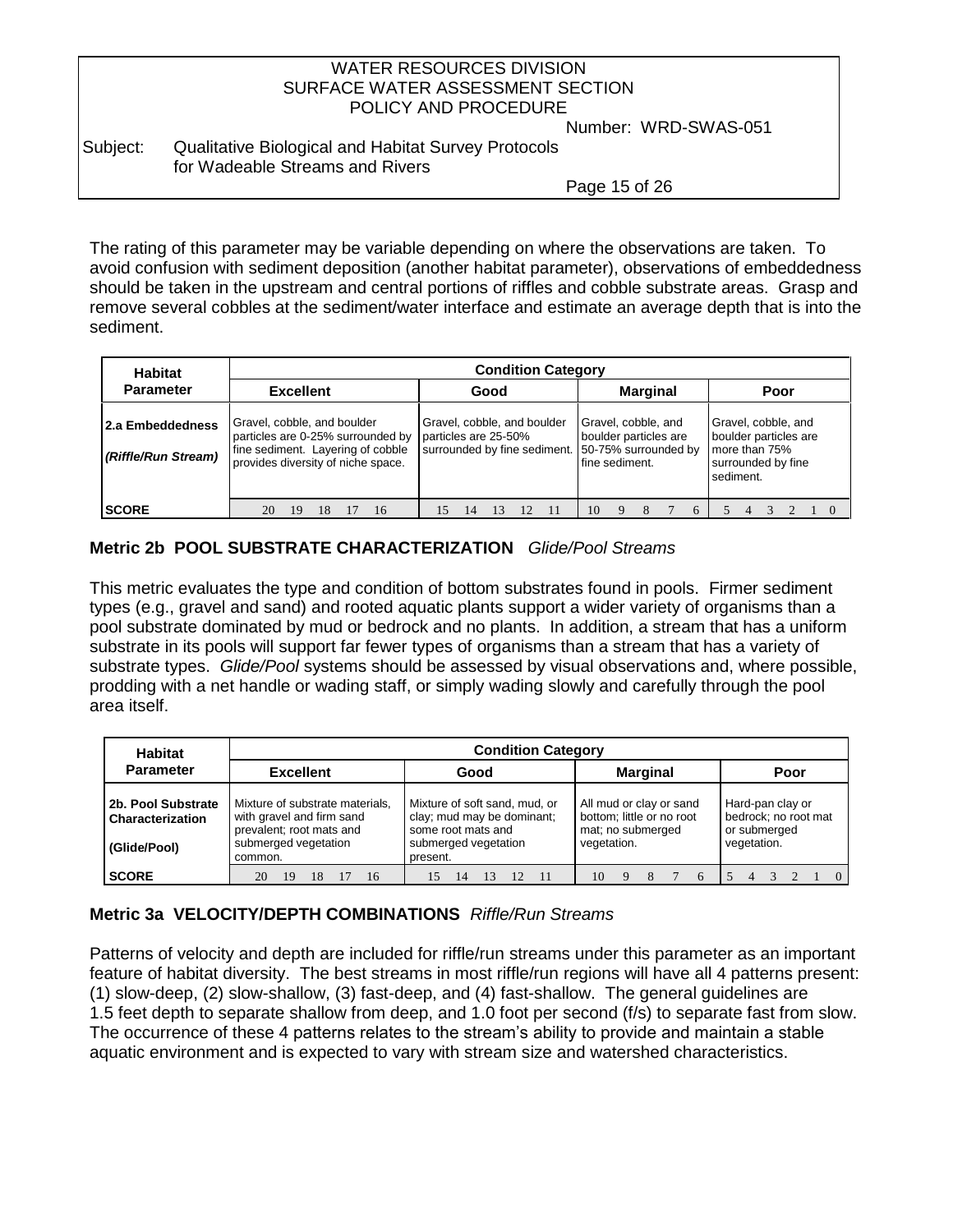Number: WRD-SWAS-051

### Subject: Qualitative Biological and Habitat Survey Protocols for Wadeable Streams and Rivers

Page 16 of 26

Both depth and velocity are relative to stream size. A deep pool in a stream that is 3 feet wide may be no more than 10-12 inches yet 4-6 feet deep in a river that is 80 feet or more wide. In a similar fashion, a flow velocity of 0.7 f/s may be considered to be fast in very small streams yet slow in larger systems.

| <b>Habitat</b>                                       | <b>Condition Category</b>                                                                                                                        |                                                                                                                   |                                                                                       |                                                                                   |  |  |  |  |  |  |  |  |  |
|------------------------------------------------------|--------------------------------------------------------------------------------------------------------------------------------------------------|-------------------------------------------------------------------------------------------------------------------|---------------------------------------------------------------------------------------|-----------------------------------------------------------------------------------|--|--|--|--|--|--|--|--|--|
| <b>Parameter</b>                                     | <b>Excellent</b>                                                                                                                                 | Good                                                                                                              | <b>Marginal</b>                                                                       | Poor                                                                              |  |  |  |  |  |  |  |  |  |
| 3a. Velocity/Depth<br><b>Regimes</b><br>(Riffle/Run) | All 4 velocity/depth regimes<br>present (slow-deep, slow-<br>shallow, fast-deep, fast-<br>shallow). (slow is $<$ 1.0 f/s,<br>deep is $>1.5$ ft.) | Only 3 of the 4 regimes<br>present (if fast-shallow is<br>missing, score lower than if<br>missing other regimes). | Only 2 of the 4 habitat<br>shallow or slow-shallow deep).<br>are missing, score low). | Dominated by 1 velocity/<br>regimes present (if fast- depth regime (usually slow- |  |  |  |  |  |  |  |  |  |
| <b>SCORE</b>                                         | 20<br>16<br>19<br>18                                                                                                                             | -11<br>15<br>14                                                                                                   | 10<br>6                                                                               |                                                                                   |  |  |  |  |  |  |  |  |  |

## **Metric 3b POOL VARIABILITY** *Glide/Pool Streams*

This metric rates the overall mixture of pool types found in streams, according to size and depth. The 4 basic types of pools are large-shallow, large-deep, small-shallow, and small-deep. A stream with many pool types will support a wide variety of aquatic species. Rivers with low sinuosity (few bends) and monotonous pool characteristics do not have sufficient quantities and types of habitat to support a diverse aquatic community. General guidelines are any pool dimension (i.e., length, width, and depth) greater than half the cross-section of the stream for separating large from small and 3 feet depth separating shallow and deep. However, the size (width) of the stream channel will have a direct consequence on the relative relationship between pool sizes (see description of expected variation in stream velocity/depth assessment above).

| <b>Habitat</b>       |                                                          | <b>Condition Category</b>                           |                                                                         |                          |  |  |  |  |  |  |  |  |  |
|----------------------|----------------------------------------------------------|-----------------------------------------------------|-------------------------------------------------------------------------|--------------------------|--|--|--|--|--|--|--|--|--|
| <b>Parameter</b>     | <b>Excellent</b>                                         | Good                                                | <b>Marginal</b>                                                         | Poor                     |  |  |  |  |  |  |  |  |  |
| 3b. Pool Variability | Even mix of large-shallow,<br>large-deep, small-shallow, | Majority of pools large-<br>deep; very few shallow. | Shallow pools much<br>more prevalent than deep shallow or pools absent. | Majority of pools small- |  |  |  |  |  |  |  |  |  |
| (Glide Pool)         | small-deep pools present.                                |                                                     | pools.                                                                  |                          |  |  |  |  |  |  |  |  |  |
| <b>SCORE</b>         | 16<br>20<br>19                                           | 15<br>14                                            | 10<br>6                                                                 |                          |  |  |  |  |  |  |  |  |  |

## **Metric 4 SEDIMENT DEPOSITION** *Riffle/Run and Glide/Pool Streams*

This metric estimates the amount of sediment that has accumulated in pools and the changes that have occurred to the stream bottom as a result of deposition. Deposition occurs from large-scale movement of sediment. Sediment deposition may cause the formation of islands, point bars (areas of increased deposition usually at the beginning of a meander that increases in size as the channel is diverted toward the outer bank) or shoals, or result in the filling of runs and pools. Usually deposition is evident in areas that are obstructed by natural or man-made debris and areas where the stream flow decreases, such as bends. High levels of sediment deposition are symptoms of an unstable and continually changing environment that becomes unsuitable for many organisms.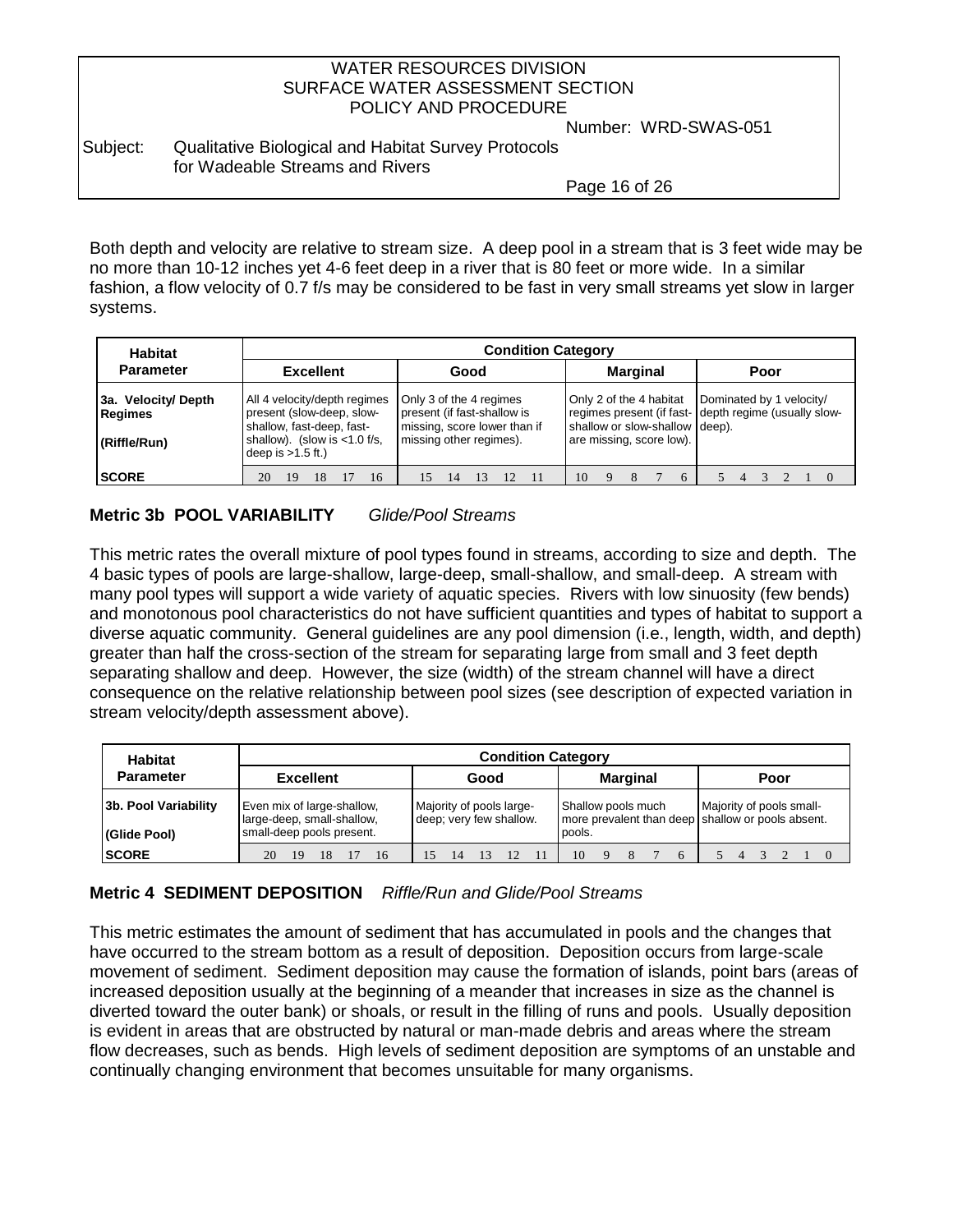Number: WRD-SWAS-051

### Subject: Qualitative Biological and Habitat Survey Protocols for Wadeable Streams and Rivers

Page 17 of 26

| <b>Habitat</b>                                             |                                                                                                             | <b>Condition Category</b>                         |    |  |    |                                                                                                       |    |  |  |  |                                                                                                                                   |  |   |                 |   |                                                    |                                                                                                         |  |      |  |                           |  |  |  |
|------------------------------------------------------------|-------------------------------------------------------------------------------------------------------------|---------------------------------------------------|----|--|----|-------------------------------------------------------------------------------------------------------|----|--|--|--|-----------------------------------------------------------------------------------------------------------------------------------|--|---|-----------------|---|----------------------------------------------------|---------------------------------------------------------------------------------------------------------|--|------|--|---------------------------|--|--|--|
| <b>Parameter</b>                                           | <b>Excellent</b>                                                                                            |                                                   |    |  |    | Good                                                                                                  |    |  |  |  |                                                                                                                                   |  |   | <b>Marginal</b> |   |                                                    |                                                                                                         |  | Poor |  |                           |  |  |  |
| 4. Sediment<br><b>Deposition</b><br>(Riffle/Run and Glide) | Little or no enlargement<br>of islands or point bars<br>and less than 5% (<20%<br>for low-gradient streams) |                                                   |    |  |    | Some new increase in bar<br>formation, mostly from<br>gravel, sand or fine<br>sediment; 5-30% (20-50% |    |  |  |  | Moderate deposition of new<br>gravel, sand or fine sediment<br>on old and new bars; 30-50%<br>(50-80% for glide/pool) of the      |  |   |                 |   |                                                    | Heavy deposits of fine<br>material, increased bar<br>development; more than<br>50% (80% for glide/pool) |  |      |  |                           |  |  |  |
| /Pool Streams)                                             |                                                                                                             | of the bottom affected by<br>sediment deposition. |    |  |    | for glide/pool) of the<br>bottom affected; slight<br>deposition in pools.                             |    |  |  |  | bottom affected; sediment<br>deposits at obstructions,<br>constrictions, and bends;<br>moderate deposition of pools<br>prevalent. |  |   |                 |   | of the bottom changing<br>frequently; pools almost | sediment deposition.                                                                                    |  |      |  | absent due to substantial |  |  |  |
| <b>SCORE</b>                                               | 20                                                                                                          | 19                                                | 18 |  | 16 |                                                                                                       | 14 |  |  |  | 10                                                                                                                                |  | 8 |                 | 6 |                                                    |                                                                                                         |  |      |  |                           |  |  |  |

## **Metric 5 CHANNEL FLOW STATUS** *Riffle/Run and Glide/Pool Streams*

The degree to which stream flow is maintained in the channel (5a) and the speed and magnitude of flow response to rain events (flashiness) (5b) collectively describes the channel flow status of the stream. The flow status will change as the channel enlarges (e.g., aggrading streambeds with actively widening channels), as a result of dams and other obstructions, diversions for irrigation, drought, increases in the amount of impervious surfaces in the watershed, or enhanced drainage to support agricultural land use. Channel flow can be especially useful for interpreting biological conditions under abnormal or lowered flow conditions, with indications of significant flow instability relatively easy to see in a stream at or near base flow conditions.

The amount of suitable substrates for aquatic organisms becomes limited when stream flow is not maintained at adequate levels. In both riffle/run and glide/pool streams, bottom substrates can become exposed, reducing good habitat areas for fish and macroinvertebrate communities. Estimating insufficient flows due to water loss can be done by looking for exposed river substrate materials along the lateral portions of the wetted channel, dried algae or fine sediment deposits on rocks, or large woody debris (LWD) above and adjacent to the waterline.

An increased response to precipitation events is called flashiness and is often correlated with a decrease in stream habitat. Flashy streams are most often impaired by excessive erosive energy that destabilizes and impairs habitat that is otherwise suitable for colonization by aquatic organisms. In stable streams, LWD, where available, can be found throughout the wetted portion of the channel, often perpendicular to the direction of flow. Streambank vegetation typically exists at or near the water/streambank interface. In flashy systems, woody debris is generally flushed from the thalweg toward the stream banks or is removed from the active channel entirely. Streambank vegetation is removed above normal flow levels by frequent high water events.

An estimation of stream flashiness is made by observing the vegetation density at the water/streambank interface, and, where applicable, the position of LWD and LWD jams in the stream channel. However, the difference between scoured banks and areas where streambank soils may naturally produce a poorly vegetated zone along the water-streambank interface must be recognized. Some soil types near the water's edge are continually saturated and may normally be void of vegetation. In addition, some dense clay soils may take a relatively long time to revegetate following a disturbance, resulting in a false appearance of scouring from frequent high flows. Conversations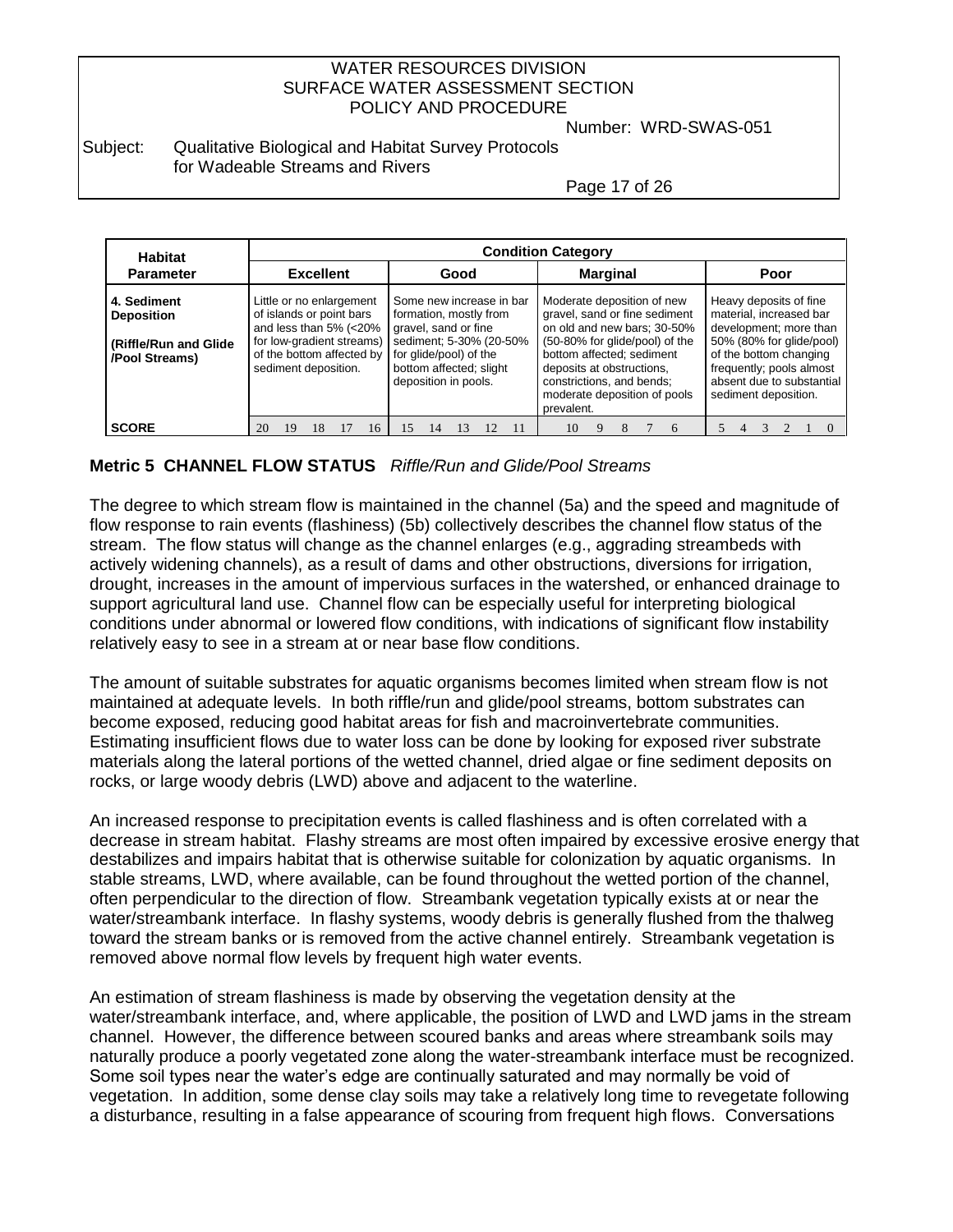Number: WRD-SWAS-051

#### Subject: Qualitative Biological and Habitat Survey Protocols for Wadeable Streams and Rivers

Page 18 of 26

with people living near the stream can be used to corroborate observations regarding stream flashiness or the ability of the stream to maintain sufficient base flow levels.

| <b>Habitat</b>                                                               | <b>Condition Category</b>                                                                                                      |                                                                                              |                                                                                                    |                                                                          |  |  |  |  |  |  |  |  |  |
|------------------------------------------------------------------------------|--------------------------------------------------------------------------------------------------------------------------------|----------------------------------------------------------------------------------------------|----------------------------------------------------------------------------------------------------|--------------------------------------------------------------------------|--|--|--|--|--|--|--|--|--|
| <b>Parameter</b>                                                             | <b>Excellent</b>                                                                                                               | Good                                                                                         | <b>Marginal</b>                                                                                    | Poor                                                                     |  |  |  |  |  |  |  |  |  |
| - Maintained Flow<br>Volume<br>(Riffle/Run and<br><b>Glide/Pool Streams)</b> | 5a. Channel Flow Status   Water reaches base of both<br>lower banks, and minimal<br>amount of channel substrate is<br>exposed. | Water fills >75% of the<br>available channel; or <25%<br>of channel substrate is<br>exposed. | Water fills 25-75% of the<br>available channel, and/or<br>riffle substrates are<br>mostly exposed. | Very little water in channel<br>and mostly present as<br>standing pools. |  |  |  |  |  |  |  |  |  |
| <b>SCORE</b>                                                                 | 10                                                                                                                             |                                                                                              |                                                                                                    |                                                                          |  |  |  |  |  |  |  |  |  |

| <b>Habitat</b>                                                                                  | <b>Condition Category</b>                                                                                                                                                                                                                                                                                                |                                                                                                                                                                                                          |                                                                                                                                                                                                      |                                                                                                                                                                                                                                      |  |  |  |  |  |  |  |  |
|-------------------------------------------------------------------------------------------------|--------------------------------------------------------------------------------------------------------------------------------------------------------------------------------------------------------------------------------------------------------------------------------------------------------------------------|----------------------------------------------------------------------------------------------------------------------------------------------------------------------------------------------------------|------------------------------------------------------------------------------------------------------------------------------------------------------------------------------------------------------|--------------------------------------------------------------------------------------------------------------------------------------------------------------------------------------------------------------------------------------|--|--|--|--|--|--|--|--|
| <b>Parameter</b>                                                                                | <b>Excellent</b>                                                                                                                                                                                                                                                                                                         | Good                                                                                                                                                                                                     | <b>Marginal</b>                                                                                                                                                                                      | Poor                                                                                                                                                                                                                                 |  |  |  |  |  |  |  |  |
| 5b. Channel Flow<br><b>Status - Flashiness</b><br>(Riffle/Run and<br><b>Glide/Pool Streams)</b> | Vegetation along the stream<br>banks is complete nearly to the<br>waters edge. Little or no<br>evidence of frequent changes in<br>discharge and/or frequent high<br>water events that scour<br>streambank vegetation. Large<br>woody debris (if present) stable<br>and extending laterally across<br>the stream channel. | Some evidence of bank<br>scour approximately 4-8<br>inches above the waters<br>surface. Large woody<br>debris (if present) mostly<br>stable and extending<br>partially into the active<br>stream channel | Bank scour evident 9-18<br>inches above the waters<br>surface. Large woody<br>debris (if present) tend to<br>lay more against the<br>streambank rather than<br>extending into the active<br>channel. | Bank scour severe (>20<br>inches) along the stream<br>channel. Large woody<br>debris is generally absent<br>from the active channel<br>and/or may exist as woody<br>debris jams along the<br>streambank above the<br>active channel. |  |  |  |  |  |  |  |  |
| <b>SCORE</b>                                                                                    |                                                                                                                                                                                                                                                                                                                          |                                                                                                                                                                                                          |                                                                                                                                                                                                      |                                                                                                                                                                                                                                      |  |  |  |  |  |  |  |  |

## **Metric 6 CHANNEL ALTERATION** *Riffle/Run and Glide/Pool Streams*

This metric is a measure of large-scale changes in the shape of the stream channel. Many streams in urban and agricultural areas have been straightened, deepened, or diverted into concrete channels, often for flood control or irrigation purposes. Such streams have far fewer natural habitats for fish, macroinvertebrates, and plants than do naturally meandering streams. Channel alteration is present when artificial embankments, riprap, and other forms of artificial bank stabilization or structures are present; when the stream is very straight for significant distances; and when dams and bridges are present. Scouring is often associated with channel alteration, as is a reduction in flow velocity during base flow conditions.

Minimal channel alterations may include short channel sections that have been modified to facilitate road/stream crossings. Estimate and record the length of river/stream/drain that has been recently channelized (within the last 5-10 years) and/or has evidence of actively or somewhat actively maintained stream banks.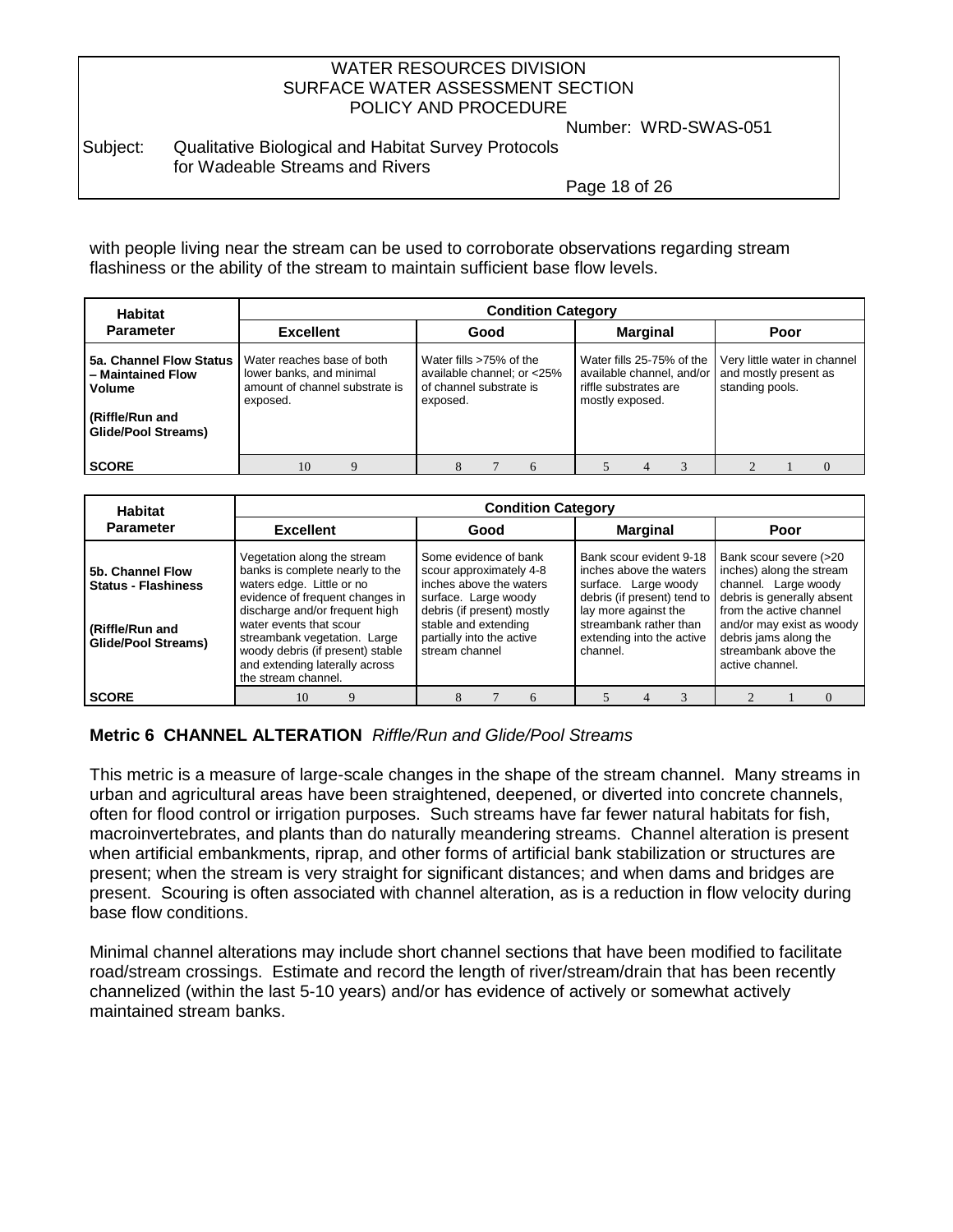Number: WRD-SWAS-051

#### Subject: Qualitative Biological and Habitat Survey Protocols for Wadeable Streams and Rivers

Page 19 of 26

| <b>Habitat</b>                                                                                   | <b>Condition Category</b>                                                          |    |      |    |                                                                                                                                                                                                                           |                 |    |  |                                                                                                                                              |  |  |   |                                                                                                                                                                                                                                       |  |  |  |
|--------------------------------------------------------------------------------------------------|------------------------------------------------------------------------------------|----|------|----|---------------------------------------------------------------------------------------------------------------------------------------------------------------------------------------------------------------------------|-----------------|----|--|----------------------------------------------------------------------------------------------------------------------------------------------|--|--|---|---------------------------------------------------------------------------------------------------------------------------------------------------------------------------------------------------------------------------------------|--|--|--|
| <b>Parameter</b>                                                                                 | <b>Excellent</b>                                                                   |    | Good |    |                                                                                                                                                                                                                           | <b>Marginal</b> |    |  | Poor                                                                                                                                         |  |  |   |                                                                                                                                                                                                                                       |  |  |  |
| <b>6. Channel</b><br><b>Alteration</b><br><b>Riffle/Run and</b><br><b>Glide/Pool</b><br>Streams) | Channelization or<br>dredging absent or<br>minimal; stream with<br>normal pattern. |    |      |    | Some channelization present,<br>usually in areas of bridge<br>abutments; evidence of past<br>channelization, i.e., dredging,<br>(greater than past 20 yr) may be<br>present, but recent channelization<br>is not present. |                 |    |  | Channelization is continuous<br>but not recent $(> 5$ years);<br>embankments without mature<br>trees and dominated by<br>grasses and shrubs. |  |  |   | Stream reach has been<br>recently channelized (<5<br>years). OR Banks shored<br>with gabion, rock, cement or<br>bare earth. Instream habitat<br>greatly altered or removed<br>entirely. Bank vegetation<br>moderately dense to absent |  |  |  |
| <b>SCORE</b>                                                                                     | 20<br>19                                                                           | 18 |      | 16 | 15                                                                                                                                                                                                                        | 14              | 12 |  | 10                                                                                                                                           |  |  | 6 |                                                                                                                                                                                                                                       |  |  |  |

## **Metric 7a FREQUENCY OF RIFFLES (OR BENDS)** *Riffle/Run Streams*

This metric measures the sequence of riffles and thus the heterogeneity occurring in a stream. Riffles are a source of high-quality habitat and diverse fauna; therefore, an increased frequency of occurrence greatly enhances the diversity of the stream community.

Measuring the sequencing pattern of the stream is necessary to rate this metric. Estimate the frequency of riffles (or bends) by simply measuring the distance between each occurrence. For riffle/run streams where distinct riffles are uncommon, a run/bend ratio can be used as a measure of meandering or sinuosity (see Metric 7b). To gain an appreciation of this metric in some streams, a longer segment or reach than that designated for sampling should be incorporated into the evaluation. In some situations (i.e., larger rivers), this metric may be rated from viewing topographical maps.

| <b>Habitat</b>                                                             |                                                                                                                                                                                                                                                                                                           | <b>Condition Category</b>                                                                                               |                                                                                                                                                                      |                                                                                                                                                             |
|----------------------------------------------------------------------------|-----------------------------------------------------------------------------------------------------------------------------------------------------------------------------------------------------------------------------------------------------------------------------------------------------------|-------------------------------------------------------------------------------------------------------------------------|----------------------------------------------------------------------------------------------------------------------------------------------------------------------|-------------------------------------------------------------------------------------------------------------------------------------------------------------|
| <b>Parameter</b>                                                           | <b>Excellent</b>                                                                                                                                                                                                                                                                                          | Good                                                                                                                    | <b>Marginal</b>                                                                                                                                                      | Poor                                                                                                                                                        |
| 7a. Frequency of<br><b>Riffles (or</b><br>bends)<br>(Riffle/Run<br>Stream) | Occurrence of riffles relatively<br>frequent; ratio of distance between<br>riffles divided by width of the stream<br><7:1 (generally 5 to 7); variety of<br>habitat is key. In streams where riffles 15.<br>are continuous, placement of boulders<br>or other large, natural obstruction is<br>important. | Occurrence of riffles<br>infrequent; distance between<br>riffles divided by the width of<br>the stream is between 7 and | Occasional riffle or bend:<br>bottom contours provide<br>some habitat; distance<br>between riffles divided<br>by the width of the<br>stream is between 15<br>and 25. | Generally all flat water or<br>shallow riffles; poor<br>habitat; distance between<br>riffles divided by the width<br>of the stream is a ratio of<br>$>25$ . |
| <b>SCORE</b>                                                               | 20<br>16<br>19<br>18                                                                                                                                                                                                                                                                                      | 12<br>11<br>13<br>15<br>14                                                                                              | 10<br>9<br>6                                                                                                                                                         |                                                                                                                                                             |

## **Metric 7b CHANNEL SINUOSITY** *Glide/Pool Streams*

This metric evaluates the meandering or sinuosity of the stream. A high degree of sinuosity provides for diverse habitat and fauna. The absorption of flow energy by bends protects the stream from excessive erosion and flooding and provides refugia for macroinvertebrates and fish during runoff events.

Measuring the sequencing pattern of the stream is necessary to rate this metric. Channel sinuosity can be estimated by dividing a channel length that includes 2 stream bends by the straight line distance between these 2 points. In some situations (i.e., large rivers), this metric may be rated from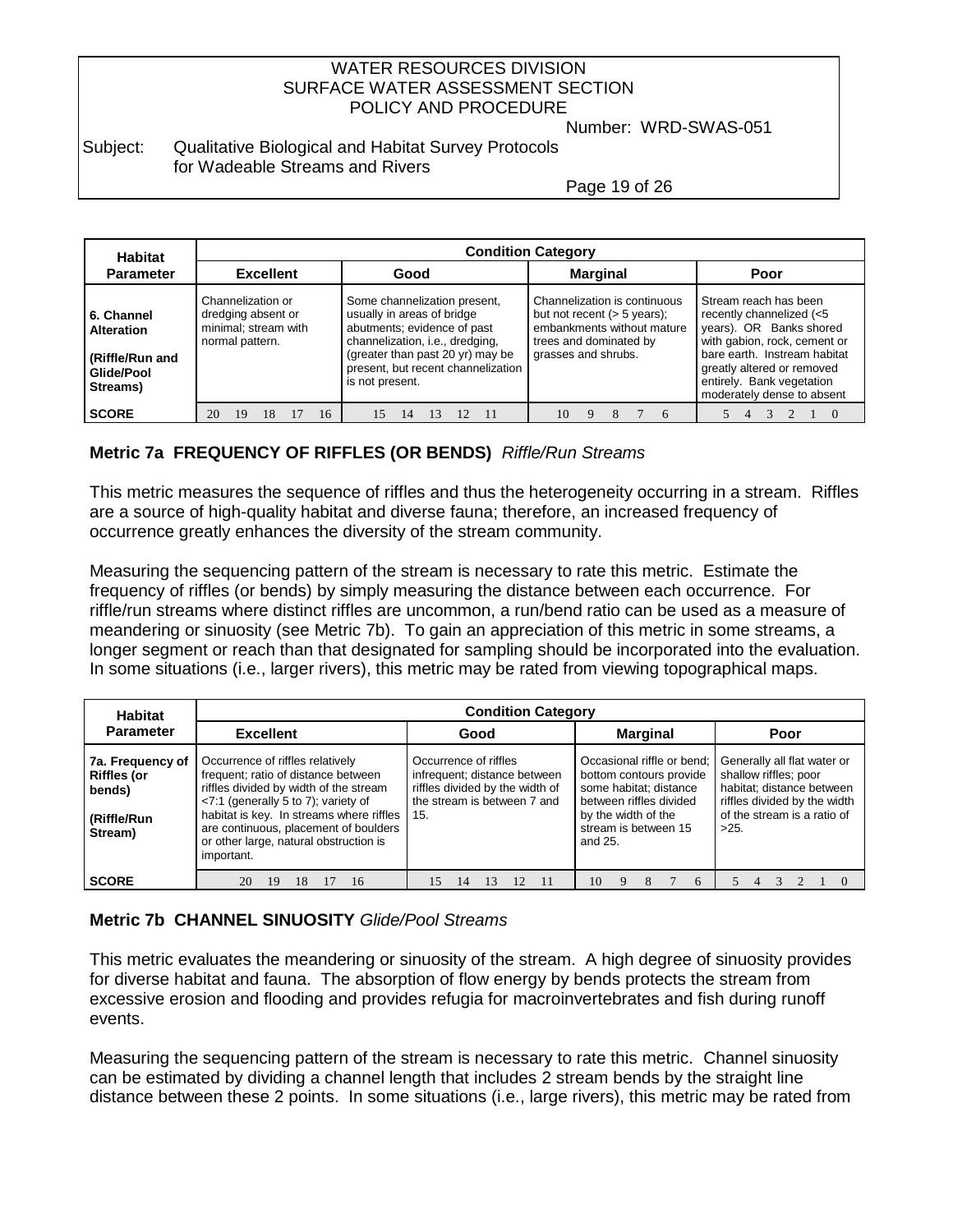Number: WRD-SWAS-051

#### Subject: Qualitative Biological and Habitat Survey Protocols for Wadeable Streams and Rivers

Page 20 of 26

viewing topographical maps. To gain an appreciation of this metric in glide/pool streams, a longer segment or reach than that designated for sampling may be incorporated into the evaluation.

| <b>Habitat</b>                                      | <b>Condition Category</b>                                                                                                                                                                                                                                                  |                                                                                                                    |                                                                                                                                                                                    |                                                                               |  |  |  |  |
|-----------------------------------------------------|----------------------------------------------------------------------------------------------------------------------------------------------------------------------------------------------------------------------------------------------------------------------------|--------------------------------------------------------------------------------------------------------------------|------------------------------------------------------------------------------------------------------------------------------------------------------------------------------------|-------------------------------------------------------------------------------|--|--|--|--|
| <b>Parameter</b>                                    | <b>Excellent</b>                                                                                                                                                                                                                                                           | Good                                                                                                               | <b>Marginal</b>                                                                                                                                                                    | Poor                                                                          |  |  |  |  |
| 7b. Channel<br>+Sinuosity<br>(Glide/Pool<br>Stream) | The bends in the stream increase the<br>stream length 3 to 4 times longer than if it<br>was in a straight line. (Note - channel<br>braiding is considered normal in coastal<br>plains and other low-lying areas. This<br>parameter is not easily rated in these<br>areas.) | The bends in the stream<br>increase the stream length 2<br>to 3 times longer than if it was<br>in a straight line. | The bends in the stream<br>increase the stream length<br>1 to 2 times longer than if<br>it was in a straight line.<br>(Note: lack of sinuosity<br>may be due to<br>channelization) | Channel straight;<br>waterway has been<br>channelized for a long<br>distance. |  |  |  |  |
| <b>SCORE</b>                                        | 20<br>19<br>18<br>16                                                                                                                                                                                                                                                       | 15<br>14                                                                                                           | 10<br>6                                                                                                                                                                            |                                                                               |  |  |  |  |

### **Metric 8 BANK STABILITY (condition of banks)** *Riffle/Run and Glide/Pool* S*treams*

This metric measures whether the stream banks are eroded (or have the potential for erosion). Steep banks are more likely to collapse and suffer from erosion than are gently sloping banks and are, therefore, considered to be unstable. Signs of erosion include crumbling, unvegetated banks, exposed tree roots, and exposed soil. Eroded banks indicate a problem of soil movement into the stream and suggest a scarcity of streambank cover and organic input to the stream. Each bank is evaluated separately and the cumulative score (right and left) is used for this parameter.

| <b>Habitat</b>                                                       | <b>Condition Category</b>                                                         |                                                                                 |                                                                                |                                                                                                                                                                     |  |  |  |  |
|----------------------------------------------------------------------|-----------------------------------------------------------------------------------|---------------------------------------------------------------------------------|--------------------------------------------------------------------------------|---------------------------------------------------------------------------------------------------------------------------------------------------------------------|--|--|--|--|
| <b>Parameter</b>                                                     | <b>Excellent</b>                                                                  | Good                                                                            | <b>Marginal</b>                                                                | Poor                                                                                                                                                                |  |  |  |  |
| 8. Bank Stability (score<br>each bank)                               | Banks stable; evidence<br>of erosion or bank failure<br>absent or minimal; little | Moderately stable;<br>infrequent, small areas of<br>erosion mostly healed over. | Moderately unstable; 30-<br>60% of bank in reach has<br>areas of erosion; high | Unstable; many eroded<br>areas; "raw" areas<br>frequent along straight<br>sections and bends:<br>obvious bank sloughing;<br>60-100% of bank has<br>erosional scars. |  |  |  |  |
| Note: determine left or<br>right side by facing<br><b>downstream</b> | potential for problems.<br><5% of bank affected.                                  | 5-30% of bank in reach has<br>areas of erosion.                                 | erosion potential during<br>floods.                                            |                                                                                                                                                                     |  |  |  |  |
| Riffle/Run and<br><b>Glide/Pool Streams)</b>                         |                                                                                   |                                                                                 |                                                                                |                                                                                                                                                                     |  |  |  |  |
| $SCORE$ (LB)                                                         | Left Bank<br>10 9                                                                 | 8<br>6                                                                          | 3                                                                              |                                                                                                                                                                     |  |  |  |  |
| SCORE<br>(RB)                                                        | 10<br><b>Right Bank</b><br>9                                                      | 8<br>6                                                                          | 3                                                                              | $\Omega$                                                                                                                                                            |  |  |  |  |

### **Metric 9 BANK VEGETATIVE PROTECTION** *Riffle/Run and Glide/Pool Streams*

This metric evaluates the degree of vegetative protection afforded to the streambank and the nearstream portion of the riparian zone. The root systems of plants growing on stream banks help hold soil in place, thereby reducing the amount of erosion that is likely to occur. This metric supplies information on the ability of the bank to resist erosion, as well as some additional information on the uptake of nutrients by the plants, the control of instream scouring, and stream shading. Banks that have full, natural plant growth are better for fish and macroinvertebrates than are banks without vegetative protection or those shored up with concrete or riprap. Wetland stream banks (e.g., marsh or swamp) will be dramatically different than the typical climax forest community but are equally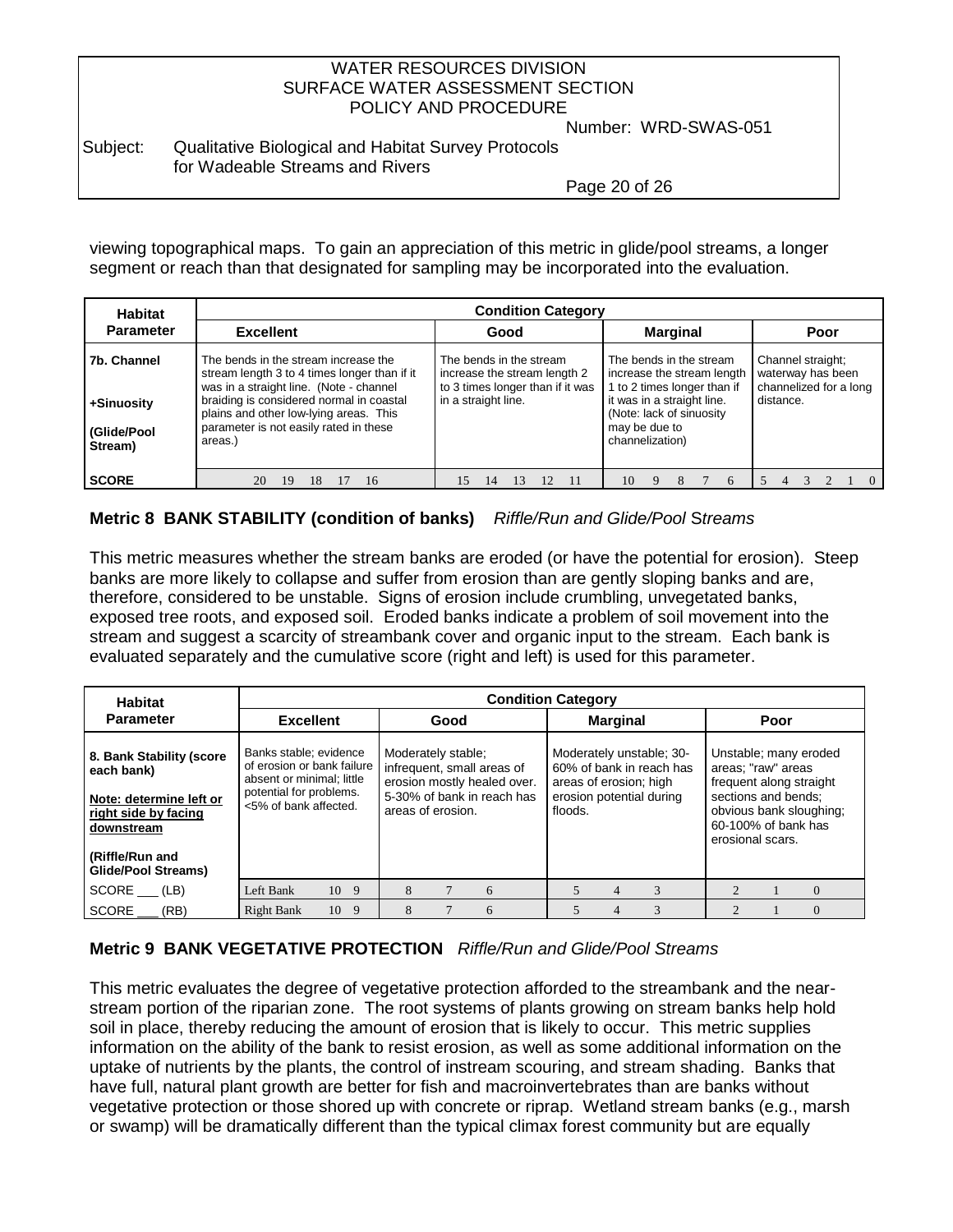Number: WRD-SWAS-051

Subject: Qualitative Biological and Habitat Survey Protocols for Wadeable Streams and Rivers

Page 21 of 26

protective to the physical and biological community. In contrast, dense monocultures of exotic plant species (i.e., purple loosestrife) do not offer the same degree of protection as a diverse community of native vegetation and should be scored accordingly. In areas of high grazing pressure from livestock or where residential and urban development activities disrupt the riparian zone, the growth of a natural plant community is impeded and can extend to the bank vegetative protection zone.

For this metric, consider the bank condition between the aquatic/terrestrial interface to a point immediately past the streambank/riparian zone interface. Each bank is evaluated separately and the cumulative score (right and left) is used for this parameter.

| <b>Habitat</b>                                                                    | <b>Condition Category</b>                                                                                                                                 |                                                                                                                                                                                        |                                                                                                                                               |                                                                                                                                    |  |  |  |  |  |
|-----------------------------------------------------------------------------------|-----------------------------------------------------------------------------------------------------------------------------------------------------------|----------------------------------------------------------------------------------------------------------------------------------------------------------------------------------------|-----------------------------------------------------------------------------------------------------------------------------------------------|------------------------------------------------------------------------------------------------------------------------------------|--|--|--|--|--|
| <b>Parameter</b>                                                                  | <b>Excellent</b>                                                                                                                                          | Good                                                                                                                                                                                   | <b>Marginal</b>                                                                                                                               | Poor                                                                                                                               |  |  |  |  |  |
| 9. Vegetative Protection<br>(score each bank)                                     | More than 90% of the streambank<br>surfaces and immediate riparian<br>zones covered by vegetation,<br>including trees, understory shrubs,                 | 70-90% of the streambank<br>surfaces covered by<br>vegetation, but 1 class of<br>plants is not well-                                                                                   | 50-70% of the<br>streambank surfaces<br>covered by vegetation;<br>disruption obvious:                                                         | Less than 50% of the<br>streambank surfaces<br>covered by vegetation;<br>disruption of                                             |  |  |  |  |  |
| Note: determine left or<br>right side by facing<br>downstream.<br>(Riffle/Run and | or nonwoody macrophytes;<br>vegetative disruption through<br>grazing or mowing minimal or not<br>evident; almost all plants allowed to<br>grow naturally. | represented; disruption<br>evident but not affecting full<br>plant growth potential to any<br>great extent; more than one-<br>half of the potential plant<br>stubble height remaining. | patches of bare soil or<br>closely cropped<br>vegetation common; less<br>than one-half of the<br>potential plant stubble<br>height remaining. | streambank vegetation<br>is very high; vegetation<br>has been removed to<br>5 centimeters or less<br>in average stubble<br>height. |  |  |  |  |  |
| <b>Glide/Pool Streams)</b>                                                        |                                                                                                                                                           |                                                                                                                                                                                        |                                                                                                                                               |                                                                                                                                    |  |  |  |  |  |
| $SCORE$ (LB)                                                                      | Left Bank<br>10<br>- 9                                                                                                                                    | 8<br>6                                                                                                                                                                                 |                                                                                                                                               |                                                                                                                                    |  |  |  |  |  |
| <b>SCORE</b><br>(RB)                                                              | 10<br>Right Bank<br>- 9                                                                                                                                   | 8<br>6                                                                                                                                                                                 | 3                                                                                                                                             |                                                                                                                                    |  |  |  |  |  |

## **Metric 10 RIPARIAN VEGETATIVE ZONE WIDTH** *Riffle/Run and Glide/Pool Streams*

This metric measures the width of natural vegetation from the edge of the streambank out through the riparian zone. The riparian zone prevents a wide range of pollutants from entering a stream from runoff and provides erosion control. In addition, a diverse riparian zone plays an active role in water quality by providing a continuous source of materials and shade that act to stabilize both the physical and biological aspects of the stream environment. A relatively undisturbed riparian zone that has an adequate width will support a robust stream system. Narrow riparian zones occur when roads, parking lots, fields, lawns, bare soil, rocks, or buildings are near the streambank. Residential developments, urban centers, golf courses, and agricultural land uses are the common causes of anthropogenic degradation of the riparian zone. Conversely, the presence of "old field" (i.e., a previously developed field not currently in use), paths, and walkways in an otherwise undisturbed riparian zone may be judged to be inconsequential to altering the riparian zone and may be given relatively high scores.

The ability of the riparian zone to protect aquatic environs is based on the collective function of a diverse plant community, water storage capabilities, and to a certain extent, stream width. Therefore, consider the diversity of vegetation, as well as the width of the riparian zone. Grass filter strips, lawns, or lush stream banks are not considered to be part of the riparian zone because they do not offer a significant resource to the physical or biological community. Old field land use, depending on the point of transition between agriculture and a climax riparian community, will offer some to most of the potential resource to the stream. A fully functional riparian zone contains diverse vegetation,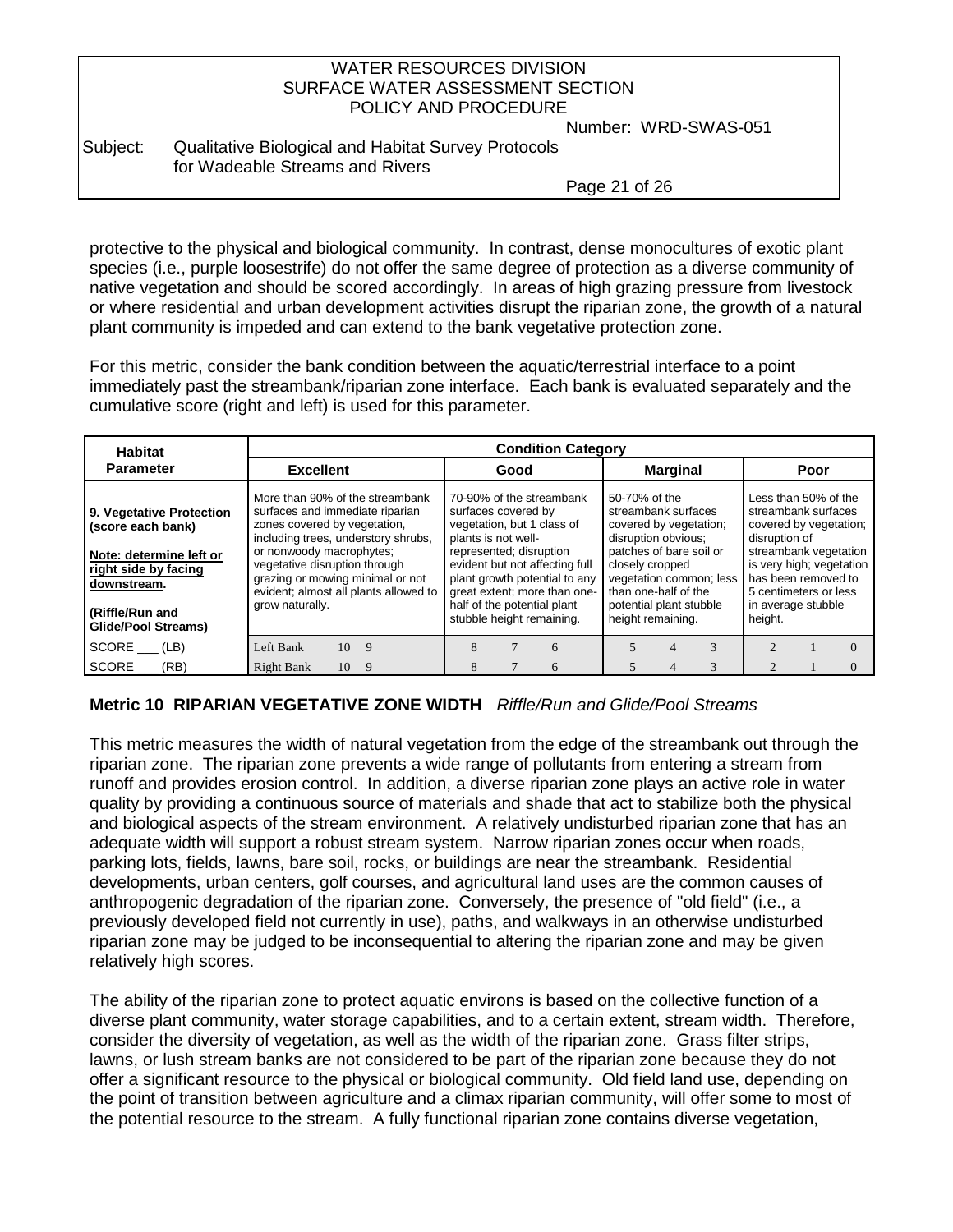Number: WRD-SWAS-051

## Subject: Qualitative Biological and Habitat Survey Protocols for Wadeable Streams and Rivers

Page 22 of 26

including trees, understory shrubs, and nonwoody macrophytes. Small streams (approximately 10 feet wide or less) accompanied by diverse riparian widths of less than 150 feet may be considered as excellent. Wetland riparian zones (e.g., marsh or swamp) will be dramatically different than the typical climax forest community but are equally protective to the physical and biological community.

| <b>Habitat</b>                                                                                                                                         | <b>Condition Category</b>                                                                                                                                                                                                                                                                                                                                                                |                                                                                                     |                                                                                                                            |                                                                                                     |  |  |  |
|--------------------------------------------------------------------------------------------------------------------------------------------------------|------------------------------------------------------------------------------------------------------------------------------------------------------------------------------------------------------------------------------------------------------------------------------------------------------------------------------------------------------------------------------------------|-----------------------------------------------------------------------------------------------------|----------------------------------------------------------------------------------------------------------------------------|-----------------------------------------------------------------------------------------------------|--|--|--|
| <b>Parameter</b>                                                                                                                                       | <b>Excellent</b>                                                                                                                                                                                                                                                                                                                                                                         | Good                                                                                                | <b>Marginal</b>                                                                                                            | Poor                                                                                                |  |  |  |
| 10. Riparian<br><b>Vegetative Zone</b><br><b>Width (score</b><br>each bank<br>riparian zone)<br><b>Riffle/Run and</b><br><b>Glide/Pool</b><br>Streams) | Width of riparian zone >150 feet;<br>dominated by vegetation, including<br>trees, understory shrubs, or nonwoody<br>macrophytes or wetlands; vegetative<br>disruption through grazing or mowing<br>minimal or not evident; almost all plants<br>allowed to grow naturally. Human<br>activities (i.e., parking lots, roadbeds,<br>clear-cuts, lawns, or crops) have not<br>impacted zone. | Width of riparian zone<br>75-150 feet: human<br>activities have<br>impacted zone only<br>minimally. | Width of riparian zone 10-75<br>feet: human activities have<br>impacted the composition of<br>the vegetation a great deal. | Width of riparian zone <10<br>feet: little or no riparian<br>vegetation due to human<br>activities. |  |  |  |
| <b>SCORE</b><br>(LB)                                                                                                                                   | Left Bank<br>10 9                                                                                                                                                                                                                                                                                                                                                                        | 8<br>6                                                                                              |                                                                                                                            |                                                                                                     |  |  |  |
| <b>SCORE</b><br>(RB)                                                                                                                                   | Right Bank<br>10<br>9                                                                                                                                                                                                                                                                                                                                                                    | 6<br>8                                                                                              |                                                                                                                            | 0                                                                                                   |  |  |  |

## **VIII. OVERALL APPLICATION AND INTEGRATION**

A. Relationship of Habitat Quality and Biological Condition

The optimum biological community stability and biological diversity of a site for both fish and macroinvertebrates may be determined by the quality of the habitat at that site. Excellent habitat will allow for high quality biological communities. Community responses to minor alteration in habitat are often subtle. As habitat quality continues to decline, however, recognizable and measurable biological changes (impairments) occur. These changes, in the absence of confounding water quality effects, are generally in direct proportion to the degree of habitat change. When habitat becomes severely degraded, changes in the biological communities become harder to recognize and measure. The biological communities existing under these degraded habitat conditions are represented by opportunistic species, which are more tolerant of such habitat perturbations and often insensitive to further habitat degradation. This may result in a poor habitat characterization corresponding to either a moderately or severely impacted biological community depending on the specific site and situation.

In areas of good or excellent habitat, biological communities will reflect degraded conditions when adverse water quality effects exist. As habitat degrades further in the continued presence of water quality problems, such as chemical toxicants or nutrient enrichment, the biological communities may show less dramatic changes as each community becomes dominated by tolerant and opportunistic species.

## **IX. QUALITY ASSURANCE/QUALITY CONTROL**

As with any scientific study, quality must be assured and tested before the results can be accepted. Quality assurance is accomplished through use of professional and trained biologists, establishment of thorough field training, defined collection guidelines, and comprehensive field documentation and data analysis.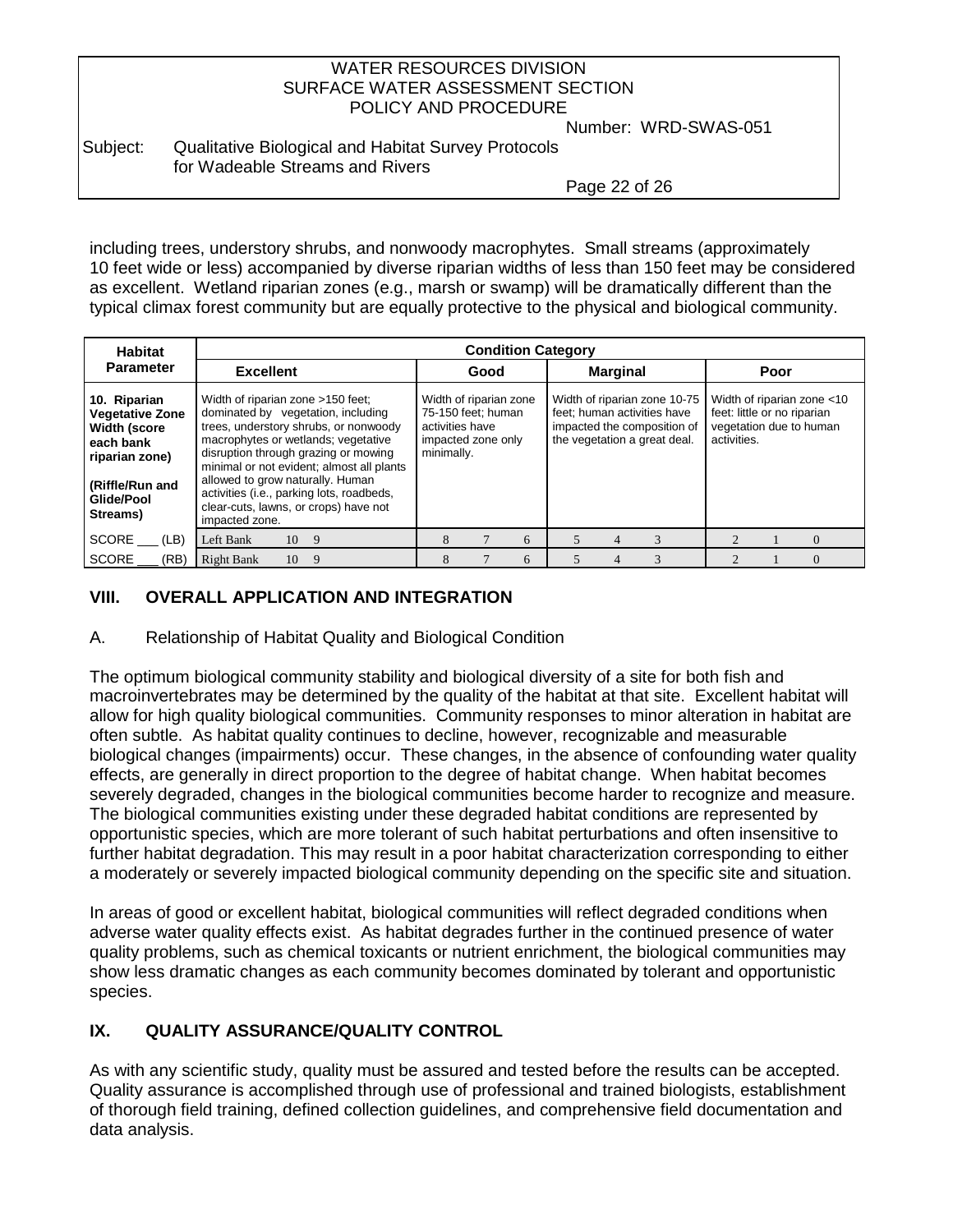Number: WRD-SWAS-051

Subject: Qualitative Biological and Habitat Survey Protocols for Wadeable Streams and Rivers

Page 23 of 26

### A. Training

All personnel conducting surveys are trained in a consistent manner (preferably by the same person) to ensure that the surveys are conducted properly and in a standardized fashion. At least 1 investigator for each site will be a professional biologist trained and skilled in field aquatic sampling methods and organism identification.

#### B. Standard Procedures

The standard procedures described in this document are followed in the surveys. Field experience and taxonomic expertise requirements must be met by staff involved in surveys. Any deviations from the procedures should be documented as to the reason for deviation.

Field crew personnel will be alternated to maintain objectivity in the surveys.

### C. Documentation

The field data sheets (stream survey cards, Appendix J) are filled out as completely and as accurately as possible to provide a record in support of the survey and analysis conclusions.

Field and laboratory data sheets and final reports are filed in the SWAS raw data files and report files, respectively.

#### D. Habitat Assessment

All personnel are appropriately trained in the evaluation technique and periodic cross-checks are conducted among personnel to promote consistency.

E. Macroinvertebrate Collections

Data developed during the macroinvertebrate collection efforts are directly comparable to data developed at other sites because: (1) all habitats are sampled at each site, and (2) a uniform method (consistent unit of effort, 300-organism count) is used for data acquisition. To ensure reproducible data, well characterized sites are periodically resampled by a variety of investigators.

### F. Fish Collections

Data comparability is maintained by using similar collection methods and sampling effort in water bodies of similar size. Also, where possible, major habitats (riffle, run, pool) are sampled at each site, and the proportion of each habitat type sampled, should be comparable. Data reproducibility is ensured by having a variety of investigators periodically resample well characterized sites.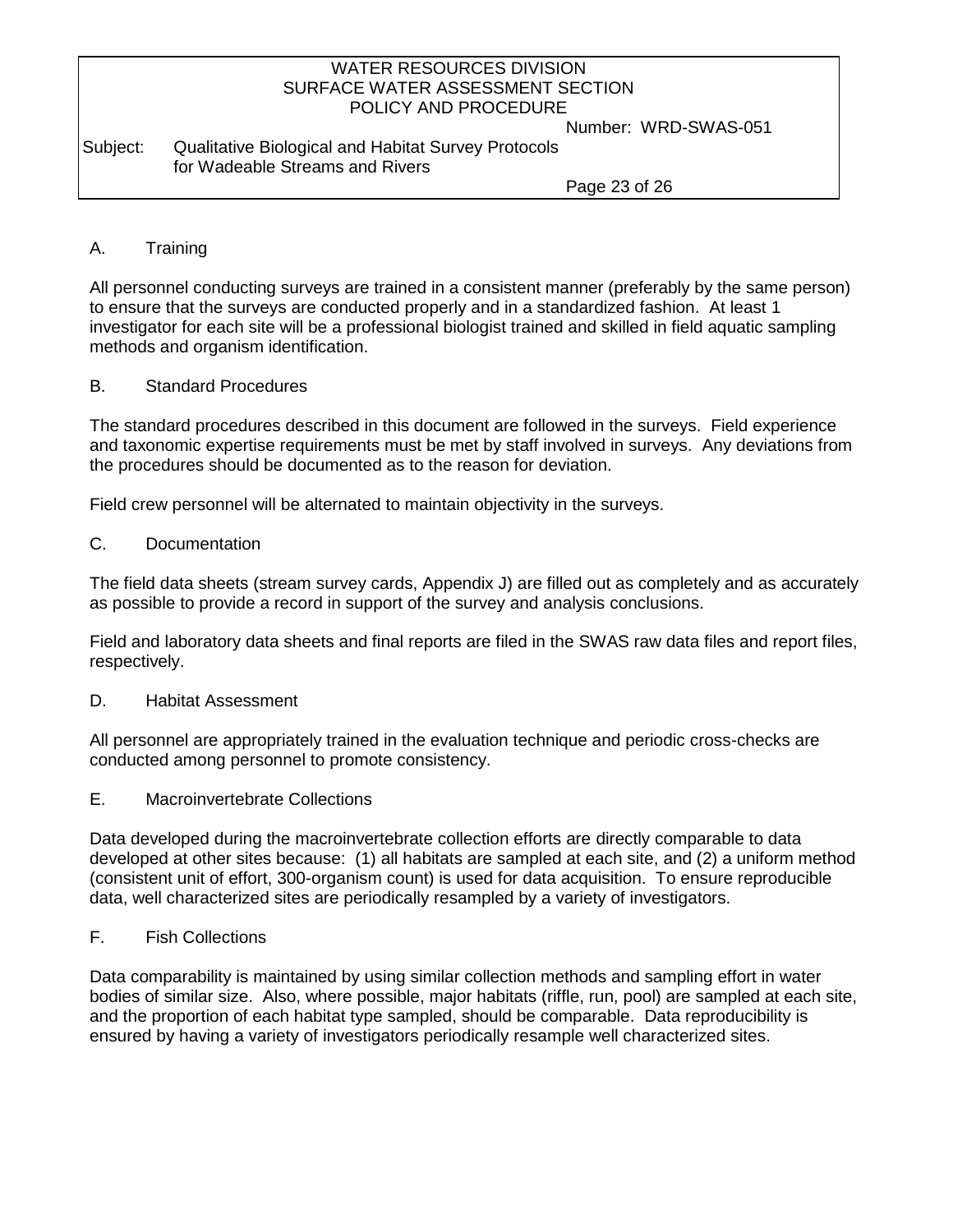Number: WRD-SWAS-051

#### Subject: Qualitative Biological and Habitat Survey Protocols for Wadeable Streams and Rivers

Page 24 of 26

#### REFERENCES:

- Allison, L.N., J.G. Hnath, and W.G. Yoder. 1977. Manual of Common Diseases, Parasites, and Anomalies of Michigan fishes. Michigan Department of Natural Resources. Fisheries Management Report No. 8.
- Angermeier, P.L. 1983. Effects of Depth and Cover on Fish Distributions in Selected Illinois Streams. Ph.D. Dissertation, University of Illinois, Urbana, Illinois.
- Barbour, M.T., J. Gerritsen, B.D. Snyder, and J.B. Stribling. 1999. Rapid Bioassessment Protocols for Use in Streams and Wadeable Rivers: Periphyton, Benthic Macroinvertebrates and Fish, Second Edition. EPA 841-B-99-002. U.S. Environmental Protection Agency, Office of Water, Washington, D.C.
- Burch, J.B. 1991. Malaeology in Michigan. Michigan Academician 24:115-170.
- Carlander, K.D. 1969. Handbook of Freshwater Fishery Biology. Volume 1. Iowa State University Press. Ames, Iowa. 752 pp.
- Carlander, K.D. 1977. Handbook of Freshwater Fishery biology. Volume 2. Iowa State University Press. Ames, Iowa. 431 pp.
- Creal, W., S. Hanshue, S. Kosek, M. Oemke, and M. Walterhouse. 1996. Update of GLEAS Procedure 51 Metric Scoring and Interpretation. Report #MI/DEQ/SWQ-96/068. Revised May 1998.
- Fraser, D.F., and T.E. Sise. 1980. Observations on Stream Minnows in a Patchy Environment: A Test of a Theory of Habitat Distribution. Ecology 61:790-797.
- Gammon, J.R., A. Spacie, J.L. Hamelink, and R.L. Kaesler. 1981. Role of Electrofishing in Assessing Environmental Quality of the Wabash River. In J.M. Bates and C.I. Weber. Ecological Assessments of Effluent Impacts on Communities of Indigenous Aquatic Organisms. American Society of Testing and Materials, STP 730, Philadelphia, Pennsylvania.
- Hubbs, C.L., and K.F. Lagler. 1964. Fishes of the Great Lakes Region. Second Edition. The University of Michigan Press, Ann Arbor, Michigan. 213 pp.
- Karr, J.R., K.D. Fausch, P.L. Angermeier, P.R. Yant, I.J. Schlosser. 1986. Assessing Biological Integrity in Running Waters: A Method and Its Rationale. Special Publication 5. Illinois Natural History Survey.

Klemm, D.J. 1972. The Leeches (Annelida and Hirudinea) of Michigan. Michigan Acad. 4405-444.

MDEQ. 2013. Qualitative Biological and Habitat Survey Protocols for Nonwadeable Rivers, Procedure No. WRD-SWAS-022.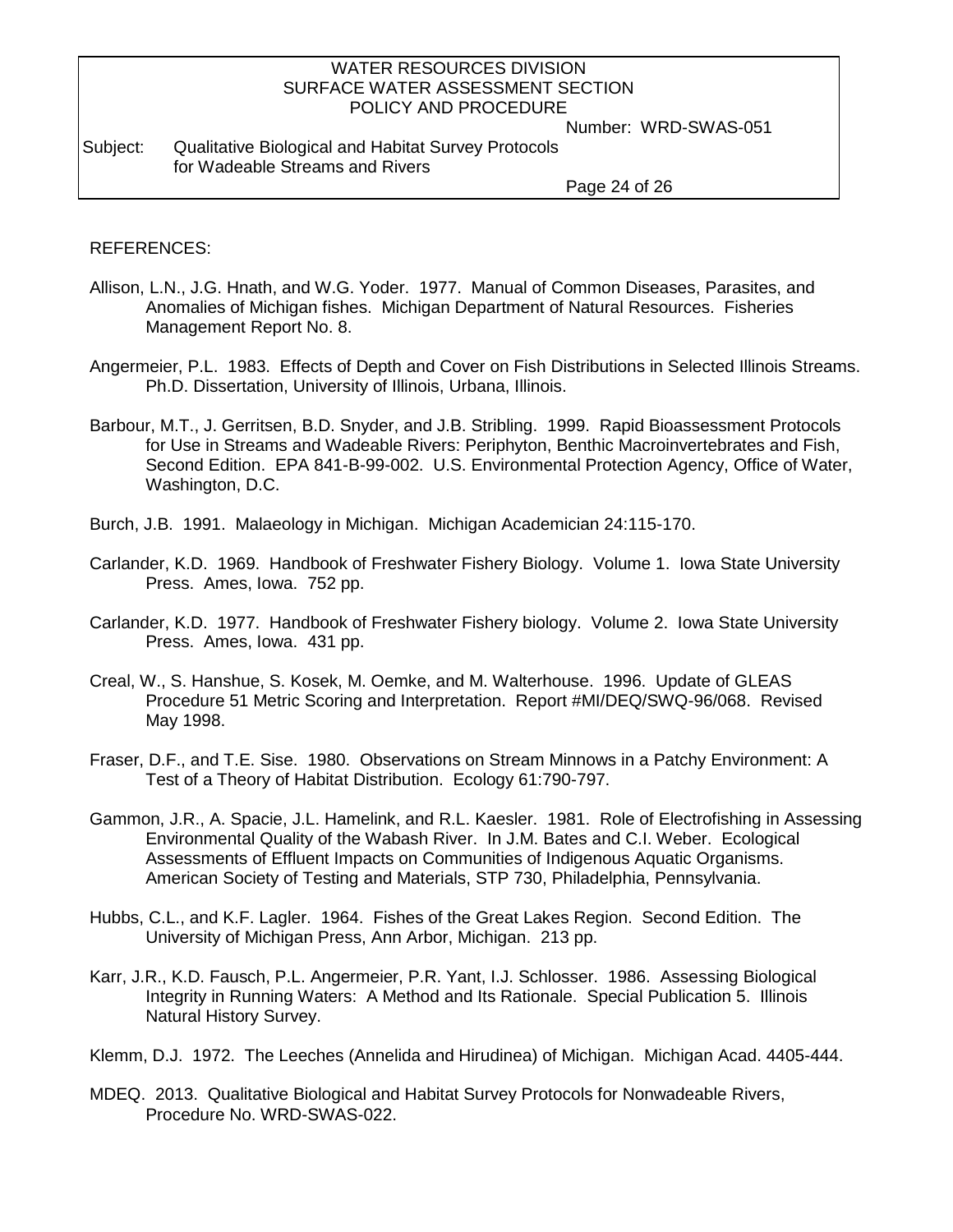Number: WRD-SWAS-051

#### Subject: Qualitative Biological and Habitat Survey Protocols for Wadeable Streams and Rivers

Page 25 of 26

- MDEQ. In preparation. Macroinvertebrate Community Status and Trend Monitoring Procedure.
- Merritt, R. and K. Cummins. 1996. Aquatic Insects of North America. Third Edition. Kendall/Hunt Publishing Co., Dubuque, Iowa.
- Ohio Environmental Protection Agency. 1987a. Biological Criteria for the Protection of Aquatic Life: Volume I. The Role of Biological Data in Water Quality Assessment. Ohio Environmental Protection Agency, Columbus, Ohio.
- Ohio Environmental Protection Agency. 1987b. Biological Criteria for the Protection of Aquatic Life: Volume II. User's Manual for Biolocigal Assessment of Ohio Surface Waters. Ohio Environmental Protection Agency, Columbus, Ohio.
- Ohio Environmental Protection Agency. 1987c. Biological Criteria for the Protection of Aquatic Life: Volume III. Standardized Biological Field Sampling and Laboratory Methods for Assessing Fish and Macroinvertebrate Communities. Ohio Environmental Protection Agency, Columbus, Ohio.
- Omernik, J.M. 1987. Ecoregions of the Conterminous United States. Annals of the Association of American Geographers. 77(1):118-125.
- Pennak, R.W. 1989. Freshwater Invertebrates of the United States: Protozoa to Mollusca. 3rd ed. John Wiley and Sons, Inc. 656 pp.
- Seelbach, P. W., M. J. Wiley, J. C. Kotanchik, and M. E. Baker. 1997. A Landscape-Based Ecological Classification System for River Valley Segments in Lower Michigan (MI-VSEC Version 1.0). Michigan Department of Natural Resource Fisheries Division Research Report #2036.

Smith, G. 1988. Guide to Nongame Fishes of Michigan. University of Michigan, Museum of Zoology.

Vladykov, V. and E. Kott. 1980. Description and Key to Metamorphosel Spawners and Ammocoetes of Petromyzonidae found in the Great Lakes region. Canadian Journal of Fisheries and Aquatic Sciences, 376:1616-1625.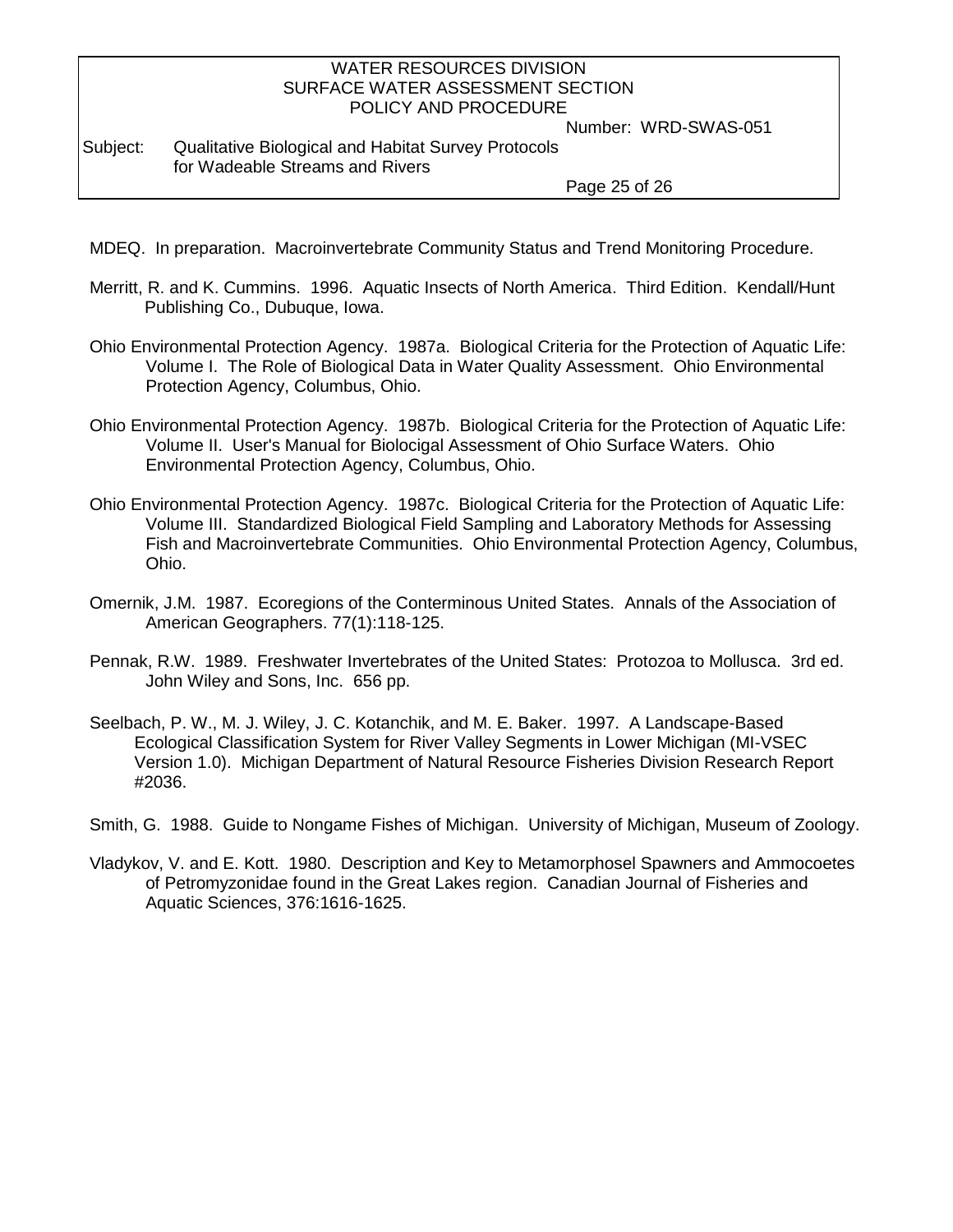Number: WRD-SWAS-051

Subject: Qualitative Biological and Habitat Survey Protocols for Wadeable Streams and Rivers

Page 26 of 26

### **PROCEDURE:**

#### **Responsibility Action**

Surface Water Assessment Section Staff Site selection, conduct monitoring per the procedure or oversee grantee monitoring per the procedure, calculate habitat and biological community scores and determine condition and WQS attainment for each site within a watershed, data storage and summary for use in rotating basin water quality monitoring reports.

#### **APPENDICES:**

- Appendix A: Michigan Fish Classified as Intolerant<br>Appendix B: Michigan Fish Classified as Omnivores
- Michigan Fish Classified as Omnivores
- Appendix C: Michigan Fish Classified as Insectivores
- Appendix D: Michigan Fish Classified as Piscivores
- Appendix E: Michigan Fish Classified as Tolerant
- Appendix F: Michigan Fish Classified as Simple Lithophilic Spawners
- Appendix G: Fish Measured to Inch Group
- Appendix H: Phylogenetic Order for Macroinvertebrates
- Appendix I: Surface Dependent Macroinvertebrates
- Appendix J: Stream Card

SECTION CHIEF APPROVAL:

Diana Gerana

Diana Klemans, Chief Surface Water Assessment Section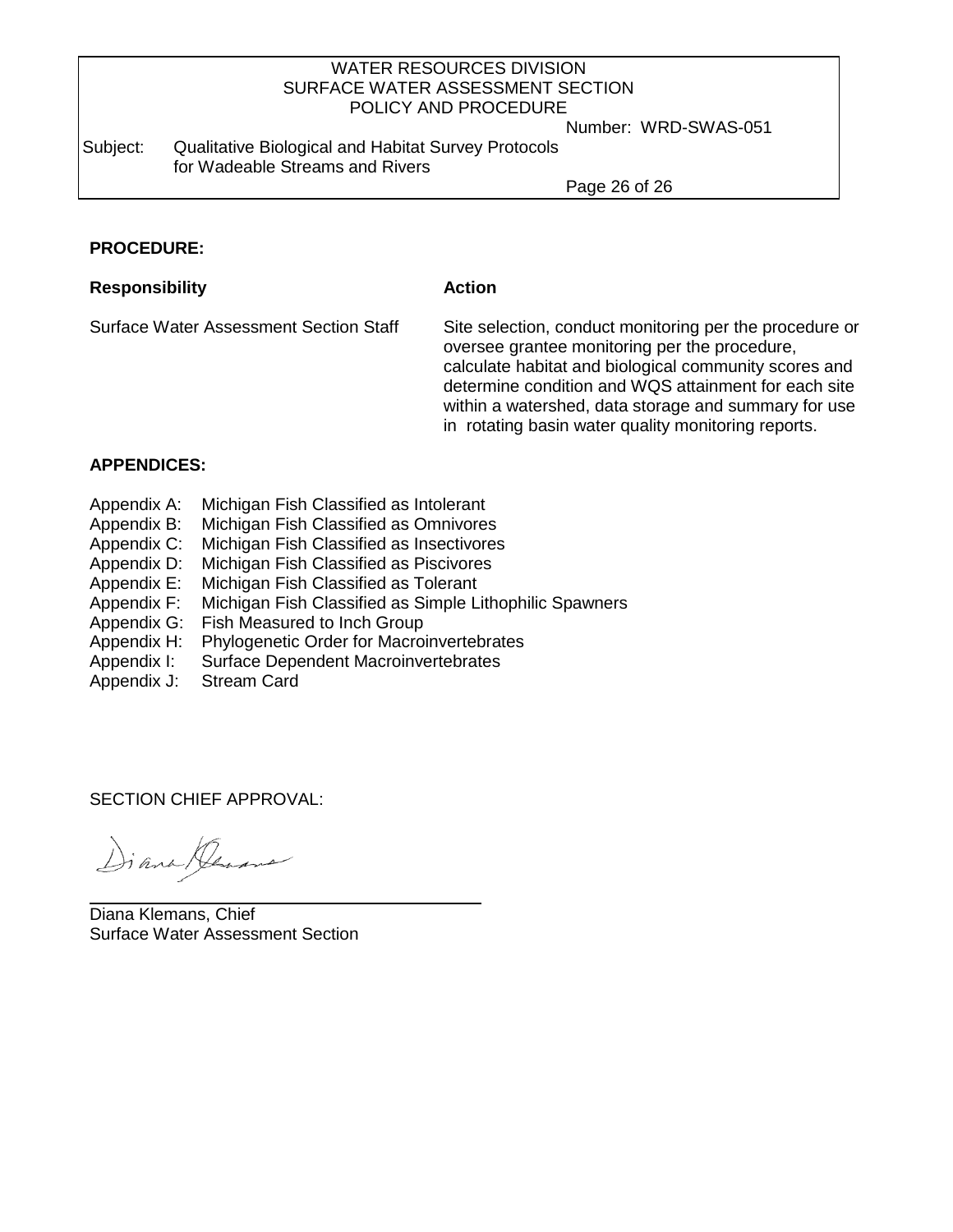#### Appendix A Michigan Fish Classified as Intolerant

Petromyzontidae (lampreys) Sea lampey (ammocete) example and the Petromyzon marinus Silver lamprey (ammocete) **Ichthyomyzon unicuspis** Silver lamprey (adult) Ichthyomyzon unicuspis Northern brook (ammocete) **Ichthyomyzon** fossor Northern brook (adult) **Ichthyomyzon** fossor Chestnut lamprey (ammocete) Ichthyomyzon castaneus Chestnut lamprey (adult) Ichthyomyzon castaneus American brook (ammocete) Lampetra appendix American brook (adult) and a control control appendix control control control control control control control control control control control control control control control control control control control control control

Acipenseridae (sturgeons) Lake sturgeon and according the sturgeon and acipenser fulvescens

Polydontidae (paddlefish) Paddlefish **(extinct in Michigan)** Polyodon spathula

Hiodontidae (Mooneyes) Mooneye **Mooneye** Hiodon tergisus

Salmonidae (trouts) Rainbow trout **Construction Concording Concording Concording Concor**hynchus mykiss Brown trout **Salmo** trutta Brook trout Salvelinus fontinalis Salvelinus fontinalis Coho salmon Oncorhynchus kisutch Chinook salmon Oncorhynchus tshawytscha Pink salmon **Oncorhynchus gorbuscha** Lake herring **Coregonus** arteditions artedition and the coregonus artedition and coregonus arteditions artedition and the coregonus artedition and coregonus arteditions are continuous and continuous arteditions are continu Lake whitefish Coregonus cupeaformis Bloater **Coregonus hoyi** Deepwater cisco Coregonus johannae Kiyi Coregonus kiyi Blackfin cisco **Coregonus** nigripinnis Shortnose cisco **Coregonus reighardi** Coregonus reighardi Shortjaw cisco **Coregonus zenithicus** Coregonus zenithicus Pygmy whitefish **Prosopium coulte** Round whitefish **Prosopium cylindraceum** Atlantic salmon **Salmo salar** Salmo salar Lake trout New Salvelinus namaycush Artic grayling (extinct in Michigan) Thymallus arcticus

Esocidae (pikes)

### **Common Name Scientific Name**

Muskellunge **Esox** masquinongy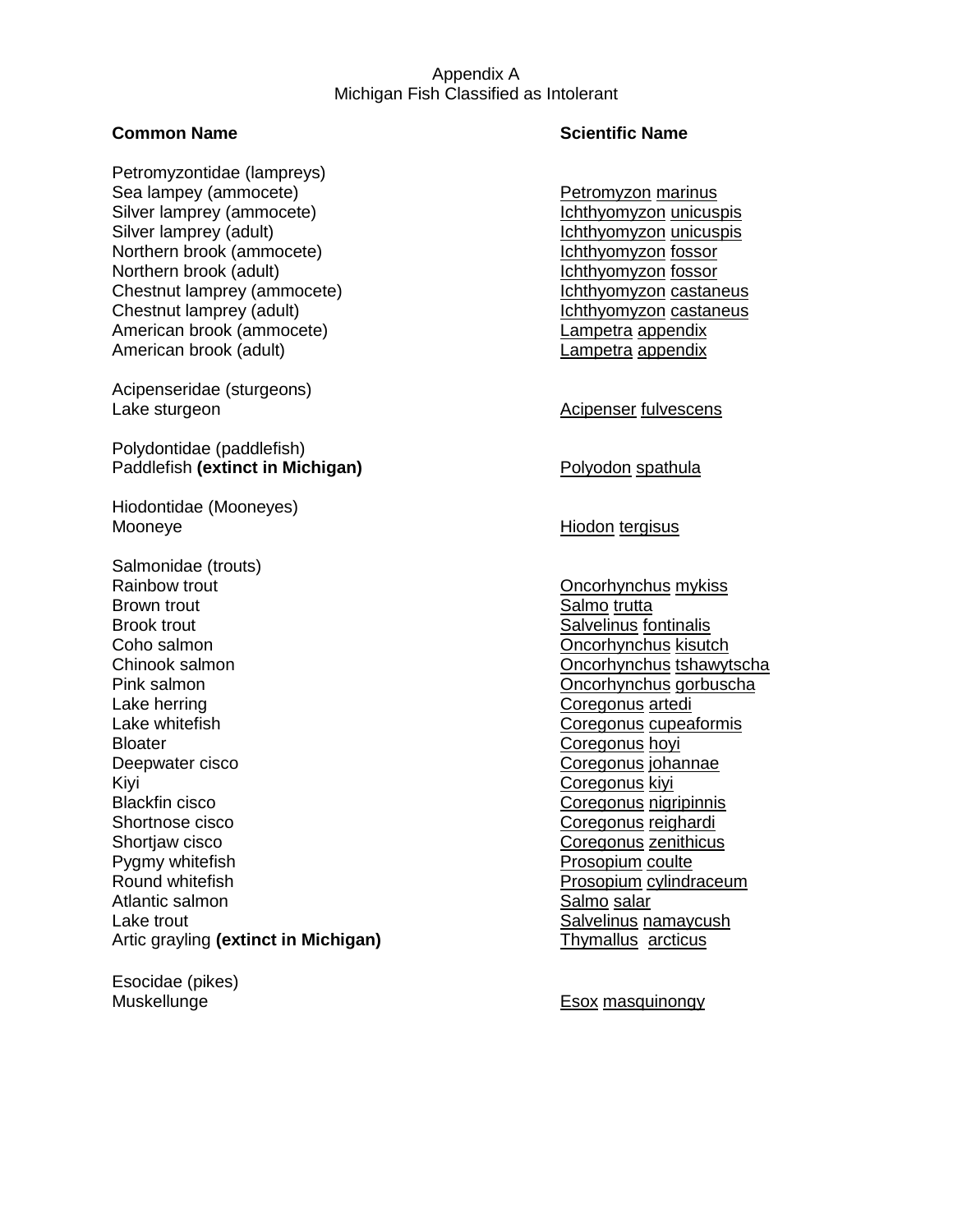## Cyprinidae (minnows and carps) Bigeye chub Notropis amblops and the Notropis amblops of the Notropis amblops of the Notropis amblops of the No River chub Nocomis micropogon Pugnose shiner Notropis anogenus Notropis anogenus Bigeye shiner Notropis boops Ironcolor shiner Notropis chalybaeus Notropis chalybaeus Weed shiner Notropis texanus Blackchin shiner Notropis heterodon Notropis heterodon

Blacknose shiner Notropis heterolepis heterolepis Spottail shiner Notropis hudsonius and the Notropis hudsonius Notropis hudsonius Silver shiner Notropis photogenis Rosyface shiner Notropis rubellus and the Notropis rubellus Rosyface shiner Southern redbelly dace **Phoxinus** erthrogaster Longnose dace **Rhinichthys** cataractae **Rhinichthys** cataractae Redside dace **Clinostomus** elongatus Pearl dace **Margariscus margarita** Margariscus margarita Silver chub Macrhybopsis storeriana Pugnose minnow Opsopoedus emiliae

Cottidae (sculpins) Mottled sculpin **Cottus** bairdii Slimy sculpin Cottus cognatus Spoonhead sculpin Cottus ricei

Catostomidae (suckers) Creek chubsucker Erimyzon oblongus Black buffalo **Ictiobus niger** Ictiobus niger

Ictaluridae (Bullhead, Catfish) Stonecat **Noturus** flavus

Cyprinodontidae (topminnows) Banded killifish Fundulus diaphanus

Gasterosteidae (sticklebacks) Ninespine stickleback **Pungitius pungitius pungitius** Pungitius pungitius pungitius pungitius pungitius pungitius

Centrarchidae (sunfish) Rock bass **Ambloplites** rupestris Smallmouth bass Micropterus dolomieui

## **Common Name Scientific Name**

Deepwater sculpin Myoxocephalus thompsoni

Longnose sucker Catostomus catostomus Northern hog sucker **Hypentelium nigricans** 

Spotted sucker Minytrema melanops Silver redhorse Moxostoma anisurum River redhorse **Moxostoma** carinatum Black redhorse Moxostoma duquesnei Shorthead redhorse Moxostoma macrolepidotum Greater redhorse Moxostoma valenciennesi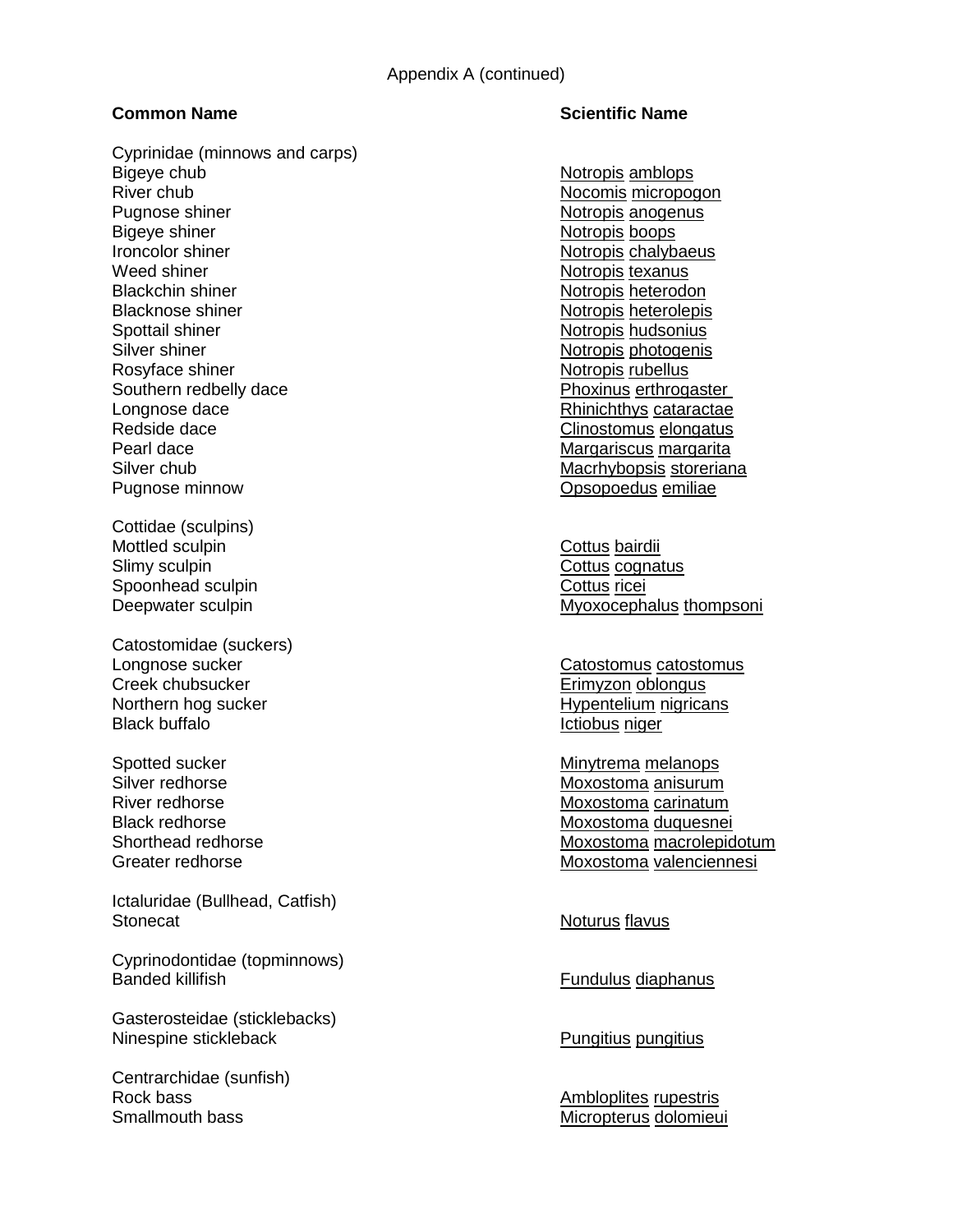Percidae (perch)

Eastern sand darter Ammocrypta pellucida Etheostoma caeruleum<br>
Iowa darter Etheostoma caeruleum<br>
Etheostoma exile<br>
Etheostoma exile Etheostoma exile Least darter **Etheostoma** microperca Orangethroat darter Etheostoma spectabile<br>
Banded darter Etheostoma zonale Etheostoma zonale Channel darter **Percina** copelandi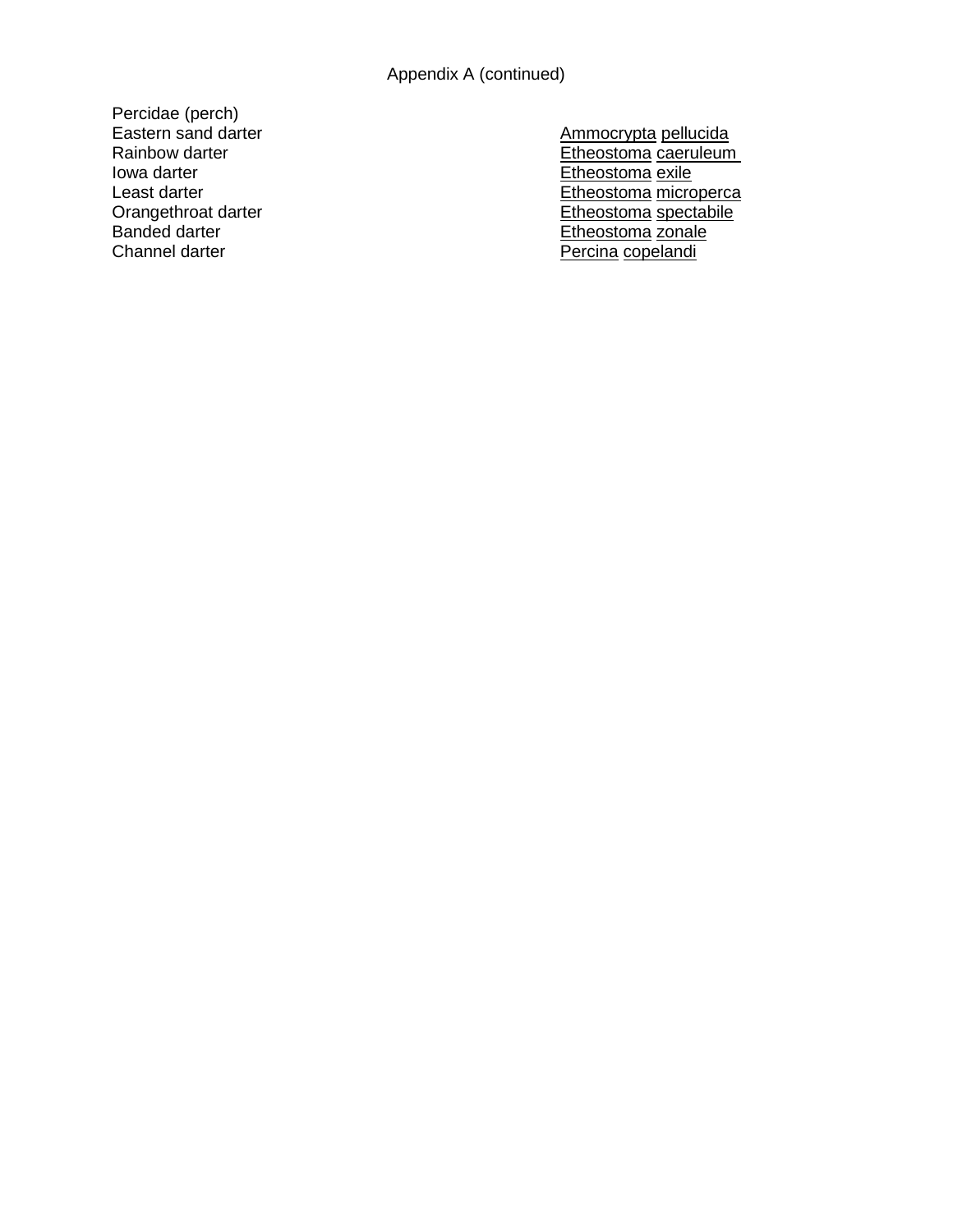#### Appendix B Michigan Fish Classified as Omnivores

Cyprinidae Goldfish Carassius auratus Common Carp Cyprinus carpio

**Catastomidae** 

Umbridae Central mudminnow Central mudminnow Umbra limi

Ictaluridae

## **Common Name Common Name Scientific Name**

Golden Shiner **Notemigonus** crysoleucas Fathead minnow example and the example of the Pimephales promelas Bluntnose minnow **Pimephales notatus** Creek chub Creek chub Semotilus atromaculatus<br>Blacknose dace Semotilus atromaculatus<br>Rhinichthys atratulus Rhinichthys atratulus European rudd Scardinius erthropthalmus

White sucker Catostomus commersoni Quillback Carpoides cyprinus

Black Bullhead **American** American American American Melas Brown bullhead **American Control Control** Brown bullhead and the American American American Control Control Control Control American American Control Control Control Control Control Control Control Control Control Control Ameiurus natalis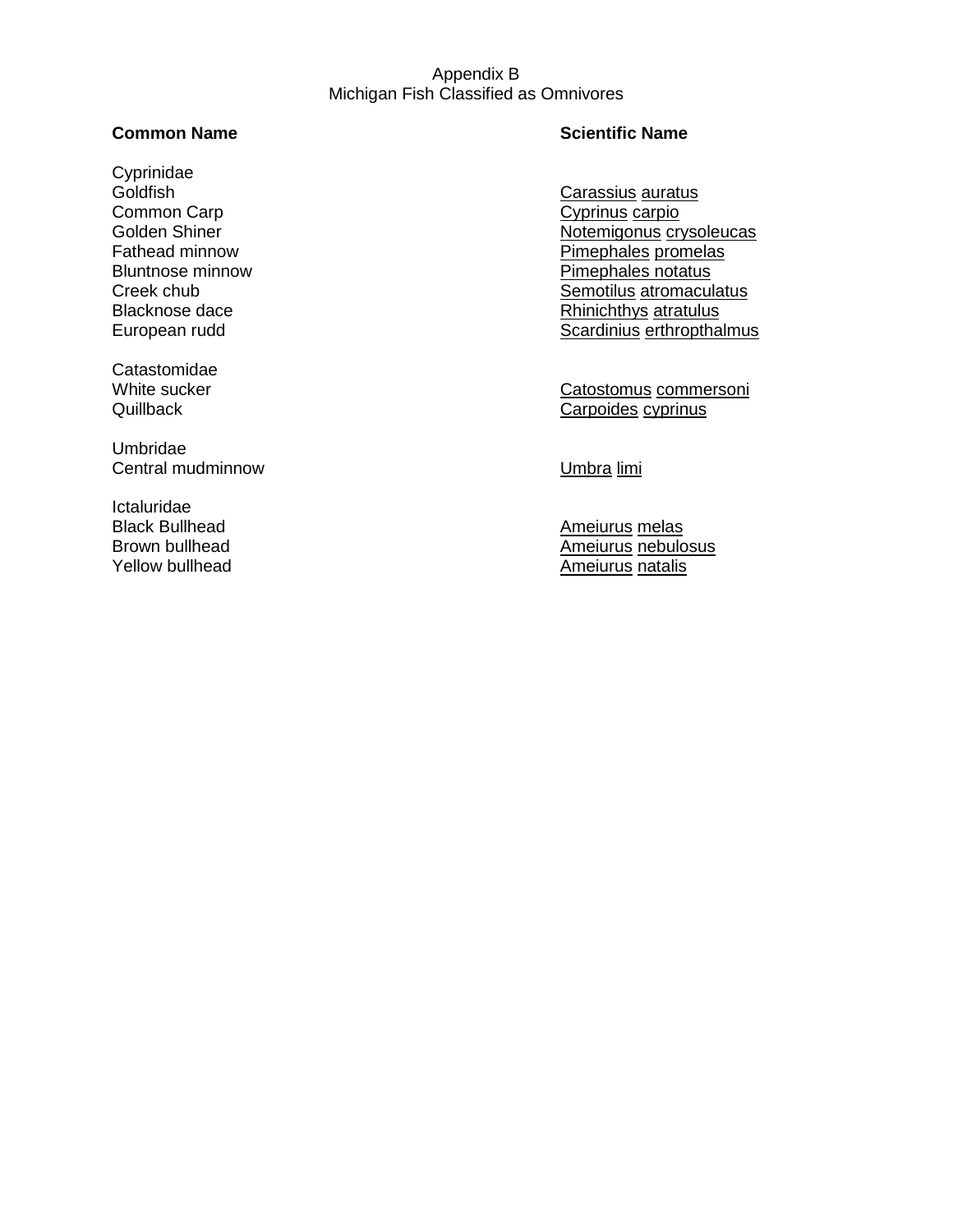#### Appendix C Michigan Fish Classified as Insectivores

Acipenseridae (sturgeons) Lake Sturgeon **Acipenser fulvescens** Acipenser fulvescens Hiodontidae (Mooneyes) Mooneye **Hiodon** tergisus Salmonidae (trouts) Lake whitefish Coregonus cupeaformis Pygmy whitefish **Prosopium coultering** Prosopium coultering Prosopium coultering Prosopium coultering Prosopium coultering **Prosopium** coultering **Prosopium** coultering **Prosopium** coultering **Prosopium** coultering **Prosop** Round whitefish Prosopium cylindraceum Artic grayling **(extinct in Michigan)** Thymallus arcticus

Cyprinidae (minnows and carps) Lake chub **Couesius plumbeus** Bigeye chub Notropis amblops and the Notropis amblops in the Notropis amblops of the Notropis amblops in the Notropis amblops of the Notropis amblops in the Notropis amblops of the Notropis amblops of the Notropis amblops Hornyhead chub Nocomis biguttatus River chub Nocomis micropogon Emerald shiner Notropis atherinoides Bigeye shiner Notropis boops Ironcolor shiner Notropis chalybaeus Notropis chalybaeus Common shiner **Luxilus** cornutus Striped shiner **Luxilus** chrysocephalus Central bigmouth shiner Notropis dorsalis Blackchin shiner Notropis heterodon Notropis heterodon Blacknose shiner Notropis heterolepis heterolepis Spottail shiner Notropis hudsonius and the Notropis hudsonius Notropis hudsonius Silver shiner Notropis photogenis Rosyface shiner Notropis rubellus and the Notropis rubellus not a new Notropis rubellus Spotfin shiner Cyprinella spilopterus Cyprinella spilopterus Sand shiner Notropis stramineus Redfin shiner **Lythrurus** umbratilis Mimic shiner Notropis volucellus Notropis volucellus Suckermouth minnow Phenacobius mirabilis Silverjaw minnow **Notifiant Community** Silverjaw minnow Finescale dace **Phoxinus** neogaeus Longnose dace **Rhinichthys** cataractae **Rhinichthys** cataractae Redside dace **Clinostomus** elongatus **Clinostomus elongatus** Pearl dace **Margariscus margarita** Margariscus margarita Silver chub **Macritises** Silver chub Macrhybopsis storeriana Pugnose minnow Opsopoedus emiliae

Cottidae (sculpins) Mottled sculpin and the control of the Cottus bairdii Slimy sculpin Cottus cognatus Spoonhead sculpin Cottus ricei

#### **Common Name Scientific Name**

Deepwater sculpin **Deepwater Sculpin** Myoxocephalus thompsoni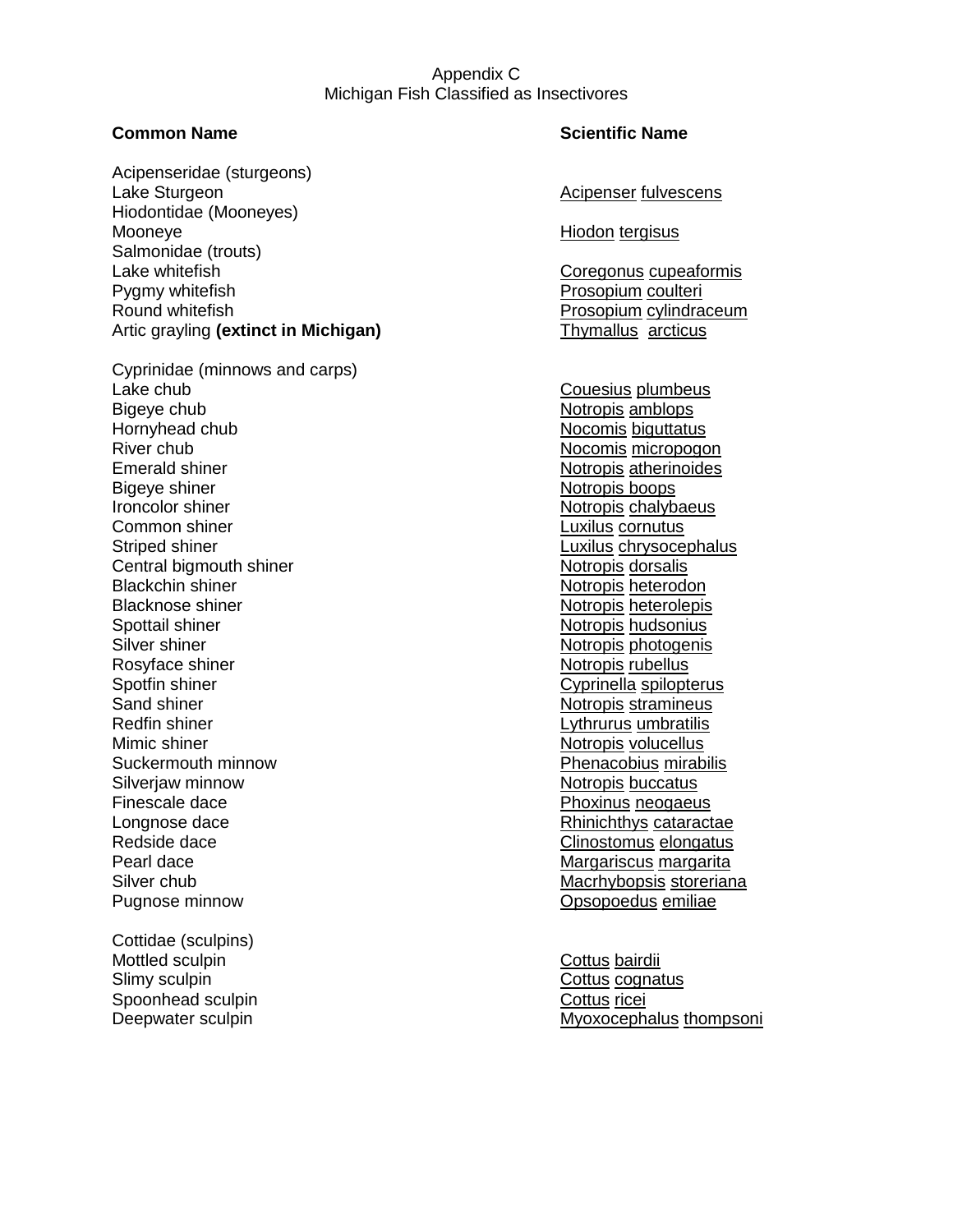Catostomidae (suckers) Longnose sucker Catostomus catostomus Creek chubsucker Erimyzon oblongus Lake chubsucker extensive the extended of the Erimyzon sucetta Norther hog sucker **Hypentelium** nigricans Bigmouth buffalo **Ictiobus** cyprinellus Black buffalo **Ictiobus** niger Spotted sucker Minytrema melanops Silver redhorse Moxostoma anisurum River redhorse **Moxostoma carinatum** 

Ictaluridae (Bullhead, Catfish) Stonecat **Noturus** flavus Margined madtom Noturus insignis Tadpole madtom Noturus gyrinus Brindled madtom Noturus miurus miurus miurus miurus miurus neurati neurati neurati neurati neurati neurati neu Northern madtom Noturus stigmosus

Aphredoderidae (pirate perch) Pirate perch **Aphredoderus sayanus** Aphredoderus sayanus

Atherinidae (silversides) Brook silversides **Labidesthes** sicculus

Cyprinodontidae (topminnows) Banded killifish **Fundulus** diaphanus Starhead topminnow example of the starting of the Fundulus disparties of the Fundulus disparties of the Starting Starting and Turking and Turking and Turking and Turking and Turking and Turking and Turking and Turking and Blackstripe topminnow example and the set of the Fundulus notatus  $\mathsf{F}$ undulus notatus notatus notatus notatus notatus notatus notatus notatus notatus notatus notatus notatus notatus notatus notatus notatus notatus nota

Gasterosteidae (sticklebacks) Brook stickleback Culaea inconstans Threespine stickleback Gasterosteus aculeatus Casterosteus aculeatus Ninespine stickleback **Pungitius** Pungitius pungitius pungitius pungitius pungitius pungitius pungitius pungitius pungitius pungitius pungitius pungitius pungitius pungitius pungitius pungitius pungitius pungitius pungitiu

Centrarchidae (sunfish) Green sunfish **Lepomis cyanellus** Pumpkinseed Lepomis gibbosus Orangespotted sunfish Lepomis humilis Bluegill **Exercise Exercise Exercise Exercise Exercise Exercise Exercise Exercise Exercise Exercise Exercise Exercise Exercise Exercise Exercise Exercise Exercise Exercise Exercise Exercise Exercise Exercise Exercise Exerc** Longear sunfish **Lepomis megalotis** Redear sunfish **Lepomis microlophus** Lepomis microlophus

#### **Common Name Scientific Name**

Black redhorse Moxostoma duquesnei Golden redhorse Moxostoma erythrurum Shorthead redhorse **Moxostoma macrolepidotum** Greater redhorse Moxostoma valenciennesi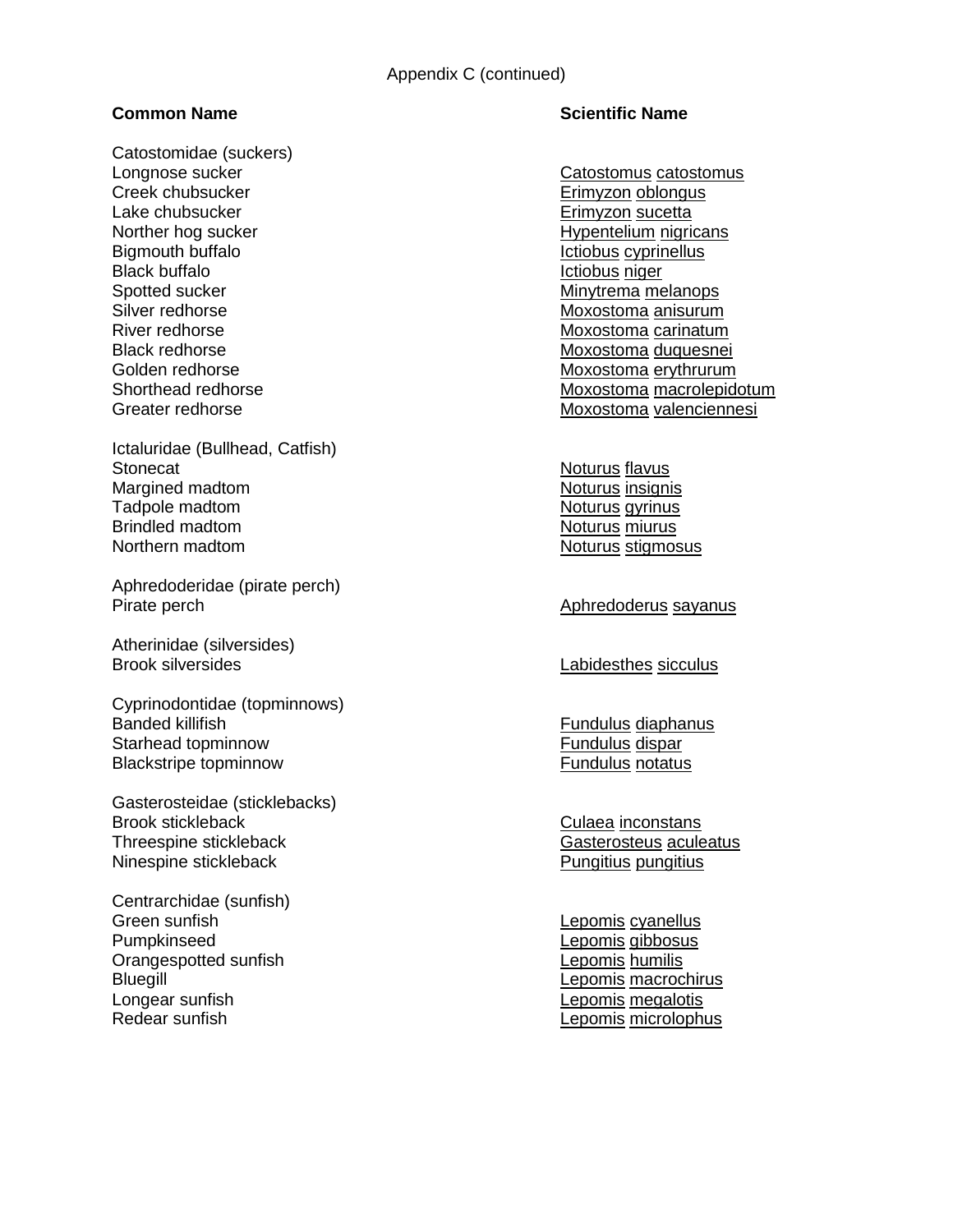Percidae (perch) Eastern sand darter Ammocrypta pellucida Iowa darter **I** and the Etheostoma exile Johnny darter and the state of the Etheostoma nigrum<br>
Orangethroat darter and the Etheostoma spectal Banded darter **Etheostoma** zonale Logperch **Percina caprodes** Channel darter **Percina copelandi Percina copelandi** Blackside darter **Percina maculata** River darter **Percina shumardi Percina shumardi** 

Percopsidae (Trout-perch)

Sciaenidae (drums)

Gobiidae (gobies)

Poeciliidae (livebearers) Western mosquitofish Gambusia affinis

### **Common Name Common Name Scientific Name**

Rainbow darter **Etheostoma** caeruleum Greenside darter **Etheostoma** blennioides Fantail darter **Etheostoma flabellare** Etheostoma flabellare Least darter **Etheostoma microperca** Etheostoma spectabile Ruffe **Gymnocephalus cernuus** 

Percopsis omiscomaycus

Freshwater drum **Aplodinotus grunniens** 

Round goby Neogobius melanostomus Tubenose goby **Protection** Proterorhinus marmoratus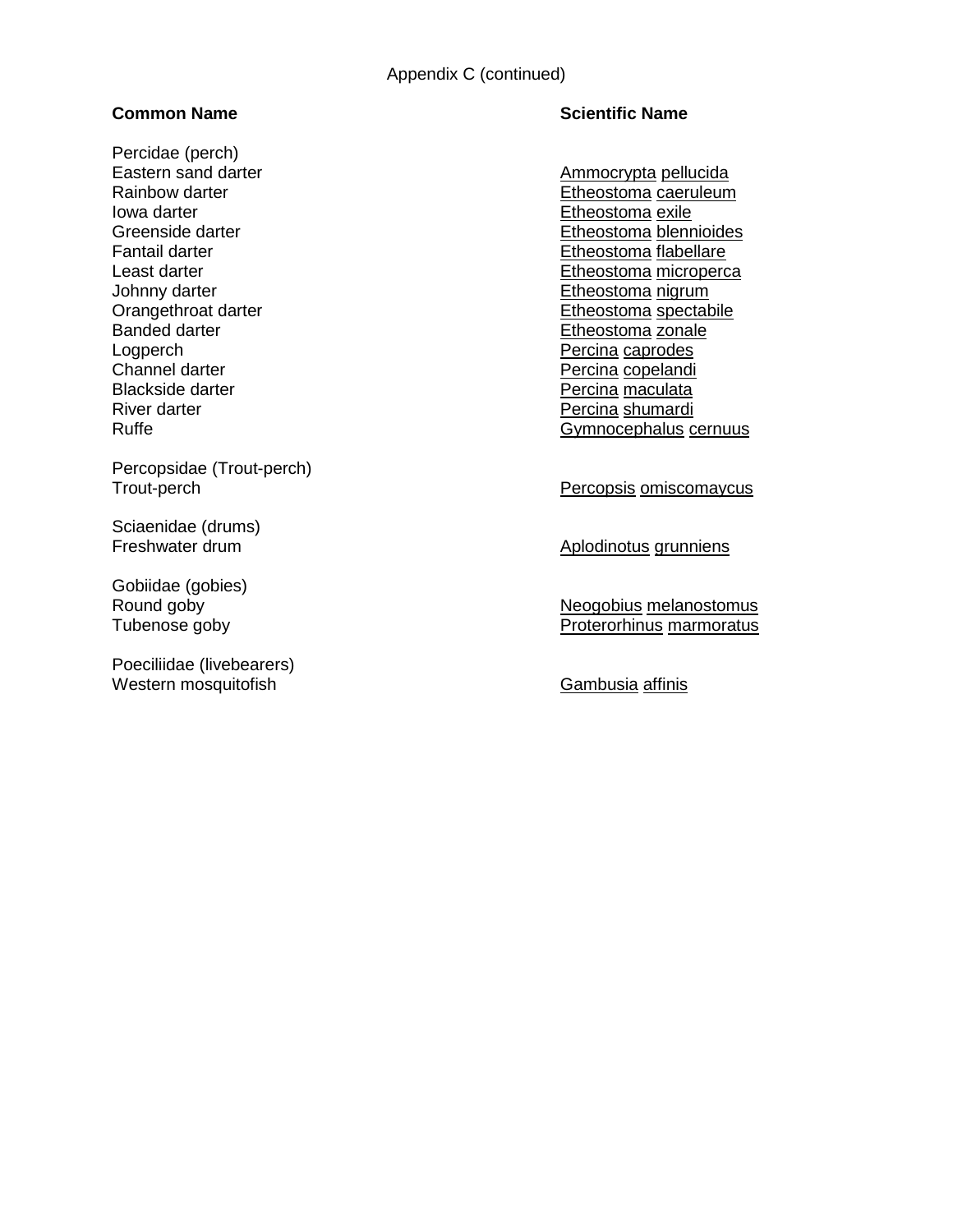#### Appendix D Michigan Fish Classified as Piscivores

Bowfin **Bowfin** American eel **American eel** American eel American eel American eel American eel American eel American eel American ee Flathead catfish **Pylodictis** olivaris Northern pike Burbot **Lota** lota White bass Morone chrysops Morone chrysops Rock bass and Morone chrysops Rock bass and Morone chrysops and Morone chrysops Rock bass and Morone chrysops and Morone chrysops and Morone chrysops and Morone chrysops and Moron

### **Common Name Common Name Scientific Name**

Spotted gar **Legisosteus** oculatus Longnose gar **Legisosteus** osseus Channel catfish **Ictalurus** punctatus Grass pickerel Esox americanus vermiculatus<br>
Northern pike<br>
Northern pike Muskellunge **Esox** masquinongy White perch **Morone** americana Ambloplites rupestris Largemouth bass **Micropterus** salmoides Smallmouth bass Micropterus dolomieu Walleye Walleye Stizostedion vitreum<br>
Stizostedion vitreum<br>
Stizostedion canader Stizostedion canadense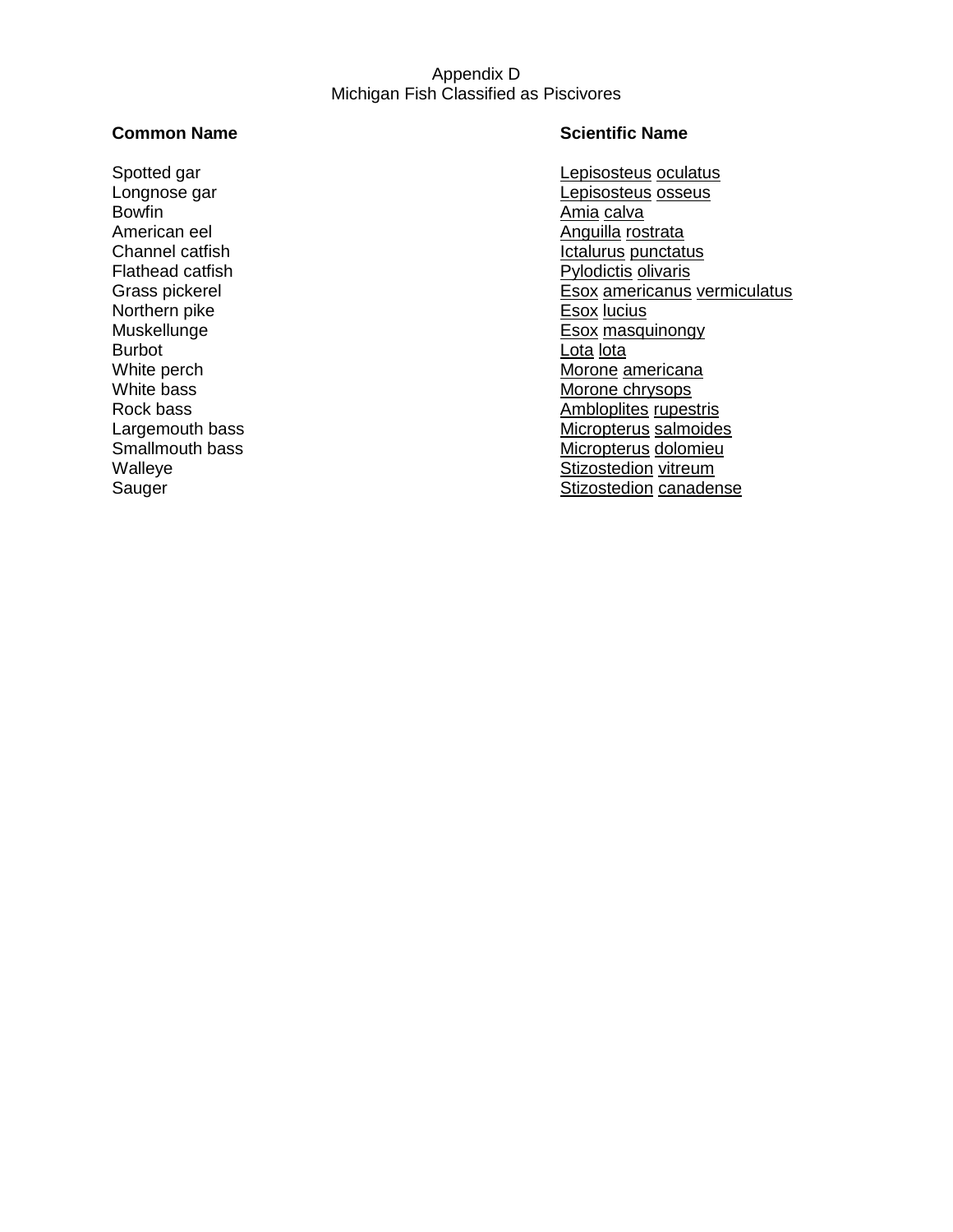### Appendix E Michigan Fish Classified as Tolerant

### **Common Name Scientific Name**

Amiidae (bowfins) Bowfin **Bowfin Bowfin Bowfin Bowfin Bowfin Bowfin Amia calva** 

Umbridae (mudminnows) Central mudminnow Central mudminnow Umbra limi

Cyprinidae (minnows and carps) Common carp Cyprinus carpio Creek chub Semotilus atromaculatus Golden shiner Notemigonus crysoleucas Fathead minnow example and the example of the Pimephales promelas Bluntnose minnow **Pimephales notatus** Blacknose dace **Rhinichthys** atratulus European rudd Scardinius erythropthalmus

Catostomidae (suckers)

Ictaluridae (Bullhead, Catfish) Yellow bullhead **American** American American American American American American American American American American American American American American American American American American American American American Americ

Centrarchidae (sunfish) Green sunfish **Lepomis cyanellus** 

Percidae (perch)

Sciaenidae (drums)

Carassius auratus

White sucker Catostomus commersoni

Johnny darter **Etheostoma** nigrum

Freshwater drum Aplodinotus grunniens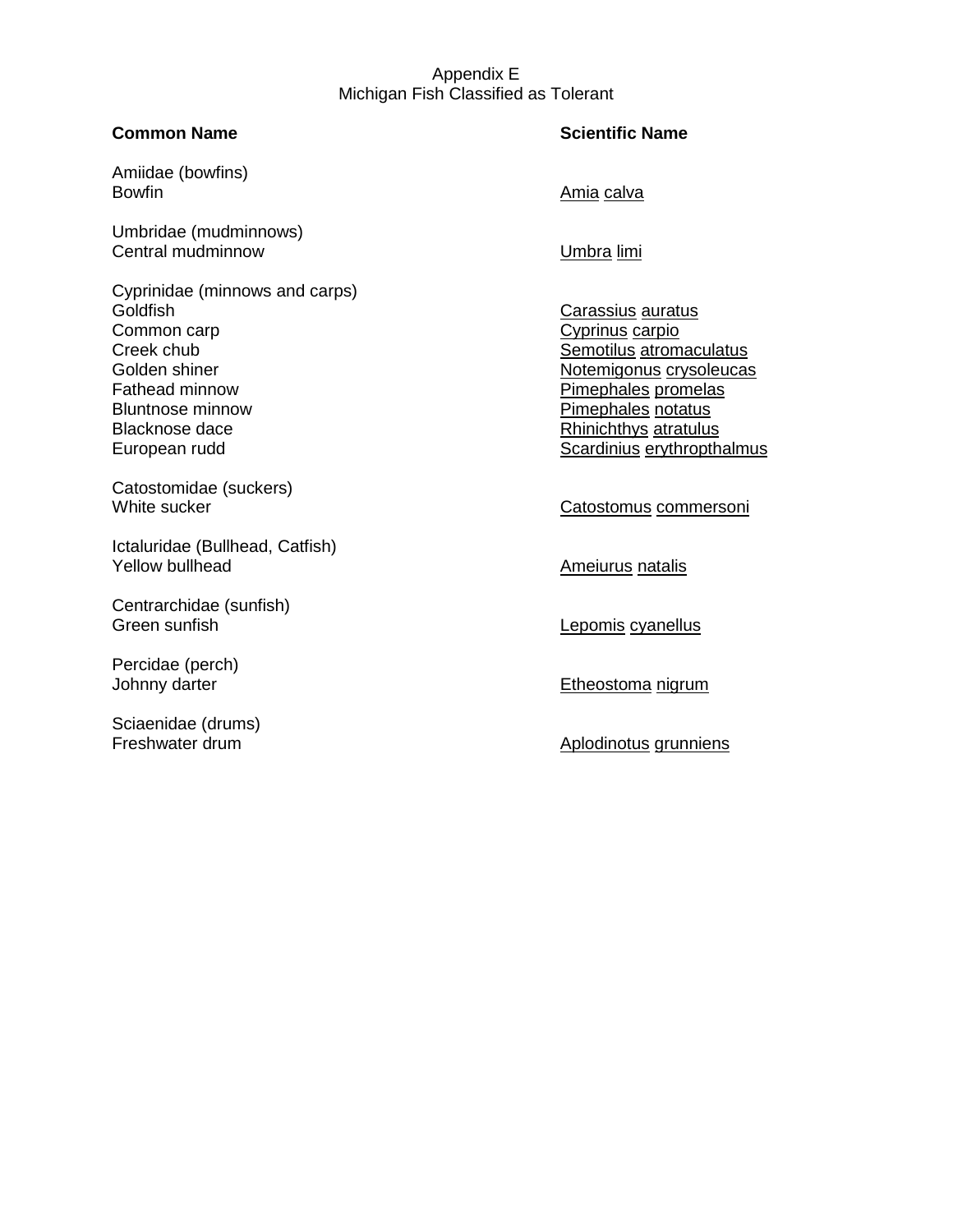## Appendix F Michigan Fish Classified as Simple Lithophilic Spawners

Acipenseridae (sturgeons) Lake sturgeon and according the Acipenser fulvescens and Acipenser fulvescens

Polydontidae (paddlefish) Paddlefish (extinct in Michigan) and Polyodon spathula

Hiodontidae (mooneyes) Mooneye **Hiodon** tergisus

Cyprinidae (minnows and carps) Lake chub Couesius plumbeus couesius plumbeus Bigeye shiner Notropis boops Common shiner **Luxilus** cornutus Striped shiner **Luxilus** chrysocephalus Silver shiner Notropis photogenis Rosyface shiner Notropis rubellus and the Notropis rubellus Rosyface shiner Suckermouth minnow Phenacobius mirabilis Southern redbelly dace **Phoxinus erthrogaster** Blacknose dace **Rhinichthys atratulus Blacknose** dace Longnose dace **Rhinichthys** cataractae Pearl dace **Margariscus margarita** Margariscus margarita

Catostomidae (suckers) Longnose sucker Catostomus catostomus Northern hog sucker **Hypentelium nigricans** Spotted sucker Minytrema melanops Silver redhorse Moxostoma anisurum River redhorse Moxostoma carinatum

Percidae (perch) Logperch **Percina caprodes** Channel darter **Percina copelandi Percina copelandi Percina copelandi** Blackside darter **Percina maculata** River darter **Percina shumardi** Percina shumardi

Gadidae (codfishes) Burbot **Lota** lota

#### **Common Name Scientific Name**

White sucker Catostomus commersoni Black redhorse Moxostoma duquesnei Golden redhorse Moxostoma erythrurum Shorthead redhorse Moxostoma macrolepidotum Greater redhorse **Moxostoma** valenciennesi

Rainbow darter **Etheostoma** caeruleum Orangethroat darter experience of the Etheostoma spectabile Banded darter **Etheostoma** zonale Sauger Sauger Stizostedion canadense Walleye **Stizostedion** vitreum Ruffe **Gymnocephalus cernuus** Common Common Common Common Common Common Common Common Common Common Common Common Common Common Common Common Common Common Common Common Common Common Common Common Common Common Common Com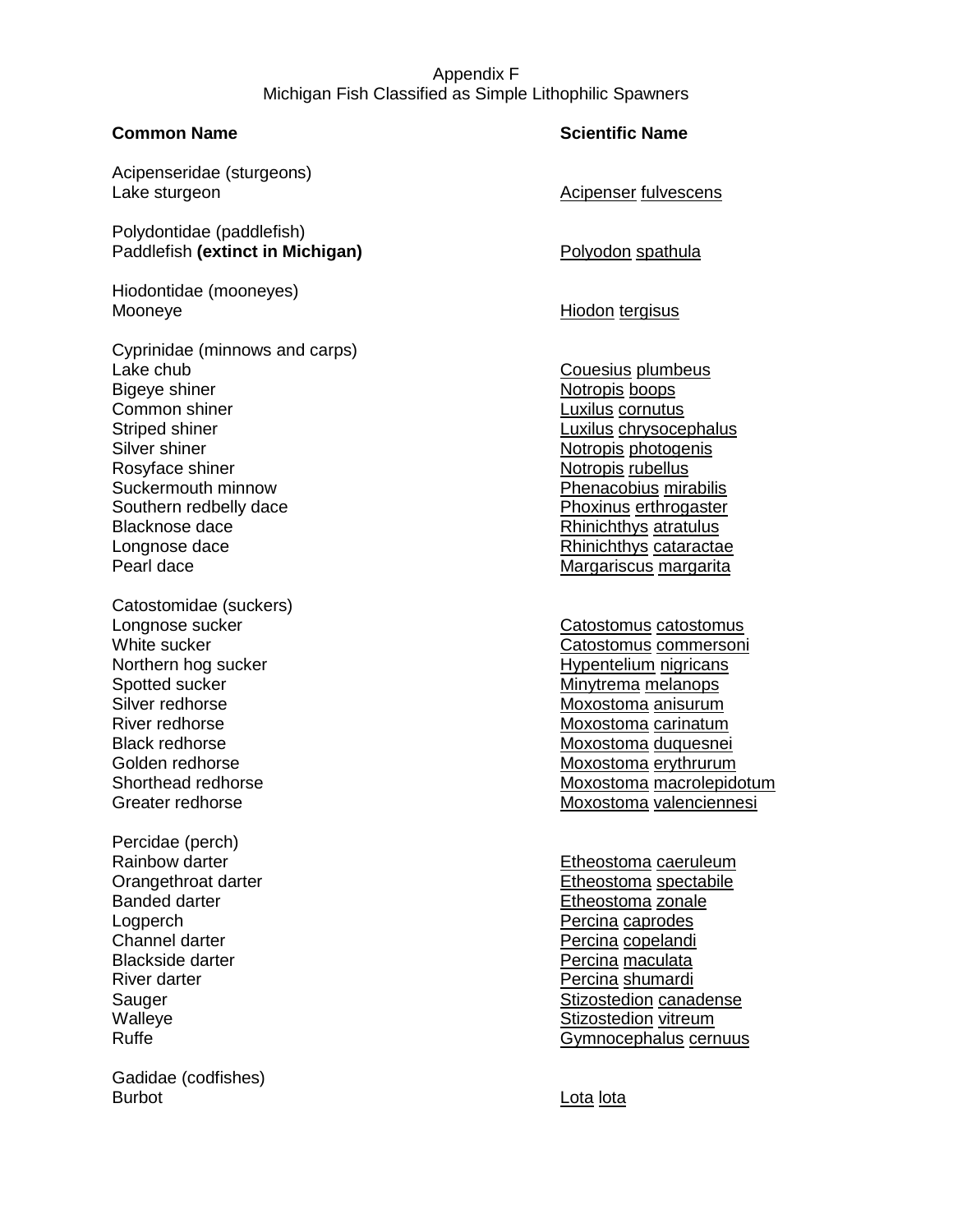The following fish are to be measured to inch group:

| Perca flavescens       |
|------------------------|
| Stizostedion canadense |
| Stizostedion vitreum   |
|                        |

Cyprinidae (minnows)

| Creek chub     | Semotilus atromaculatus |
|----------------|-------------------------|
| Pearl dace     | Margariscus margarita   |
| Goldfish       | Carassius auratus       |
| Common carp    | Cyprinus carpio         |
| Common shiner  | Notropis cornutus       |
| Hornyhead chub | Nocomis biguttus        |
| River chub     | Nocomis micropogon      |
| Golden shiner  | Notemigonus crysoleucas |
|                |                         |

All members of the families:

Catostomidae (suckers) Lepistosteidae (gars) Amiidae (bowfin) Anquillidae (eel) Clupeidae (herring) Osmeridae (smelts) Salmonidae (salmon, trouts, whitefish) Esocidae (pike) Ictaluridae (bullheads, catfish) Percichthyidae (temperate basses) Centrarchidae (sunfishes) Sciaenidae (drums)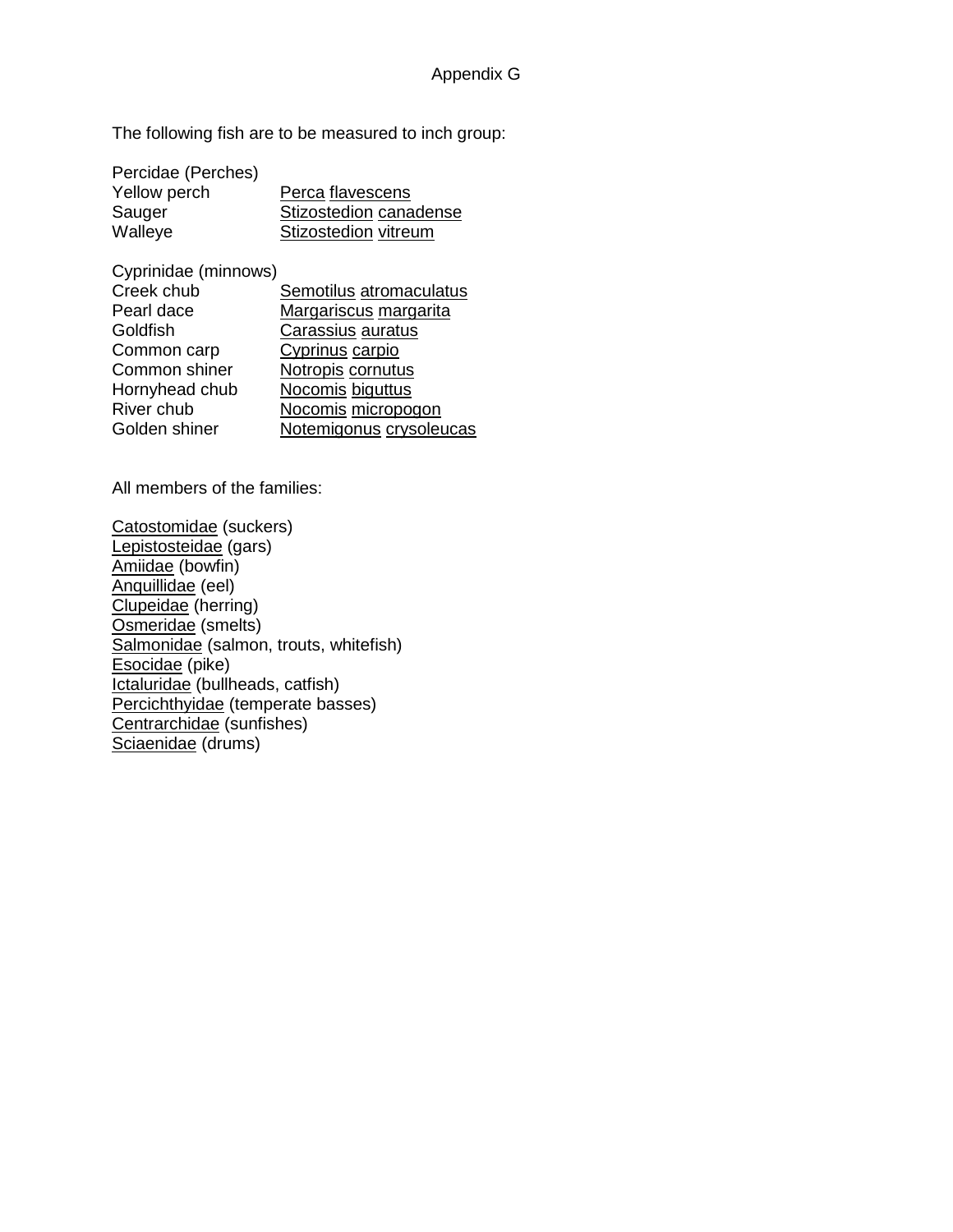#### Appendix H

Phylogenetic order for macroinvertebrates, level of taxonomy, and primary keys to be used for site evaluations.

Porifera: Phylum (Pennak, 1989) **Platyhelminthes** Turbellaria: Class (Pennak, 1989) Nematomorpha: Phylum (Pennak, 1989) Bryozoa: Phylum (Pennak, 1989) Annelida Oligochaeta: Class (Pennak, 1989) Hirudinea: Class (Klemm, 1972) Arthropoda **Crustacea** Isopoda: Order (Pennak, 1989) Amphipoda: Order (Pennak, 1989) Decapoda: Order (Pennak, 1989) Arachnoidea Hydracarina: Order (Pennak, 1989) Insecta (Merritt and Cummins, 1996) Ephemeroptera Baetidae: Family Baetiscidae: Family Caenidae: Family Ephemerellidae: Family Ephemeridae: Family Heptageniidae: Family Isonychiidae: Family Leptophlebiidae: Family Oligoneuriidae: Family Polymitarcyidae: Family Potamanthidae: Family Siphlonuridae: Family Tricorythidae: Family Odonata Zygoptera Calopterygidae: Family Coenagrionidae: Family Lestidae: Family Anisoptera Aeshnidae: Family Cordulegastridae: Family Corduliidae: Family Gomphidae: Family Libellulidae: Family Macromiidae: Family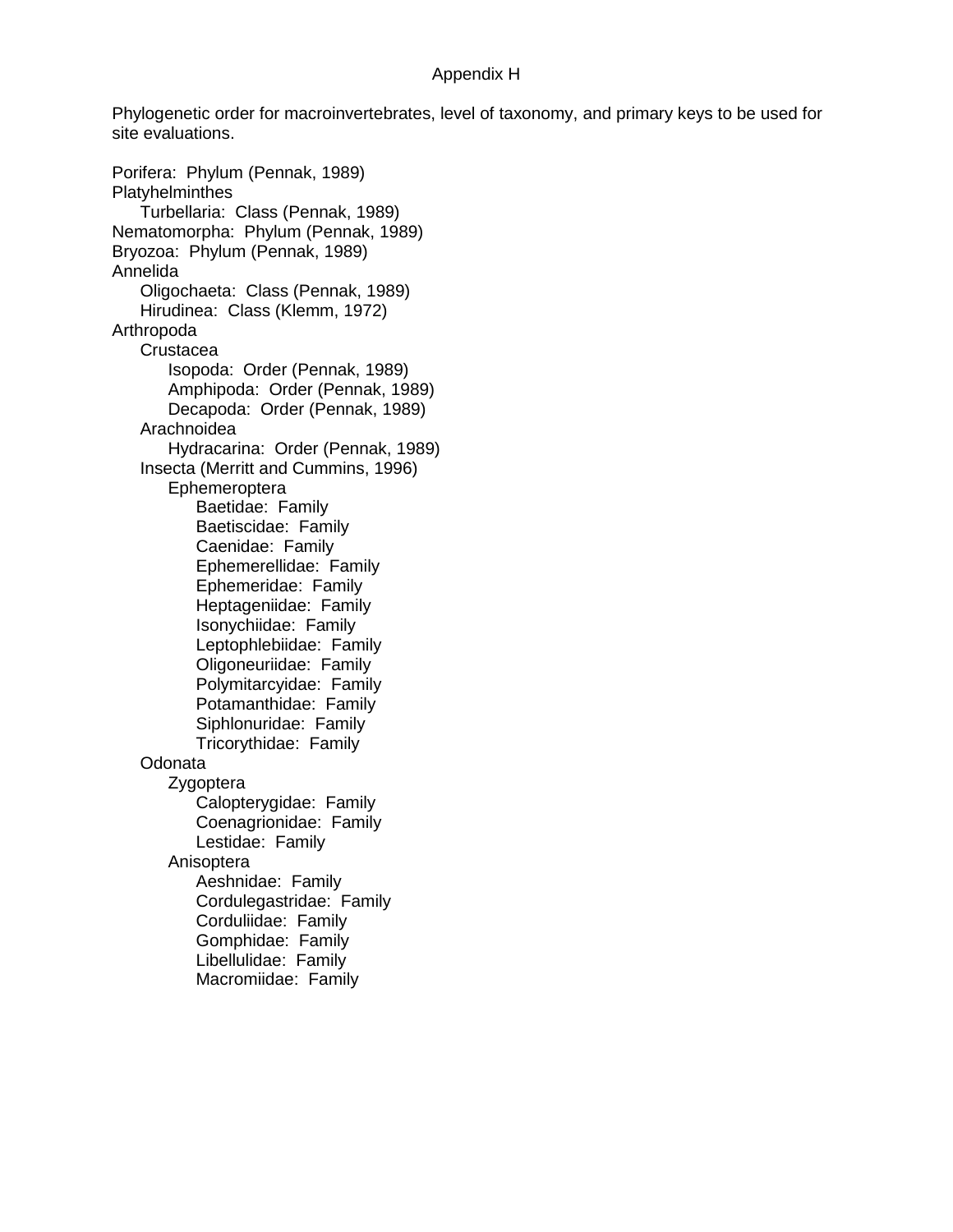Plecoptera Capniidae: Family Chloroperlidae: Family Leuctridae: Family Nemouridae: Family Peltoperlidae: Family Perlidae: Family Perlodidae: Family Pteronarcyidae: Family Taeniopterygidae: Family **Hemiptera** Belostomatidae: Family Corixidae: Family Gelastocoridae: Family Gerridae: Family Mesoveliidae: Family Naucoridae: Family Nepidae: Family Notonectidae: Family Pleidae: Family Veliidae: Family Megaloptera Corydalidae: Family Sialidae: Family **Neuroptera** Sisyridae: Family **Trichoptera** Beraediae: Family Brachycentridae: Family Glossosomatidae: Family Helicopsychidae: Family Hydropsychidae: Family Hydroptilidae: Family Lepidostomatidae: Family Leptoceridae: Family Limnephilidae: Family Molannidae: Family Odontoceridae: Family Philopotamidae: Family Phryganeidae: Family Polycentropodidae: Family Psychomyiidae: Family Rhyacophilidae: Family Sericostomatidae: Family Lepidoptera Noctuidae: Family Pyralidae: Family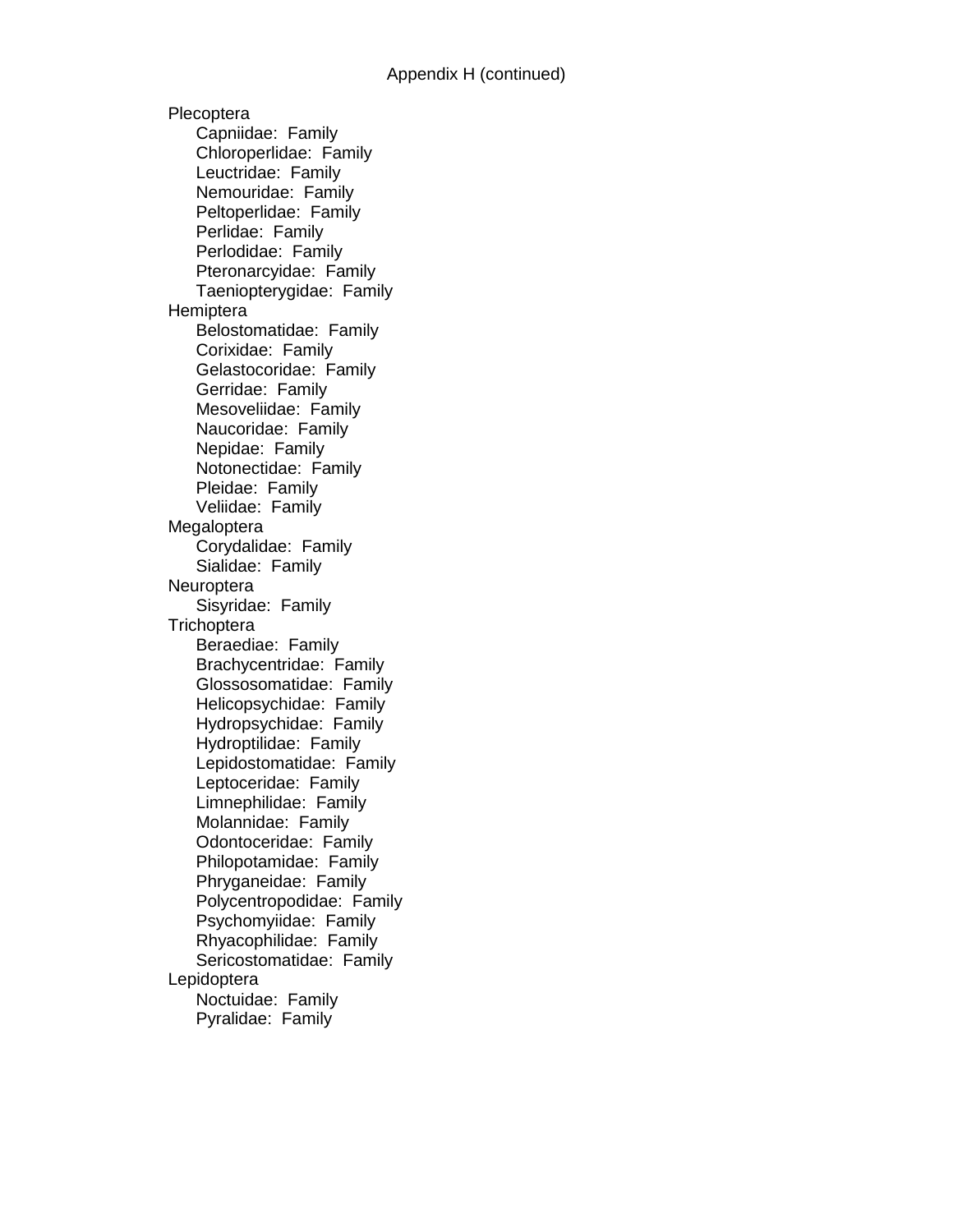**Coleoptera** Chrysomelidae: Family Curculionidae: Family Dryopidae: Family Dytiscidae: Family Elmidae: Family Gyrinidae: Family Haliplidae: Family Heterocerodea: Family Hydrophilidae: Family Hydraenidae: Family Lampyridae: Family Limnichidae: Family Noteridae: Family Psephenidae: Family Ptilodactylidae: Family Scirtidae: Family **Diptera** Athericidae: Family Ceratopogonidae: Family Chaoboridae: Family Chironomidae: Family Culicidae: Family Dixidae: Family Dolichopodidae: Family Empididae: Family Ephydridae: Family Muscidae: Family Psychodidae: Family Ptychopteridae: Family Sciomyzidae: Family Simuliidae: Family Stratiomyidae: Family Syrphidae: Family Tabanidae: Family Thaumaleidae: Family Tipulidae: Family **Mollusca** Gastropoda: Family (Burch, 1991) Pelecypoda: Family (Burch, 1991)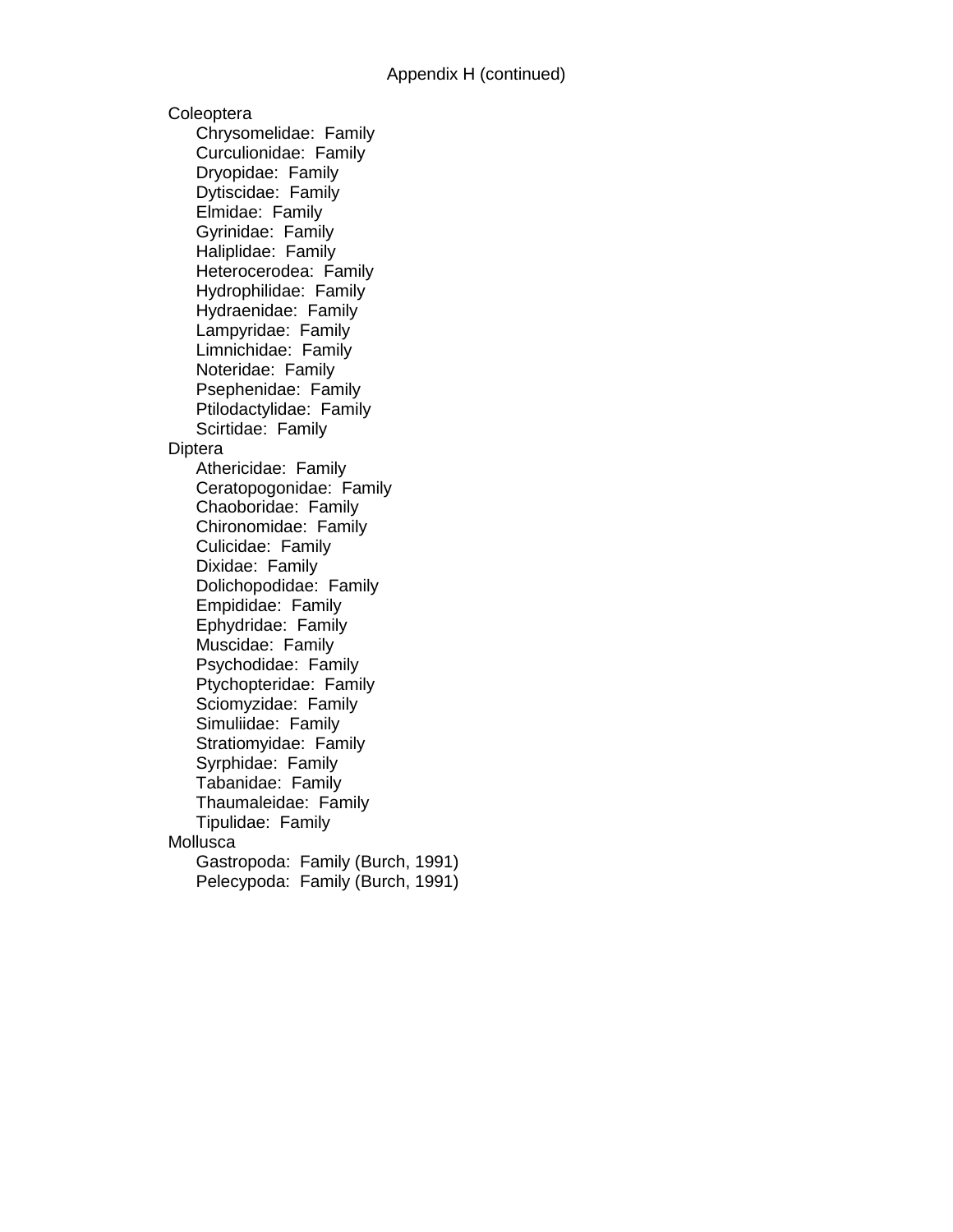### Appendix I Surface Dependant Macroinvertebrates

Hemiptera

All Families

**Coleoptera** 

All Adults (other than Elmidae and Dryopidae) Dytiscidae larvae Hydrophilidae larvae Hydraenidae larvae Heteroceridae larvae

#### Diptera

Culicidae larvae Ptychopteridae larvae Chaoboridae larvae (except Chaoborus sp.) Stratiomyidae Dolichopodidae Syrphidae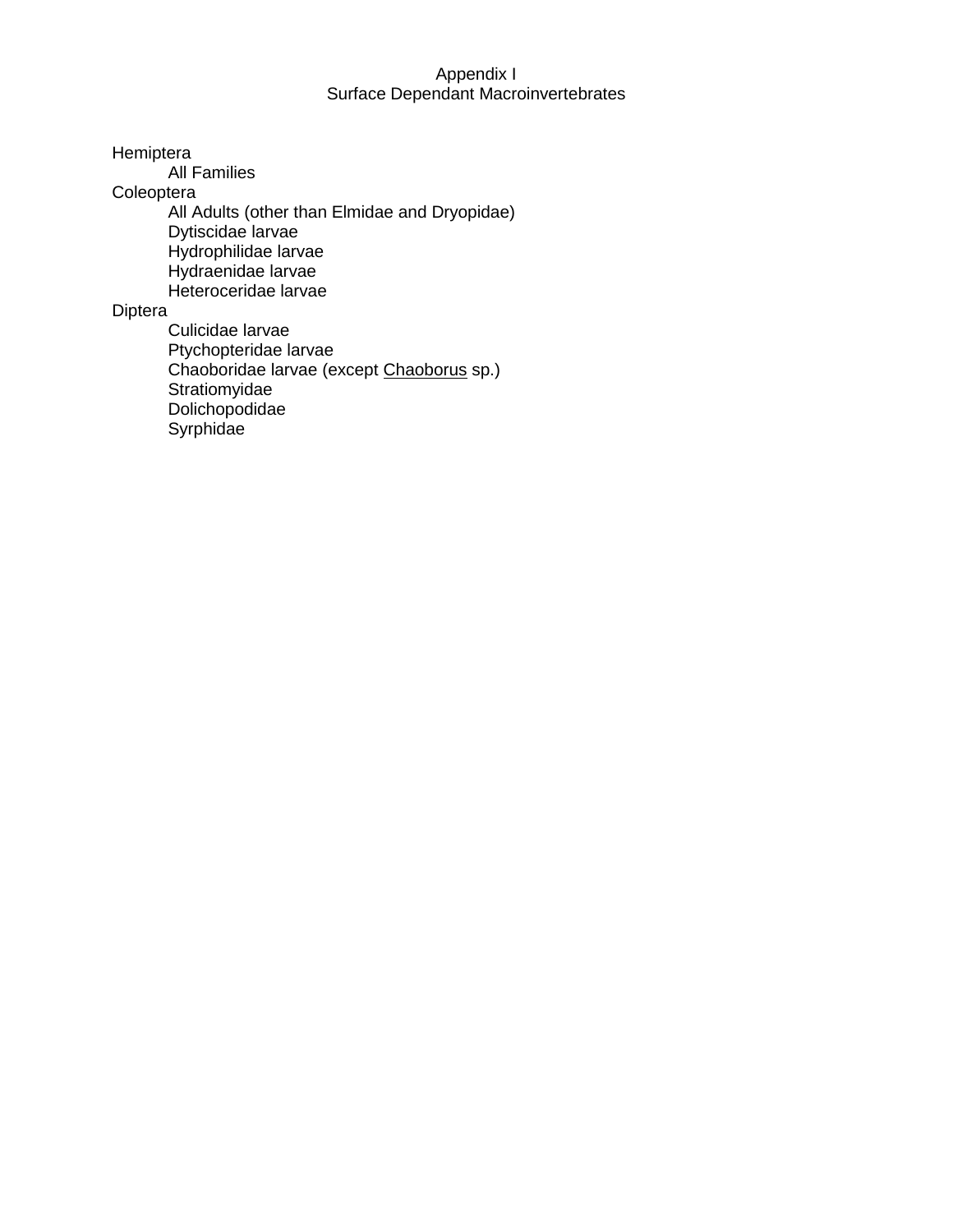APPENDIX J. STREAM CARD

| Shaded fields are entered into database                    |                                              | AFFENDIA J. JIREAM UARD                               |                                      |
|------------------------------------------------------------|----------------------------------------------|-------------------------------------------------------|--------------------------------------|
| <b>STREAM NAME</b>                                         |                                              | LOCATION (road crossing)                              |                                      |
|                                                            |                                              |                                                       |                                      |
| <b>COUNTY/TOWNSHIP</b>                                     |                                              | T.<br>$\mathsf{R}$                                    | S                                    |
| LAT(dd)                                                    | LONG (dd)                                    | <b>RIVER BASIN</b>                                    |                                      |
| <b>STORET#</b>                                             |                                              | <b>HUC CODE</b>                                       | <b>ECOREGION</b>                     |
| <b>INVESTIGATOR(S)</b>                                     | <b>DATE</b>                                  | <b>REASON FOR SURVEY</b>                              |                                      |
|                                                            | TIME<br>AM PM                                | $\Box$ Targeted: comment<br>$\Box$ Randomized: VSEC # |                                      |
|                                                            |                                              | VSEC description (eq. cold small)                     |                                      |
|                                                            |                                              | <b>WATERSHED FEATURES</b>                             |                                      |
| <b>WEATHER CONDITIONS</b><br>Current                       | Has there been a significant                 | <b>Predominant Surrounding</b>                        | <b>Local Watershed NPS Pollution</b> |
| $\Box$ Sunny                                               | rain in the last 7 days?                     | Land Use                                              | $\Box$ No evidence                   |
| $\Box$ Partly Cloudy                                       | $\Box$ Yes<br>$\square$ No                   | $\square$ Forest                                      | $\Box$ Some potential sources        |
| $\Box$ Cloudy                                              | $\Box$ Don't Know                            | $\Box$ Commercial                                     | □ Obvious Sources                    |
| $\Box$ Rainy                                               | $\mathrm{P}_{\mathsf{F}}$<br>Air Temperature | $\Box$ Field/Pasture                                  |                                      |
|                                                            |                                              |                                                       | <b>Local Watershed Erosion</b>       |
| <b>RIPARIAN VEGETATION</b>                                 |                                              | $\Box$ Agricultural                                   | $\Box$ None                          |
| Indicate the dominant type and record the dominant species |                                              | $\Box$ Residential                                    | $\Box$ Moderate                      |
| $\Box$ Shrubs<br>$\Box$ Trees                              | Species:                                     | $\Box$ Other $\_\_$                                   | $\Box$ Heavy                         |
| $\Box$ Herbaceous<br>$\Box$ Grasses                        |                                              |                                                       |                                      |
| Estimate buffer width (left)                               | _ft (right) _<br>ft                          |                                                       |                                      |
|                                                            |                                              |                                                       |                                      |
| STREAM CHARACTERIZATION                                    |                                              | <b>INSTREAM FEATURES</b>                              |                                      |
| <b>Stream Subsystem</b>                                    | <b>Stream Modifications</b>                  | Avg. Stream Width ________ft                          | Avg. Stream Depth ________ft         |
| $\Box$ Perennial                                           | $\Box$ None                                  |                                                       |                                      |
| $\Box$ Intermittent                                        | $\Box$ Dredged                               | Surface Velocity _________ft/sec                      | Est. Flow _________cfs               |
| □ Lake Outlet Influenced                                   | □ Canopy Removal                             | (at thalweg)                                          |                                      |
| $\Box$ Dam Influenced                                      | $\Box$ Snagging<br>$\Box$ Impounded          | Est. Survey Reach Length ________ft                   |                                      |
| Stream Origin                                              | Relocated                                    |                                                       |                                      |
| □ Spring Fed                                               | □ Bank Stabilization                         | Survey Reach Area __________ ft <sup>2</sup>          | High Water Mark __________ft         |
| $\Box$ Lake/Pond                                           | Habitat Improvement                          |                                                       |                                      |
| Swamp, Marsh, Bog                                          |                                              | Canopy Cover: _______% Shaded                         |                                      |
| $\Box$ Mixture of origins                                  | <b>Stream Type</b>                           |                                                       |                                      |
| $\Box$ Other $\_\_\_\_\_\_\_\_\_\_\_\$                     | $\Box$ Coldwater                             |                                                       |                                      |
|                                                            | $\Box$ Warmwater                             |                                                       |                                      |
|                                                            |                                              |                                                       |                                      |
| <b>AQUATIC VEGETATION</b>                                  |                                              |                                                       |                                      |
| Rooted emergent                                            | $\Box$ Free Floating                         | Portion of the reach with aquatic vegetation __       | %                                    |
| Rooted submergent                                          | $\Box$ Floating algae                        | Nuisance aquatic plants or slimes present?            | Yes $\Box$ No<br>$\Box$              |
| $\Box$ Rooted floating                                     | $\Box$ Attached algae                        | Dominant species present                              |                                      |
| <b>WATER QUALITY</b>                                       | Solids, Turbidity                            |                                                       |                                      |
| Temperature                                                | $\Box$ Clear                                 | Color                                                 | Surface Oils<br><b>Water Odors</b>   |
|                                                            | $\Box$ Slightly turbid                       | Clear<br>$\Box$                                       | $\Box$ Normal/None<br>□<br>None      |
| Water Samples Taken                                        | $\Box$ Turbid                                | Stained<br>ப                                          | Sheen<br>$\Box$ Sewage<br>⊔          |
| $\Box$ None<br>$\Box$ Other                                | <b>Floating solids</b><br>$\Box$             | □<br>Opaque                                           | Globs<br>$\Box$ Petroleum<br>$\Box$  |
| $\Box$ GA<br>$\square$ GN                                  | $\Box$ Suspended solids                      | $\Box$<br>Colored                                     | Flecks<br>$\Box$ Chemical<br>ப       |
| $\square$ MA<br>MN<br>□                                    | Settleable solids<br>П                       | □<br>Other                                            | Slick<br>⊔<br>$\Box$ Fishy           |
| $\Box$ VOA<br>$\Box$<br>ON                                 | $\Box$ Foams                                 |                                                       | □<br>Other<br>$\Box$ Other           |
| <b>SEDIMENT</b>                                            |                                              |                                                       |                                      |
| Sediment Samples Taken                                     | Oils                                         | Sediment Odors                                        | Deposits                             |
| $\Box$ None<br>$\Box$ Other                                | $\Box$ Absent                                | Normal/None<br>ΙI                                     | $\Box$ None                          |
| $\square$ MS<br>GS<br>П                                    | $\Box$ Slight                                | Sewage<br>ப                                           | Sludge<br>□                          |
| $\square$ VOA<br>OS/BNA<br>ப                               | $\Box$ Moderate                              | Petroleum<br>ப                                        | Sawdust<br>ப                         |
|                                                            | $\Box$ Profuse                               | П<br>Chemical                                         | Paper fiber<br>⊔                     |
| Looking at stones that are not                             |                                              | □<br>Anaerobic                                        | Sand<br>⊔                            |
| deeply embedded, are the                                   |                                              | Other_<br>$\Box$                                      | <b>Relict shells</b><br>□            |
| undersides black in color?<br>$\Box$ Yes                   | $\square$ No                                 |                                                       | Other<br>□                           |
|                                                            |                                              |                                                       |                                      |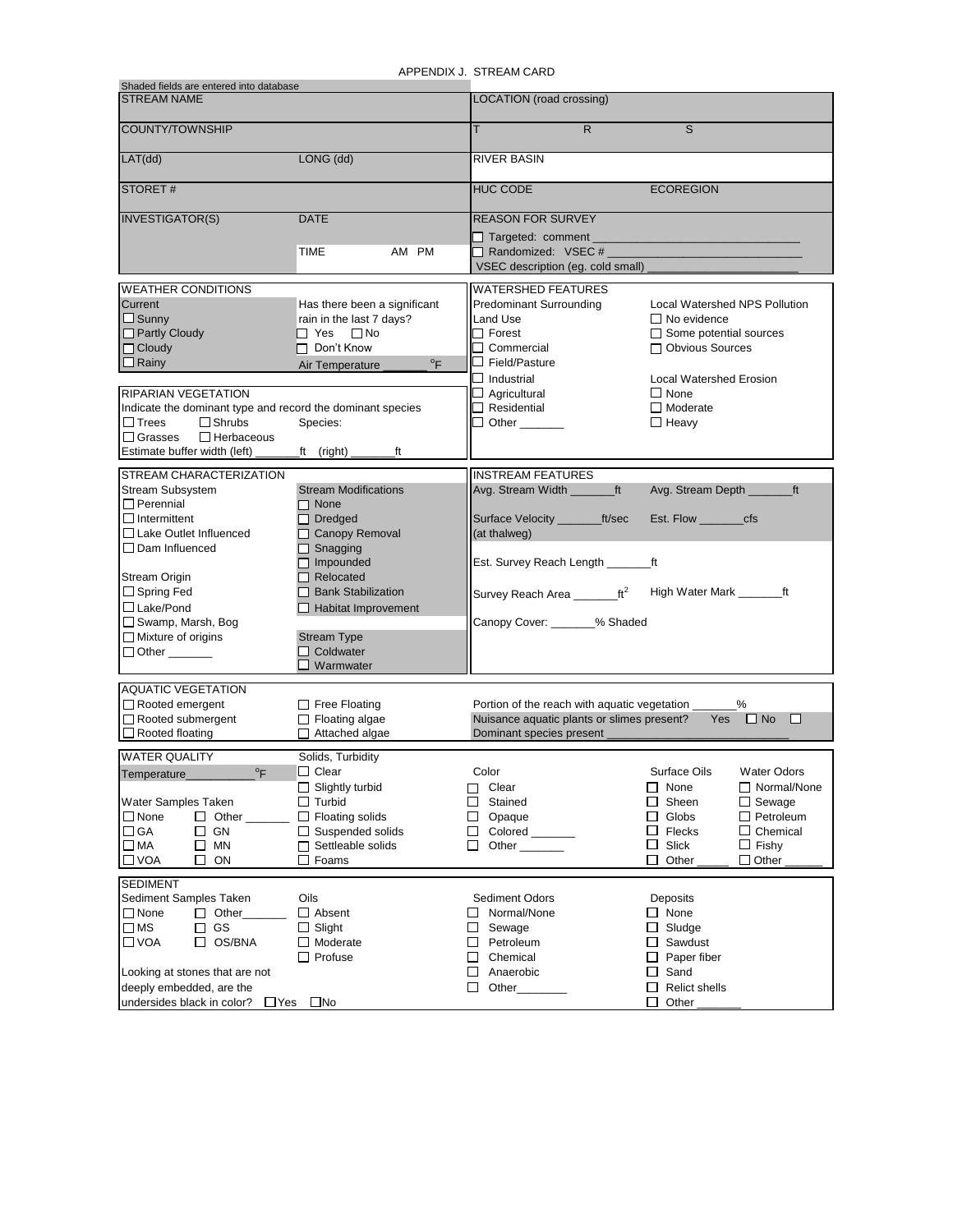APPENDIX J (Continued)

| <b>INORGANIC SUBSTRATE COMPONENTS</b> |                 |                                 | ORGANIC SUBSTRATE COMPONENTS          |                           |                                 |  |  |
|---------------------------------------|-----------------|---------------------------------|---------------------------------------|---------------------------|---------------------------------|--|--|
| (should add up to 100%)               |                 |                                 | (does not necessarily add up to 100%) |                           |                                 |  |  |
| Substrate                             | <b>Diameter</b> | % Composition in Sampling Reach | Substrate                             | Characteristic            | % Composition in Sampling Reach |  |  |
| <b>Type</b>                           |                 |                                 | Type                                  |                           |                                 |  |  |
| Bedrock                               |                 |                                 | <b>Detritus</b>                       | Sticks, wood, coarse      |                                 |  |  |
| <b>Boulder</b>                        | >10"            |                                 |                                       | plant material (CPOM)     |                                 |  |  |
| Cobble                                | $2.5 - 10$      |                                 |                                       | Muck-Mud black, very fine |                                 |  |  |
| Gravel                                | $0.1 - 2.5$ "   |                                 |                                       | organic (FPOM)            |                                 |  |  |
| Sand                                  | Gritty (course) |                                 | Other                                 |                           |                                 |  |  |
| Silt                                  | Gritty (fine)   |                                 |                                       |                           |                                 |  |  |
| Clay                                  | slick           |                                 |                                       |                           |                                 |  |  |
|                                       |                 |                                 |                                       |                           |                                 |  |  |

| Proportion of Reach Represented by Stream | Additional Structure Available for Macroinvertebrate Colonization |                           |  |  |        |
|-------------------------------------------|-------------------------------------------------------------------|---------------------------|--|--|--------|
| <b>Morphology Types</b>                   |                                                                   | Extensive Moderate Sparse |  |  | Absent |
| $\Box$ Riffle                             | Undercut banks                                                    |                           |  |  |        |
| $\Box$ Run                                | Overhanging vegetation                                            |                           |  |  |        |
| $\Box$ Pool<br>%                          | Large woody debris                                                |                           |  |  |        |
| $\Box$ Depositional<br>%                  | Aquatic macrophytes                                               |                           |  |  |        |
|                                           | Rootwads                                                          |                           |  |  |        |

SITE LOCATION MAP Draw a map of the site and indicate the areas sampled (or attach a photograph)

Further investigation necessary (explain)

Obvious pollution source/expression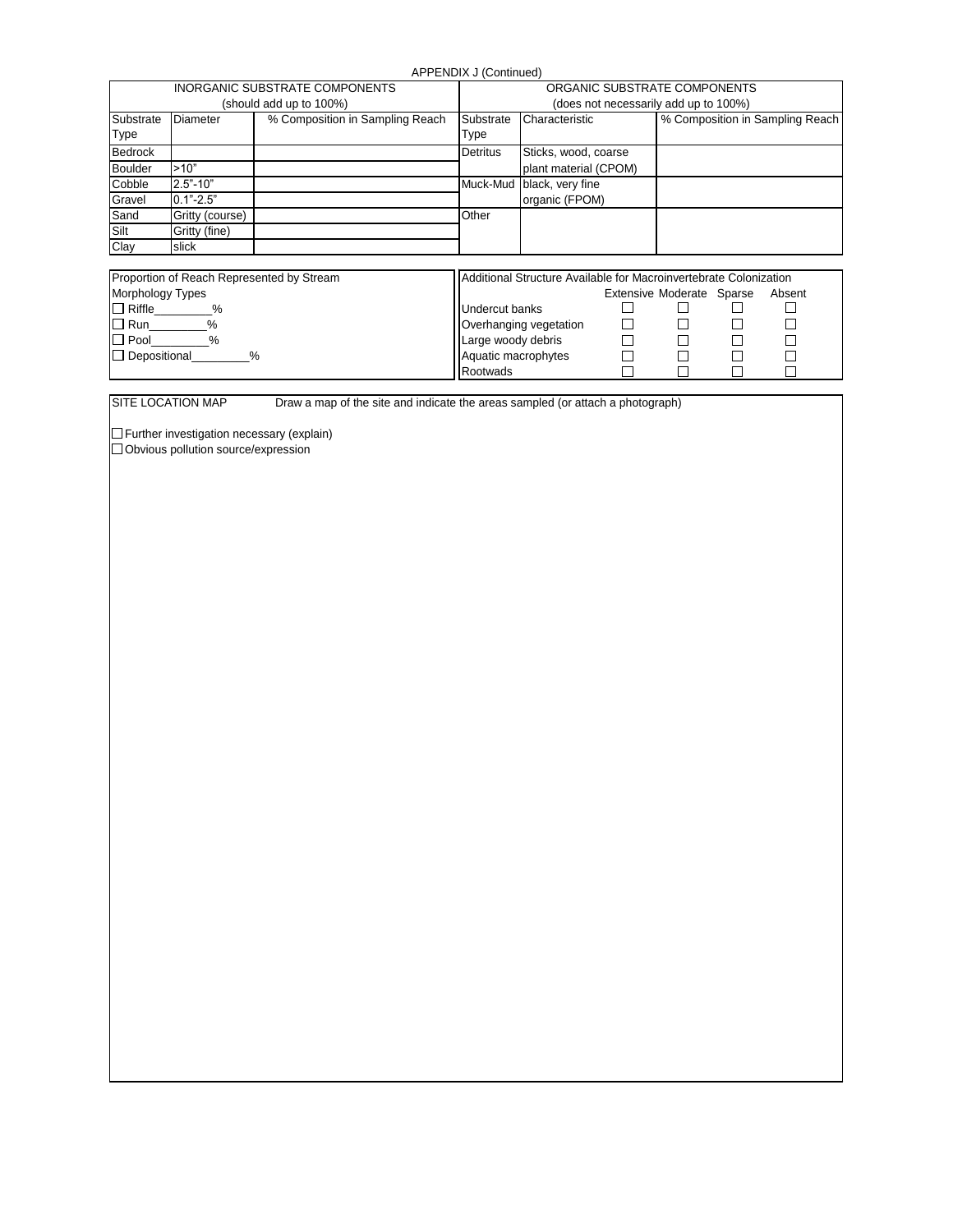| Gear type (circle): bps stream shocker boat shocker other<br>Length sampled<br>Time sampled |                         |
|---------------------------------------------------------------------------------------------|-------------------------|
| Species                                                                                     |                         |
| length (in)                                                                                 | In                      |
| $\overline{1}$                                                                              | $\mathbf{1}$            |
| $\overline{2}$                                                                              | $\overline{\mathbf{c}}$ |
| 3                                                                                           | 3                       |
| $\overline{4}$                                                                              | $\overline{4}$          |
| $\overline{5}$                                                                              | 5                       |
| 6                                                                                           | $\,6$                   |
| 7                                                                                           | $\overline{7}$          |
| $\overline{8}$                                                                              | 8                       |
| $\overline{9}$                                                                              | 9                       |
| 10                                                                                          | 10                      |
| $\overline{11}$                                                                             | 11                      |
| $\overline{12}$                                                                             | 12                      |
| 13                                                                                          | 13                      |
| 14                                                                                          | 14                      |
| 15                                                                                          | 15                      |
| 16                                                                                          | $16\,$                  |
| 17                                                                                          | 17                      |
| 18                                                                                          | 18                      |
| 19                                                                                          | 19                      |
| 20                                                                                          | 20                      |
| $>20$                                                                                       |                         |
| For individuals >20" record actual length                                                   |                         |
| Species                                                                                     |                         |
| length (in)                                                                                 | In                      |
| $\mathbf{1}$                                                                                | $\mathbf{1}$            |
| $\overline{2}$                                                                              | 2                       |
| 3                                                                                           | 3                       |
| $\overline{4}$                                                                              | 4                       |
| 5                                                                                           | 5                       |
| 6                                                                                           | 6                       |
| $\overline{7}$                                                                              | $\overline{7}$          |
| $\overline{\mathbf{8}}$                                                                     | 8                       |
| $\overline{9}$                                                                              | 9                       |
| 10                                                                                          | 10                      |
| 11                                                                                          | 11                      |
| 12                                                                                          | 12                      |
| 13                                                                                          | 13                      |
| 14                                                                                          | 14                      |
| 15                                                                                          | 15                      |
| 16                                                                                          | 16                      |
| 17                                                                                          | 17                      |
| 18                                                                                          | 18                      |
| 19                                                                                          | 19                      |
| 20                                                                                          | 20                      |
| $>20$                                                                                       |                         |

Number of Anomalies\_\_\_\_\_\_\_\_\_ Number/Species of tagged/fin clipped fish\_\_\_\_\_\_\_\_\_\_\_\_

Description: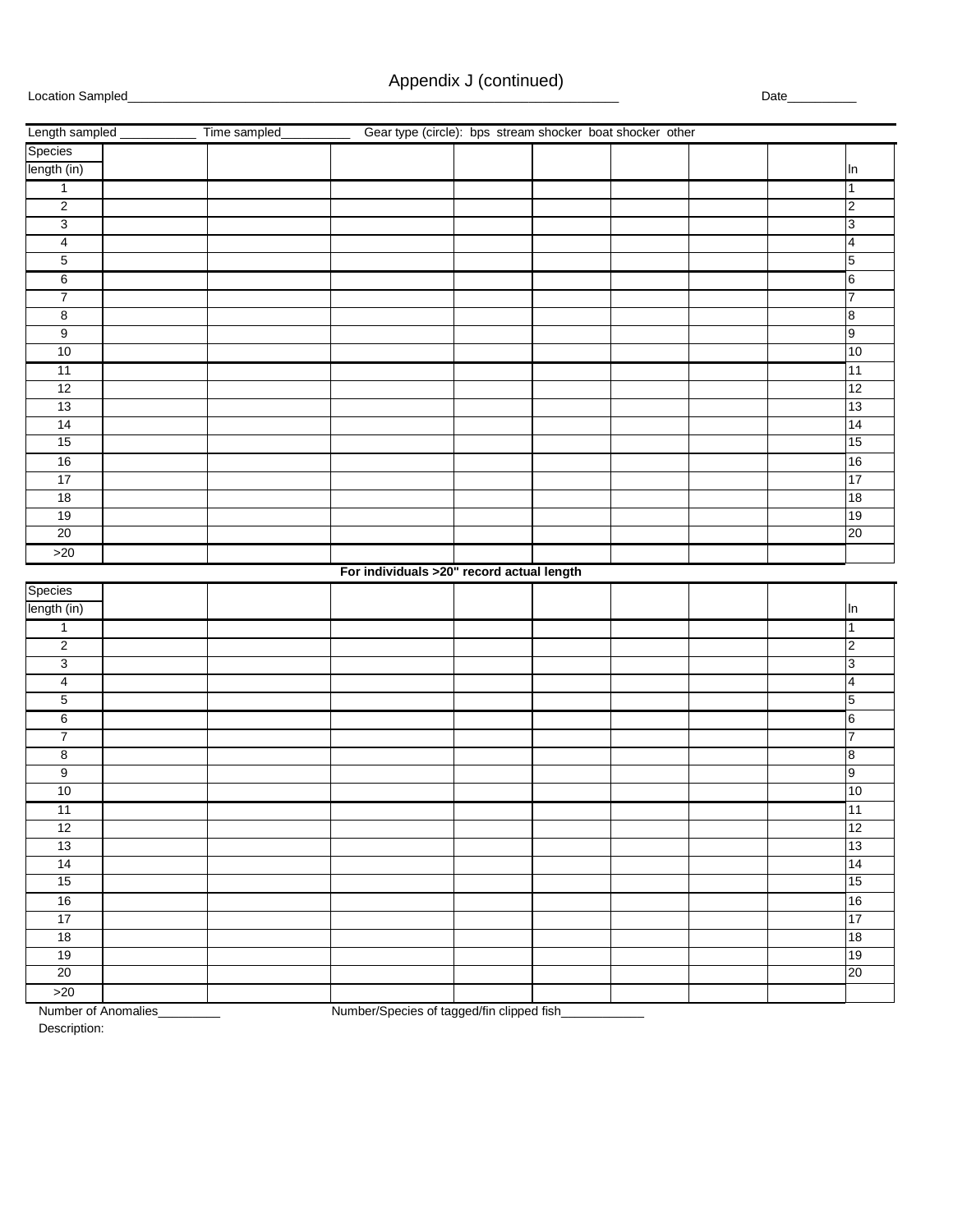| Species                                  |  |                                           |  |  |                         |
|------------------------------------------|--|-------------------------------------------|--|--|-------------------------|
| length (in)                              |  |                                           |  |  | In                      |
| $\overline{1}$                           |  |                                           |  |  | 1                       |
| $\overline{2}$                           |  |                                           |  |  | $\overline{2}$          |
| $\overline{3}$                           |  |                                           |  |  | 3                       |
| $\overline{4}$                           |  |                                           |  |  | $\overline{\mathbf{4}}$ |
| $\overline{5}$                           |  |                                           |  |  | $5\overline{5}$         |
| $6\overline{6}$                          |  |                                           |  |  | 6                       |
| $\boldsymbol{7}$                         |  |                                           |  |  | $\overline{7}$          |
| $\overline{\mathbf{8}}$                  |  |                                           |  |  | 8                       |
| $\overline{9}$                           |  |                                           |  |  | 9                       |
| 10                                       |  |                                           |  |  | 10                      |
| 11                                       |  |                                           |  |  | $\overline{11}$         |
| 12                                       |  |                                           |  |  | 12                      |
| 13                                       |  |                                           |  |  | 13                      |
| 14                                       |  |                                           |  |  | 14                      |
| 15                                       |  |                                           |  |  | 15                      |
| 16                                       |  |                                           |  |  | 16                      |
| 17                                       |  |                                           |  |  | 17                      |
| 18                                       |  |                                           |  |  | 18                      |
| 19                                       |  |                                           |  |  | 19                      |
| $\overline{20}$                          |  |                                           |  |  | 20                      |
| $>20$                                    |  |                                           |  |  |                         |
|                                          |  | For individuals >20" record actual length |  |  |                         |
|                                          |  |                                           |  |  |                         |
|                                          |  |                                           |  |  |                         |
|                                          |  |                                           |  |  | In                      |
| $\mathbf{1}$                             |  |                                           |  |  | $\overline{1}$          |
| Species<br>length (in)<br>$\overline{2}$ |  |                                           |  |  | $\overline{2}$          |
| 3                                        |  |                                           |  |  | 3                       |
| $\overline{4}$                           |  |                                           |  |  | $\overline{\mathbf{4}}$ |
| $\overline{5}$                           |  |                                           |  |  | $\overline{5}$          |
| $\overline{6}$                           |  |                                           |  |  | $6\overline{6}$         |
| $\overline{7}$                           |  |                                           |  |  | 7                       |
| 8                                        |  |                                           |  |  | 8                       |
| 9                                        |  |                                           |  |  | 9                       |
| 10                                       |  |                                           |  |  | 10                      |
| 11                                       |  |                                           |  |  | 11                      |
| 12                                       |  |                                           |  |  | 12                      |
| 13                                       |  |                                           |  |  | 13                      |
| 14                                       |  |                                           |  |  | 14                      |
| 15                                       |  |                                           |  |  | 15                      |
| 16                                       |  |                                           |  |  | 16                      |
| 17                                       |  |                                           |  |  | 17                      |
| 18                                       |  |                                           |  |  | 18                      |
| 19                                       |  |                                           |  |  | 19                      |
| 20                                       |  |                                           |  |  | 20                      |
| $>20$                                    |  |                                           |  |  |                         |

Additional station comments: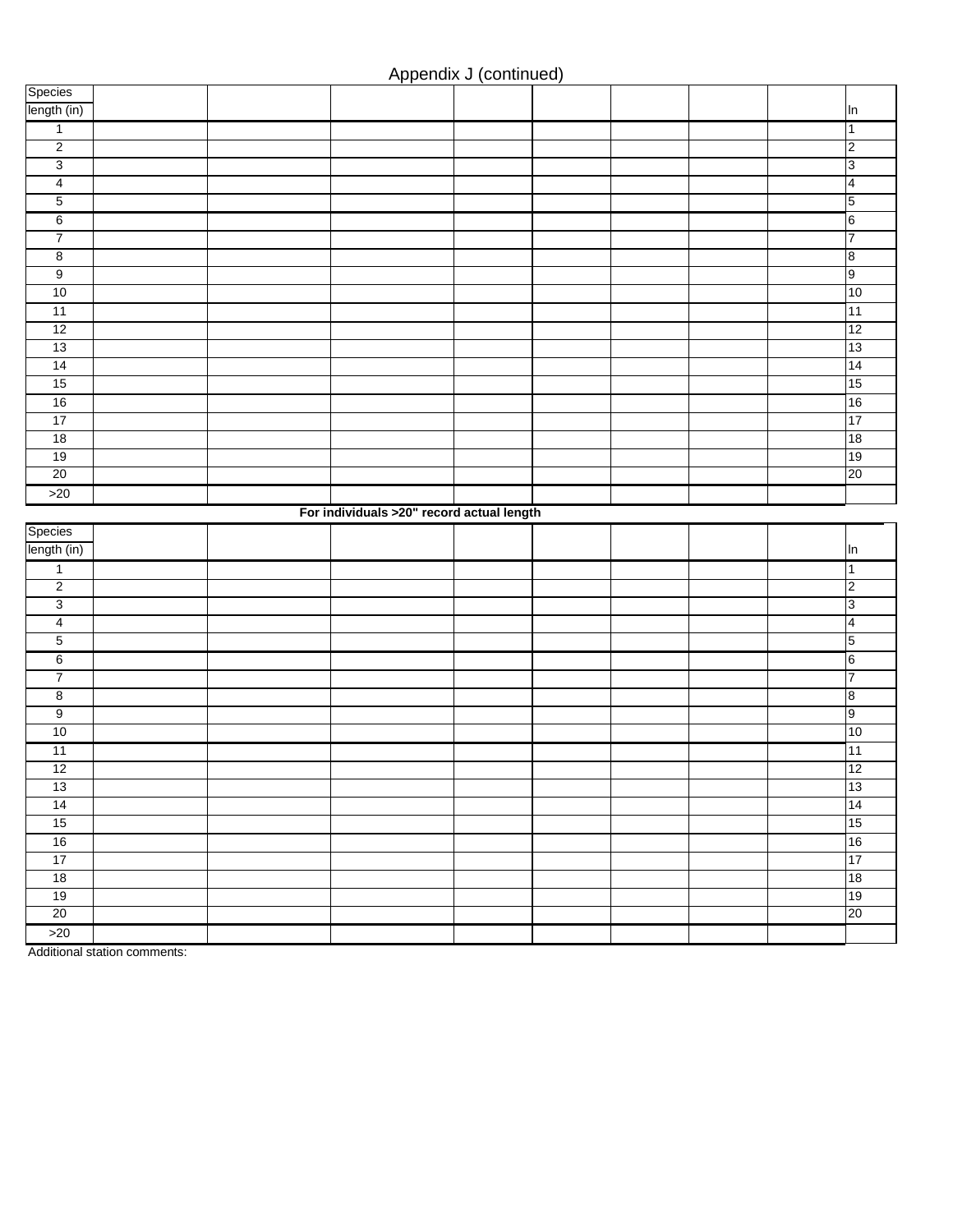FISH

Station Number: Length Sampled (ft): Area Sampled (sq ft):

# Passes:

Sampling Time: # Probes: # Probes: Gear: boat / ss / bps

#### Number of Anomalies: Comments:

#### **Petromyzontidae (Lampreys)**

| Sea lamprey (a/l)                    |  |
|--------------------------------------|--|
| Silver lamprey (a/l)                 |  |
| Northern brook lamprey (a/l)         |  |
| Chestnut lamprey (a/l)               |  |
| American brook lamprey (a/l)         |  |
| Lepisosteidae (Gars)                 |  |
| *Spotted gar                         |  |
| *Longnose gar                        |  |
| Amiidae (Bowfins)                    |  |
| *Bowfin                              |  |
| Clupeidae (Herrings)                 |  |
| *Alewife                             |  |
| *Gizzard shad                        |  |
| Salmonidae (Salmon/Trout)            |  |
| *Rainbow trout                       |  |
| *Brown trout                         |  |
| *Brook trout                         |  |
| *Coho                                |  |
| *Chinook                             |  |
| Umbridae<br>(Mudminnow)              |  |
| Central mudminnow                    |  |
| Esocidae (Pike)                      |  |
| *Grass pike                          |  |
| *Northern pike                       |  |
| *Muskellunge                         |  |
| <b>Cyprinidae (Minnows and Carp)</b> |  |
| Central stoneroller                  |  |
| Lake chub                            |  |
| *Goldfish                            |  |
| *Carp                                |  |
| Bigeye chub                          |  |
| *Horneyhead chub                     |  |
| *River chub                          |  |
| *Creek chub                          |  |
| *Golden shiner                       |  |
| Pugnose shiner                       |  |
| <b>Emerald shiner</b>                |  |
| Bigeye shiner                        |  |
| Ironcolor shiner                     |  |
| *Common shiner                       |  |
| Central bigmouth shiner              |  |
| <b>Blackchin shiner</b>              |  |
| Blacknose shiner                     |  |
| Spottail shiner                      |  |
| Silver shiner                        |  |
| Rosyface shiner                      |  |
| Spotfin shiner                       |  |

| Sand shiner                    |  |
|--------------------------------|--|
| Redfin shiner                  |  |
| Mimic shiner                   |  |
| Brassy minnow                  |  |
| Fathead minnow                 |  |
| <b>Bluntnose minnow</b>        |  |
| Suckermouth minnow             |  |
| Silverjaw minnow               |  |
| Northern redbelly dace         |  |
| Southern redbelly dace         |  |
| Finescale dace                 |  |
| Blacknose dace                 |  |
| Longnose dace                  |  |
| Redside dace                   |  |
| *Pearl dace                    |  |
| <b>Cottidae (Sculpins)</b>     |  |
| Mottled sculpin                |  |
| Slimy sculpin                  |  |
| <b>Catostomidae (Suckers)</b>  |  |
| *Longnose sucker               |  |
| *White sucker                  |  |
| *Creek chubsucker              |  |
| *Lake chubsucker               |  |
| *Northern hog sucker           |  |
| *Spotted sucker                |  |
| *Silver redhorse               |  |
| *River redhorse                |  |
| *Black redhorse                |  |
| *Golden redhorse               |  |
| *Shorthead redhorse            |  |
| *Greater redhorse              |  |
| Ictaluridae (Bullhead/Catfish) |  |
| *Black bullhead                |  |
| *Brown bullhead                |  |
| *Yellow bullhead               |  |
| Stonecat                       |  |
| Tadpole madtom                 |  |
| <b>Brindled madtom</b>         |  |
| *Channel catfish               |  |
| *Flathead catfish              |  |
| Aphredoderidae (Pirate perch)  |  |
| Pirate perch                   |  |
| Atherinidae (Silversides)      |  |
| <b>Brook silverside</b>        |  |
| Cyprinodontidae (Topminnows)   |  |
| Banded killifish               |  |
| Blackstripe topminnow          |  |

| Gasterosteidae (Sticklebacks)    |  |
|----------------------------------|--|
| <b>Brook stickleback</b>         |  |
| Threespine stickleback           |  |
| Perchicthyidae (Temp. bass)      |  |
| *White bass                      |  |
| *White perch                     |  |
| <b>Centrarchidae (Sunfishes)</b> |  |
| *Rock bass                       |  |
| *Green sunfish                   |  |
| *Pumpkinseed                     |  |
| *Warmouth                        |  |
| *Orangespotted sunfish           |  |
| *Bluegill                        |  |
| *Longear sunfish                 |  |
| *White crappie                   |  |
| *Black crappie                   |  |
| *Largemouth bass                 |  |
| *Smallmouth bass                 |  |
| Percidae (Perch)                 |  |
| N. sand darter                   |  |
| Rainbow darter                   |  |
| lowa darter                      |  |
| Greenside darter                 |  |
| Fantail darter                   |  |
| Orangethroat darter              |  |
| Johnny darter                    |  |
| <b>Blackside darter</b>          |  |
| Logperch                         |  |
| *Yellow perch                    |  |
| *Walleye                         |  |
| Percopsidae (Trout-perch)        |  |
| Trout-perch                      |  |
| Anguillidae (Eels)               |  |
| *American eel                    |  |
| Gadidae (Cod)                    |  |
| *Burbot                          |  |
| Sciaenidae (Drums)               |  |
| *Freshwater drum                 |  |
| Cobitidae (Loaches)              |  |
| Oriental weatherfish             |  |
| Other family/species:            |  |
|                                  |  |
|                                  |  |
|                                  |  |

\* = Measure length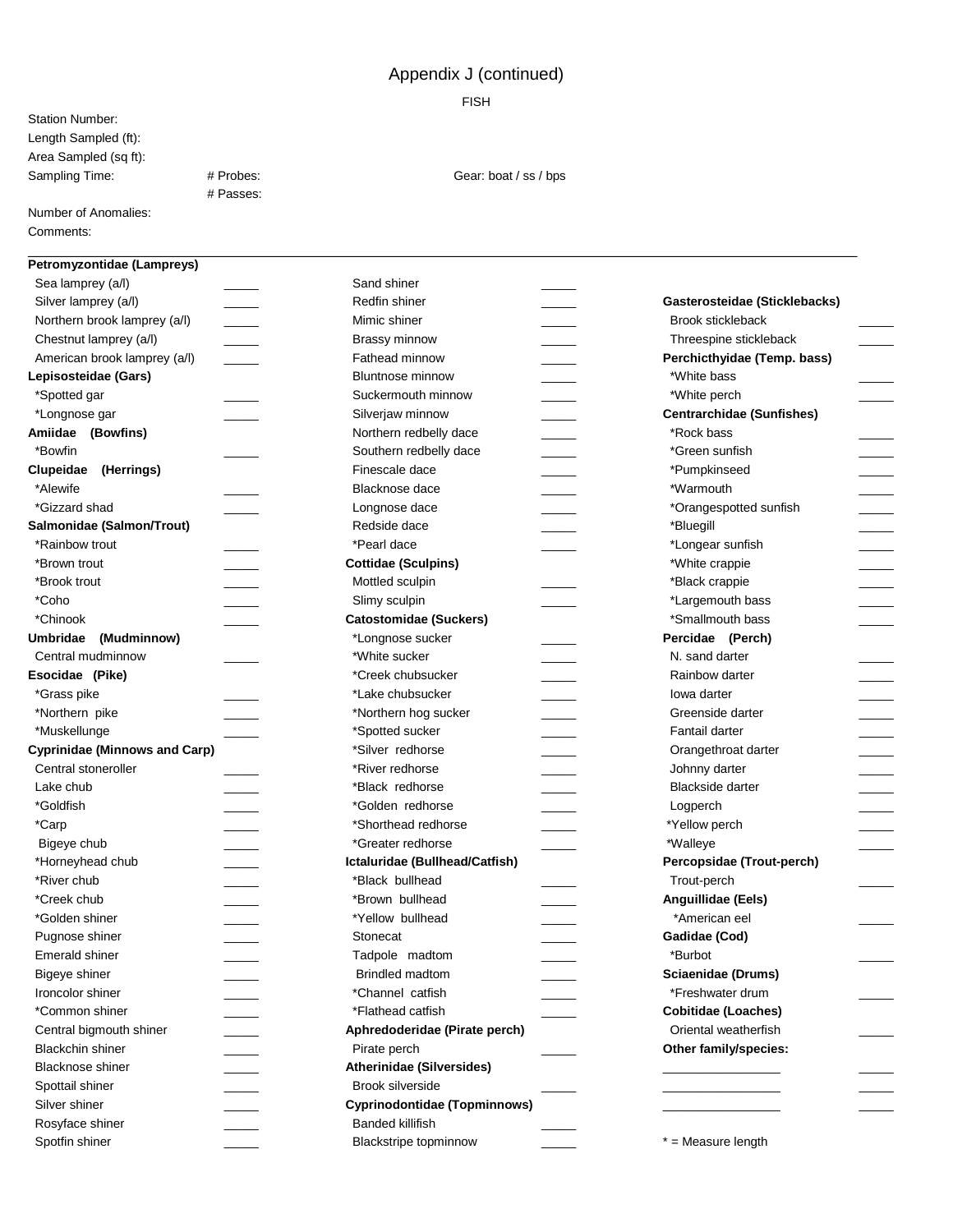## **HABITAT ASSESSMENT FIELD DATA SHEET - RIFFLE/RUN STREAMS**

| <b>Habitat</b>                                                       | <b>Condition Category</b>                                                                                                                                                                                                                                                                                                                     |                                                                                                                                                                                                                                                                                            |                                                                                                                                                                                                                                            |                                                                                                                                                                                                                                                                         |  |  |  |
|----------------------------------------------------------------------|-----------------------------------------------------------------------------------------------------------------------------------------------------------------------------------------------------------------------------------------------------------------------------------------------------------------------------------------------|--------------------------------------------------------------------------------------------------------------------------------------------------------------------------------------------------------------------------------------------------------------------------------------------|--------------------------------------------------------------------------------------------------------------------------------------------------------------------------------------------------------------------------------------------|-------------------------------------------------------------------------------------------------------------------------------------------------------------------------------------------------------------------------------------------------------------------------|--|--|--|
| <b>Parameter</b>                                                     | <b>Excellent</b>                                                                                                                                                                                                                                                                                                                              | Good                                                                                                                                                                                                                                                                                       | <b>Marginal</b>                                                                                                                                                                                                                            | Poor                                                                                                                                                                                                                                                                    |  |  |  |
| 1. Epifaunal Substrate/<br><b>Available Cover</b>                    | Greater than 70% of<br>substrate favorable for<br>epifaunal colonization and<br>fish cover; mix of snags,<br>submerged logs, undercut<br>banks, cobble or other<br>stable habitat and at stage<br>to allow full colonization<br>potential (i.e., logs/snags<br>that are not new fall and<br>not transient).                                   | 40-70% mix of stable<br>habitat; well-suited for full<br>colonization potential;<br>adequate habitat for<br>maintenance of<br>populations; presence of<br>additional substrate in the<br>form of new fall, but not yet<br>prepared for colonization<br>(may rate at high end of<br>scale). | 20-40% mix of stable<br>habitat; habitat availability<br>less than desirable;<br>substrate frequently<br>disturbed or removed.                                                                                                             | Less than 20% stable habitat;<br>lack of habitat is obvious;<br>substrate unstable or lacking.                                                                                                                                                                          |  |  |  |
| <b>SCORE</b>                                                         | $\overline{17}$<br>19<br>18<br>16<br>20                                                                                                                                                                                                                                                                                                       | $\overline{14}$<br>15<br>13<br>12<br>11                                                                                                                                                                                                                                                    | 10<br>9<br>8<br>$\overline{7}$<br>6                                                                                                                                                                                                        | 5<br>3<br>$\overline{2}$<br>0<br>4<br>1                                                                                                                                                                                                                                 |  |  |  |
| 2. Embeddedness                                                      | Gravel, cobble, and<br>boulder particles are 0-25%<br>surrounded by fine<br>sediment. Layering of<br>cobble provides diversity of<br>niche space.                                                                                                                                                                                             | Gravel, cobble, and<br>boulder particles are 25-<br>50% surrounded by fine<br>sediment.                                                                                                                                                                                                    | Gravel, cobble, and boulder<br>particles are 50-75%<br>surrounded by fine<br>sediment.                                                                                                                                                     | Gravel, cobble, and boulder<br>particles are more than 75%<br>surrounded by fine sediment.                                                                                                                                                                              |  |  |  |
| <b>SCORE</b>                                                         | 19<br>20<br>18<br>17<br>16                                                                                                                                                                                                                                                                                                                    | 12<br>15<br>14<br>13<br>11                                                                                                                                                                                                                                                                 | 10<br>9<br>8<br>7<br>6                                                                                                                                                                                                                     | 5<br>4<br>3<br>$\overline{2}$<br>$\Omega$<br>1                                                                                                                                                                                                                          |  |  |  |
| 3. Velocity/Depth<br>Regime                                          | All 4 velocity/depth regimes<br>present (slow-deep, slow-<br>shallow, fast-deep, fast-<br>shallow). (Slow is <1.0 f/s,<br>deep is $>2$ ft.).                                                                                                                                                                                                  | Only 3 of the 4 regimes<br>present (if fast-shallow is<br>missing, score lower than if<br>missing other regimes).                                                                                                                                                                          | Only 2 of the 4 habitat<br>regimes present (if fast-<br>shallow or slow-shallow are<br>missing, score low).                                                                                                                                | Dominated by 1 velocity/depth<br>regime (usually slow-deep).                                                                                                                                                                                                            |  |  |  |
| <b>SCORE</b>                                                         | 17<br>$\overline{16}$<br>19<br>18<br>20                                                                                                                                                                                                                                                                                                       | 15<br>14<br>12<br>11<br>13                                                                                                                                                                                                                                                                 | $\overline{6}$<br>10<br>9<br>8<br>$\overline{7}$                                                                                                                                                                                           | $\overline{2}$<br>5<br>$\overline{4}$<br>3<br>$\Omega$<br>$\mathbf{1}$                                                                                                                                                                                                  |  |  |  |
| 4. Sediment Deposition                                               | Little or no enlargement of<br>islands or point bars and<br>less than 5% of the bottom<br>affected by sediment<br>deposition.                                                                                                                                                                                                                 | Some new increase in bar<br>formation, mostly from<br>gravel, sand, or fine<br>sediment; 5-30% of the<br>bottom affected; slight<br>deposition in pools.                                                                                                                                   | Moderate deposition of new<br>gravel, sand, or fine<br>sediment on old and new<br>bars; 30-50% of the bottom<br>affected; sediment deposits<br>at obstructions.<br>constrictions, and bends;<br>moderate deposition of<br>pools prevalent. | Heavy deposits of fine<br>material, increased bar<br>development; more than 50%<br>of the bottom changing<br>frequently; pools almost<br>absent due to substantial<br>sediment deposition.                                                                              |  |  |  |
| <b>SCORE</b>                                                         | 20<br>19<br>18<br>17<br>16                                                                                                                                                                                                                                                                                                                    | 15<br>14<br>13<br>12<br>11                                                                                                                                                                                                                                                                 | 10<br>9<br>8<br>6<br>7                                                                                                                                                                                                                     | 5<br>4<br>3<br>$\overline{2}$<br>$\Omega$<br>1                                                                                                                                                                                                                          |  |  |  |
| 5a. Channel Flow<br><b>Status - Maintained</b><br><b>Flow Volume</b> | Water reaches base of both<br>lower banks, and minimal<br>amount of channel substrate<br>is exposed.                                                                                                                                                                                                                                          | Water fills >75% of the<br>available channel; or <25%<br>of channel substrate is<br>exposed.                                                                                                                                                                                               | Water fills 25-75% of the<br>available channel, and/or<br>riffle substrates are mostly<br>exposed.                                                                                                                                         | Very little water in channel<br>and mostly present as<br>standing pools.                                                                                                                                                                                                |  |  |  |
| <b>SCORE</b>                                                         | 10<br>9                                                                                                                                                                                                                                                                                                                                       | 8<br>$\overline{7}$<br>6                                                                                                                                                                                                                                                                   | 5<br>$\overline{4}$<br>3                                                                                                                                                                                                                   | 2<br>$\Omega$<br>1                                                                                                                                                                                                                                                      |  |  |  |
| 5b. Channel Flow<br><b>Status - Flashiness</b><br><b>SCORE</b>       | Vegetation along the stream<br>bank is complete nearly to<br>the waters edge. Little or no<br>evidence of frequent<br>changes in discharge and/or<br>frequent high water events<br>that scour stream bank<br>vegetation. Channel<br>retention devices (if present)<br>stable and extending laterally<br>across the stream channel.<br>10<br>9 | Some evidence of bank<br>scour approximately 4-8<br>inches above the waters<br>surface. Channel retention<br>devices (if present) mostly<br>stable and extending<br>partially into the active<br>stream channel.<br>8<br>$\overline{7}$<br>6                                               | Bank scour evidence 9-18<br>inches above the waters<br>surface. Channel retention<br>devices (if present) tend to<br>lay more against the stream<br>bank rather than extending<br>into the active channel.<br>5<br>4<br>3                  | Bank scour (>20 inches)<br>along the stream channel.<br>Channel retention devices are<br>generally absent from the<br>active channel and/or may<br>exist as woody debris jams<br>along the stream bank above<br>the active channel.<br>2<br>$\mathbf{1}$<br>$\mathbf 0$ |  |  |  |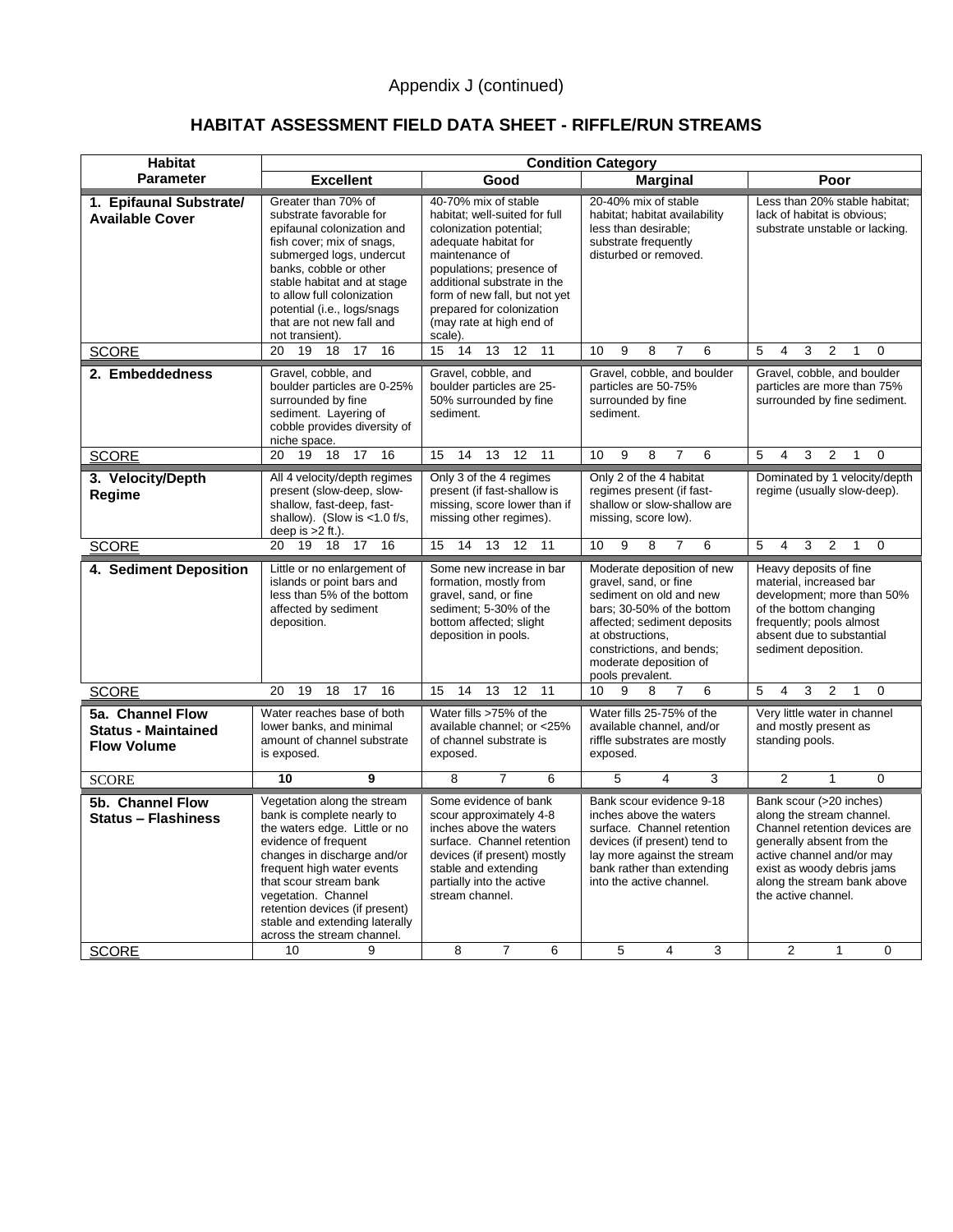| <b>Habitat</b>                                                                                           | <b>Condition Category</b>                                                                                                                                                                                                                                                                                                                                                                        |                                                                                                                                                                                                                                                                                                          |                                                                                                                                                                                                                                      |                                                                                                                                                                                                                                              |  |  |  |  |
|----------------------------------------------------------------------------------------------------------|--------------------------------------------------------------------------------------------------------------------------------------------------------------------------------------------------------------------------------------------------------------------------------------------------------------------------------------------------------------------------------------------------|----------------------------------------------------------------------------------------------------------------------------------------------------------------------------------------------------------------------------------------------------------------------------------------------------------|--------------------------------------------------------------------------------------------------------------------------------------------------------------------------------------------------------------------------------------|----------------------------------------------------------------------------------------------------------------------------------------------------------------------------------------------------------------------------------------------|--|--|--|--|
| <b>Parameter</b>                                                                                         | <b>Excellent</b>                                                                                                                                                                                                                                                                                                                                                                                 | Good                                                                                                                                                                                                                                                                                                     | <b>Marginal</b>                                                                                                                                                                                                                      | Poor                                                                                                                                                                                                                                         |  |  |  |  |
| 6. Channel<br><b>Alteration</b>                                                                          | Channelization or dredging<br>absent or minimal; stream with<br>normal pattern.                                                                                                                                                                                                                                                                                                                  | Some channelization<br>present, usually in areas<br>of bridge abutments;<br>evidence of past<br>channelization, i.e.,<br>dredging (greater than<br>past 20 yr) may be<br>present, but recent<br>channelization is not<br>present.                                                                        | Channelization is<br>continuous but not recent<br>(>5 years). Embankments<br>without mature trees and<br>dominated by grasses and<br>shrubs.                                                                                         | Stream reach has been<br>recently channelized (<5<br>years). OR Banks<br>shored with gabion, rock,<br>cement or bare earth.<br>Instream habitat greatly<br>altered or removed<br>entirely. Bank vegetation<br>moderately dense to<br>absent. |  |  |  |  |
| <b>SCORE</b>                                                                                             | 16<br>19<br>18<br>17<br>20                                                                                                                                                                                                                                                                                                                                                                       | 15<br>14<br>13<br>12<br>11                                                                                                                                                                                                                                                                               | 9<br>6<br>10<br>8<br>7                                                                                                                                                                                                               | 5<br>4<br>3<br>2<br>0<br>1                                                                                                                                                                                                                   |  |  |  |  |
| 7. Frequency of<br><b>Riffles (or bends)</b>                                                             | Occurrence of riffles relatively<br>frequent; ratio of distance<br>between riffles divided by width<br>of the stream <7:1 (generally 5<br>to 7); variety of habitat is key.<br>In streams where riffles are<br>continuous, placement of<br>boulders or other large, natural<br>obstruction is important.                                                                                         | Occurrence of riffles<br>infrequent; distance<br>between riffles divided by<br>the width of the stream is<br>between 7 to 15.                                                                                                                                                                            | Occasional riffle or bend;<br>bottom contours provide<br>some habitat; distance<br>between riffles divided by<br>the width of the stream is<br>between 15 to 25.                                                                     | Generally all flat water or<br>shallow riffles; poor<br>habitat; distance between<br>riffles divided by the width<br>of the stream is a ratio of<br>>25.                                                                                     |  |  |  |  |
| <b>SCORE</b>                                                                                             | 18<br>20<br>19<br>17<br>16                                                                                                                                                                                                                                                                                                                                                                       | 15<br>14<br>13<br>12<br>11                                                                                                                                                                                                                                                                               | 10<br>9<br>8<br>6<br>$\overline{7}$                                                                                                                                                                                                  | 3<br>$\overline{2}$<br>$\mathbf{1}$<br>$\mathbf 0$<br>5<br>4                                                                                                                                                                                 |  |  |  |  |
| 8. Bank Stability<br>(score each bank)<br>Note: determine left or<br>right side by facing<br>downstream. | Banks stable; evidence of<br>erosion or bank failure absent<br>or minimal; little potential for<br>future problems. <5% of bank<br>affected.                                                                                                                                                                                                                                                     | Moderately stable;<br>infrequent, small areas of<br>erosion mostly healed<br>over. 5-30% of bank in<br>reach has areas of<br>erosion.                                                                                                                                                                    | Moderately unstable; 30-<br>60% of bank in reach has<br>areas of erosion; high<br>erosion potential during<br>floods.                                                                                                                | Unstable; many eroded<br>areas; "raw" areas<br>frequent along straight<br>sections and bends;<br>obvious bank sloughing;<br>60-100% of bank has<br>erosional scars.                                                                          |  |  |  |  |
| <b>SCORE</b><br>(LB)                                                                                     | Left Bank<br>10<br>9                                                                                                                                                                                                                                                                                                                                                                             | 7<br>6<br>8                                                                                                                                                                                                                                                                                              | 5<br>3<br>4                                                                                                                                                                                                                          | 2<br>0<br>1                                                                                                                                                                                                                                  |  |  |  |  |
| <b>SCORE</b><br>(RB)                                                                                     | 9<br>10<br><b>Right Bank</b>                                                                                                                                                                                                                                                                                                                                                                     | 8<br>$\overline{7}$<br>6                                                                                                                                                                                                                                                                                 | 5<br>3<br>$\overline{4}$                                                                                                                                                                                                             | $\overline{2}$<br>$\mathbf{1}$<br>$\Omega$                                                                                                                                                                                                   |  |  |  |  |
| 9. Vegetative<br><b>Protection</b><br>(score each bank)                                                  | More than 90% of the stream<br>bank surfaces and immediate<br>riparian zone covered by native<br>vegetation, including trees,<br>understory shrubs, or<br>nonwoody macrophytes;<br>vegetative disruption through<br>grazing or mowing minimal or<br>not evident; almost all plants<br>allowed to grow naturally.                                                                                 | 70-90% of the stream<br>bank surfaces covered by<br>native vegetation, but 1<br>class of plants is not well-<br>represented; disruption<br>evident but not affecting<br>full plant growth potential<br>to any great extent; more<br>than one-half of the<br>potential plant stubble<br>height remaining. | 50-70% of the stream<br>bank surfaces covered by<br>vegetation; disruption<br>obvious; patches of bare<br>soil or closely cropped<br>vegetation common; less<br>than one-half of the<br>potential plant stubble<br>height remaining. | Less than 50% of the<br>stream bank surfaces<br>covered by vegetation;<br>disruption of stream bank<br>vegetation is very high;<br>vegetation has been<br>removed to 2 inches or<br>less in average stubble<br>height.                       |  |  |  |  |
| <b>SCORE</b><br>(LB)                                                                                     | Left Bank<br>10<br>9                                                                                                                                                                                                                                                                                                                                                                             | 8<br>6<br>7                                                                                                                                                                                                                                                                                              | 5<br>4<br>3                                                                                                                                                                                                                          | $\overline{2}$<br>1<br>0                                                                                                                                                                                                                     |  |  |  |  |
| <b>SCORE</b><br>(RB)                                                                                     | 9<br>10<br><b>Right Bank</b>                                                                                                                                                                                                                                                                                                                                                                     | 8<br>6<br>7                                                                                                                                                                                                                                                                                              | 5<br>3<br>4<br>Width of riparian zone 10-                                                                                                                                                                                            | $\overline{2}$<br>$\Omega$<br>1<br>Width of riparian zone <10                                                                                                                                                                                |  |  |  |  |
| 10. Riparian<br><b>Vegetative Zone</b><br><b>Width</b><br>(score each bank<br>riparian zone)             | Width of riparian zone >150<br>feet and dominated by native<br>vegetation including trees,<br>shrubs, or non-woody<br>macrophytes or wetlands;<br>vegetative disruption through<br>grazing or mowing minimal or<br>not evident; almost all plants<br>allowed to grow naturally.<br>Human activities (i.e., parking<br>lots, roadbeds, clear-cuts,<br>lawns, or crops) have not<br>impacted zone. | Width of riparian zone 75-<br>150 feet: human activities<br>have impacted zone only<br>minimally.                                                                                                                                                                                                        | feet; little or no riparian<br>vegetation due to human<br>activities.                                                                                                                                                                |                                                                                                                                                                                                                                              |  |  |  |  |
| SCORE<br>(LB)                                                                                            | Left Bank<br>10<br>9                                                                                                                                                                                                                                                                                                                                                                             | 7<br>8<br>6                                                                                                                                                                                                                                                                                              | 5<br>4<br>3                                                                                                                                                                                                                          | 2<br>0<br>1                                                                                                                                                                                                                                  |  |  |  |  |
| (RB)<br><b>SCORE</b>                                                                                     | 9<br><b>Right Bank</b><br>10                                                                                                                                                                                                                                                                                                                                                                     | 7<br>8<br>6                                                                                                                                                                                                                                                                                              | 5<br>3<br>4                                                                                                                                                                                                                          | $\overline{2}$<br>0<br>1                                                                                                                                                                                                                     |  |  |  |  |

**Total Score**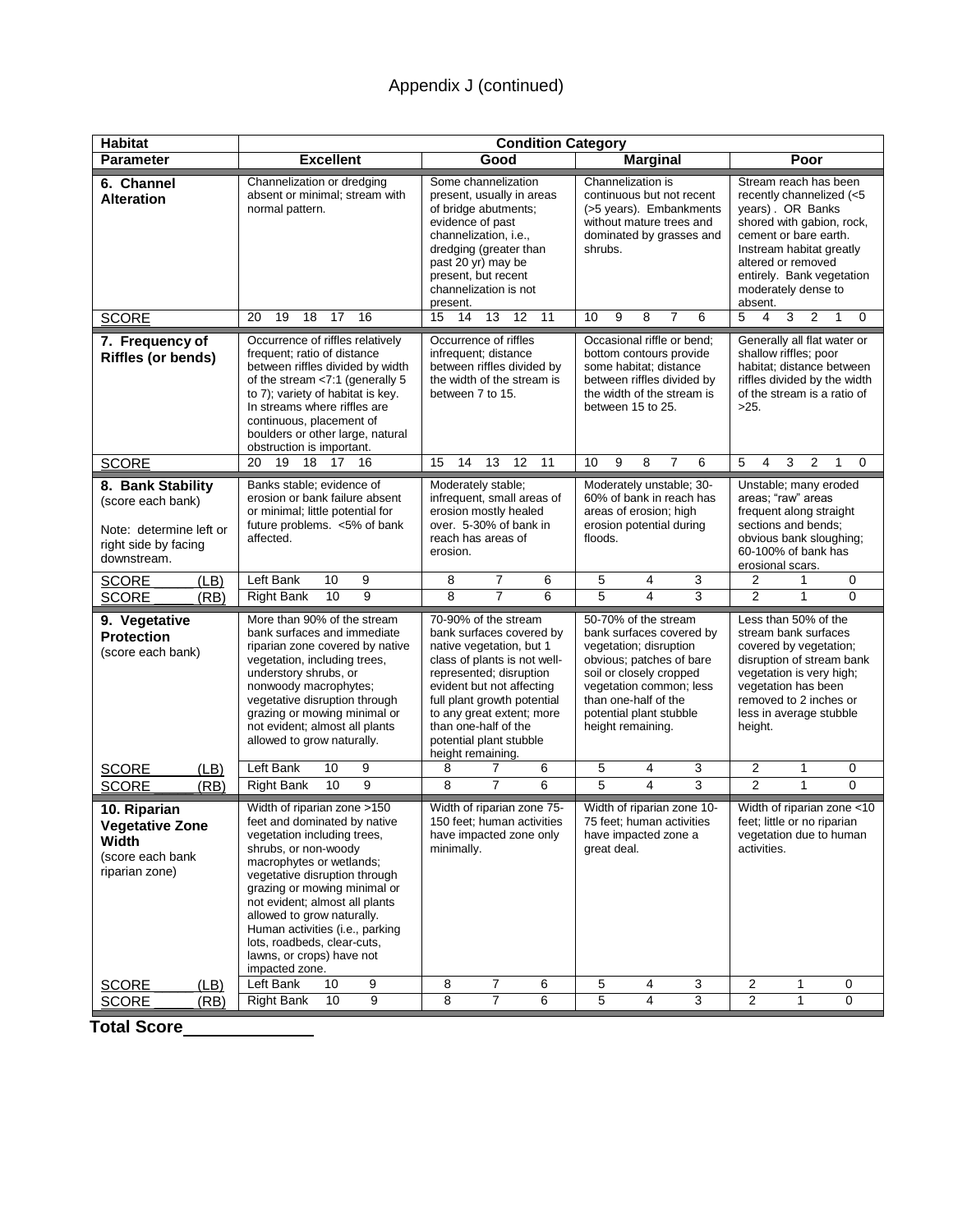## **HABITAT ASSESSMENT FIELD DATA SHEET - GLIDE/POOL STREAMS**

| Habitat                                                              | <b>Condition Category</b>                                                                                                                                                                                                                                                                                              |                                                                                                                                                                                                                                                                                      |                                                                                                                                                                                                                                            |                                                                                                                                                                                                                                                                                             |  |  |  |  |
|----------------------------------------------------------------------|------------------------------------------------------------------------------------------------------------------------------------------------------------------------------------------------------------------------------------------------------------------------------------------------------------------------|--------------------------------------------------------------------------------------------------------------------------------------------------------------------------------------------------------------------------------------------------------------------------------------|--------------------------------------------------------------------------------------------------------------------------------------------------------------------------------------------------------------------------------------------|---------------------------------------------------------------------------------------------------------------------------------------------------------------------------------------------------------------------------------------------------------------------------------------------|--|--|--|--|
| <b>Parameter</b>                                                     | <b>Excellent</b>                                                                                                                                                                                                                                                                                                       | Good                                                                                                                                                                                                                                                                                 | <b>Marginal</b>                                                                                                                                                                                                                            | Poor                                                                                                                                                                                                                                                                                        |  |  |  |  |
| 1. Epifaunal<br><b>Substrate/ Available</b><br>Cover                 | Greater than 50% of substrate<br>favorable for epifaunal<br>colonization and fish cover; mix<br>of snags, submerged logs,<br>undercut banks, cobble or other<br>stable habitat and at stage to<br>allow full colonization potential<br>(i.e., logs/snags that are not new<br>fall and not transient).                  | 30-50% mix of stable habitat:<br>well-suited for full colonization<br>potential; adequate habitat for<br>maintenance of populations;<br>presence of additional<br>substrate in the form of new<br>fall, but not yet prepared for<br>colonization (may rate at high<br>end of scale). | 10-30% mix of stable<br>habitat; habitat availability<br>less than desirable:<br>substrate frequently<br>disturbed or removed.                                                                                                             | Less than 10% stable<br>habitat; lack of habitat is<br>obvious; substrate unstable<br>or lacking.                                                                                                                                                                                           |  |  |  |  |
| <b>SCORE</b>                                                         | 16<br>20<br>19<br>18<br>17                                                                                                                                                                                                                                                                                             | 15<br>14 13 12<br>11                                                                                                                                                                                                                                                                 | 10<br>9<br>8<br>6<br>7                                                                                                                                                                                                                     | 5<br>3<br>2<br>4<br>$\Omega$<br>1                                                                                                                                                                                                                                                           |  |  |  |  |
| 2. Pool Substrate<br><b>Characterization</b><br><b>SCORE</b>         | Mixture of substrate materials,<br>with gravel and firm sand<br>prevalent; root mats and<br>submerged vegetation common.<br>19 18 17<br>16<br>20                                                                                                                                                                       | Mixture of soft sand, mud, or<br>clay; mud may be dominant;<br>some root mats and<br>submerged vegetation present.<br>15<br>14 13 12<br>11                                                                                                                                           | All mud or clay or sand<br>bottom; little or no root<br>mat; no submerged<br>vegetation.<br>8<br>10<br>9<br>7<br>6                                                                                                                         | Hard-pan clay or bedrock;<br>no root mat or vegetation.<br>5<br>3<br>2<br>$\Omega$<br>4<br>1                                                                                                                                                                                                |  |  |  |  |
| 3. Pool Variability                                                  | Even mix of large-shallow,<br>large-deep, small-shallow,<br>small-deep pools present.                                                                                                                                                                                                                                  | Majority of pools large-deep;<br>very few shallow.                                                                                                                                                                                                                                   | Shallow pools much more<br>prevalent than deep<br>pools.                                                                                                                                                                                   | Majority of pools small-<br>shallow or pools absent.                                                                                                                                                                                                                                        |  |  |  |  |
| <b>SCORE</b>                                                         | 18<br>20<br>19<br>17<br>16                                                                                                                                                                                                                                                                                             | 13<br>12<br>11<br>15<br>14                                                                                                                                                                                                                                                           | 9<br>10<br>8<br>6                                                                                                                                                                                                                          | 5<br>3<br>4<br>2<br>0                                                                                                                                                                                                                                                                       |  |  |  |  |
| 4. Sediment<br><b>Deposition</b>                                     | Little or no enlargement of<br>island or point bars and less<br>than <20% of the bottom<br>affected by sediment deposition.                                                                                                                                                                                            | Some new increase in bar<br>formation, mostly from gravel,<br>sand, or fine sediment; 20-50%<br>of the bottom affected; slight<br>deposition in pools.                                                                                                                               | Moderate deposition of<br>new gravel, sand, or fine<br>sediment on old and new<br>bars; 50-80% of the<br>bottom affected: sediment<br>deposits at obstructions,<br>constrictions, and bends;<br>moderate deposition of<br>pools prevalent. | Heavy deposits of fine<br>material, increased bar<br>development; more than<br>80% of the bottom changing<br>frequently; pools almost<br>absent due to substantial<br>sediment deposition.                                                                                                  |  |  |  |  |
| <b>SCORE</b>                                                         | 20<br>19<br>18<br>17<br>16                                                                                                                                                                                                                                                                                             | 15<br>14<br>13<br>12<br>11                                                                                                                                                                                                                                                           | 10<br>9<br>8<br>$\overline{7}$<br>6                                                                                                                                                                                                        | 5<br>3<br>2<br>$\Omega$<br>4<br>1                                                                                                                                                                                                                                                           |  |  |  |  |
| 5a. Channel Flow<br><b>Status - Maintained</b><br><b>Flow Volume</b> | Water reaches base of both<br>lower banks, and minimal<br>amount of channel substrate is<br>exposed.                                                                                                                                                                                                                   | Water fills >75% of the<br>available channel; or <25% of<br>channel substrate is exposed.                                                                                                                                                                                            | Water fills 25-75% of the<br>available channel, and/or<br>riffle substrates are<br>mostly exposed.                                                                                                                                         | Very little water in channel<br>and mostly present as<br>standing pools.                                                                                                                                                                                                                    |  |  |  |  |
| <b>SCORE</b>                                                         | 9<br>10                                                                                                                                                                                                                                                                                                                | $\overline{8}$<br>$\overline{7}$<br>6                                                                                                                                                                                                                                                | 3<br>5<br>4                                                                                                                                                                                                                                | 2<br>$\Omega$<br>$\mathbf{1}$                                                                                                                                                                                                                                                               |  |  |  |  |
| 5b. Channel Flow<br><b>Status - Flashiness</b>                       | Vegetation along the stream bank is<br>complete nearly to the waters edge.<br>Little or no evidence of frequent<br>changes in discharge and/or<br>frequent high water events that<br>scours stream bank vegetation.<br>Large woody debris (if present)<br>stable and extending laterally<br>across the stream channel. | Some evidence of bank<br>scour approximately 4-8<br>inches above the waters<br>surface. Large woody<br>debris (if present) mostly<br>stable and extending<br>partially into the active<br>stream channel.                                                                            | Bank scour evidence 9-18<br>inches above the waters<br>surface. Large woody<br>debris (if present) tend to<br>lay more against the<br>stream bank rather than<br>extending into the active<br>channel.                                     | Bank scour (>20 inches)<br>along the stream channel<br>Large woody debris are<br>generally absent from the<br>active channel and/or may<br>exist as woody debris jams<br>along the stream bank<br>above the active channel.                                                                 |  |  |  |  |
| <b>SCORE</b>                                                         | 10<br>9                                                                                                                                                                                                                                                                                                                | 8<br>7<br>6                                                                                                                                                                                                                                                                          | 5<br>4<br>3                                                                                                                                                                                                                                | $\overline{2}$<br>$\mathbf{1}$<br>$\mathbf 0$                                                                                                                                                                                                                                               |  |  |  |  |
| 6. Channel Alteration<br><b>SCORE</b>                                | Channelization or dredging absent<br>or minimal; stream with normal<br>pattern.<br>17<br>16<br>20<br>19<br>18                                                                                                                                                                                                          | Some channelization<br>present, usually in areas of<br>bridge abutments;<br>evidence of past<br>channelization, i.e.,<br>dredging (greater than past<br>20 yr) may be present, but<br>recent channelization is not<br>present.<br>13<br>12<br>11<br>15<br>14                         | Channelization is<br>continuous but not recent<br>$($ >5 years).<br>Embankments without<br>mature trees and<br>dominated by grasses<br>and shrubs.<br>10<br>9<br>8<br>7<br>6                                                               | Stream reach has been<br>recently channelized (<5<br>years). OR Banks shored<br>with gabion, rock, cement or<br>bare earth. Instream habitat<br>greatly altered or removed<br>entirely. Bank vegetation<br>moderately dense to absent.<br>3<br>2<br>5<br>4<br>$\mathbf 0$<br>$\overline{1}$ |  |  |  |  |